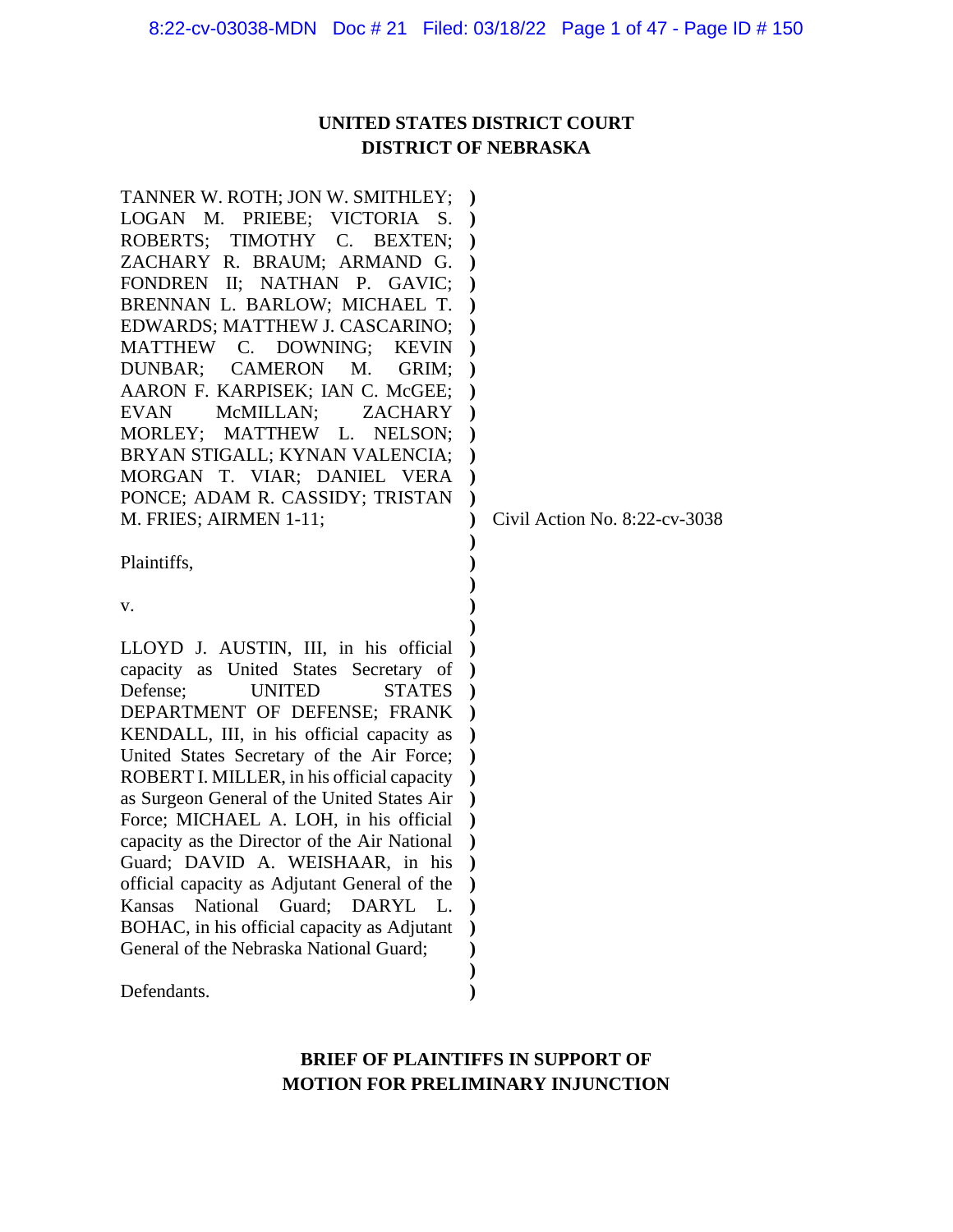# **TABLE OF CONTENTS**

| $\mathbf{I}$ .                                                                                                                    |  |
|-----------------------------------------------------------------------------------------------------------------------------------|--|
| II. Plaintiffs' sincerely held religious beliefs regarding COVID-19                                                               |  |
|                                                                                                                                   |  |
| IV. Defendants' Discriminatory Actions in Implementing their Vaccine                                                              |  |
|                                                                                                                                   |  |
|                                                                                                                                   |  |
| Plaintiffs Are Likely to Succeed on Their Claims that Denial of<br>I.<br>Their Religious Accommodation Requests Violates RFRA and |  |
| A. Defendants' Vaccine Mandate Violates RFRA by Substantially<br>Burdening Plaintiffs' Religious Exercise Without Satisfying      |  |
| 1. Defendants' COVID-19 Vaccine Mandate Substantially                                                                             |  |
| 2. Defendants Cannot Demonstrate a Compelling Interest in                                                                         |  |
| 3. Defendants' Refusal to Grant Religious Exemptions is not                                                                       |  |
| B. Defendants' Vaccine Mandate Violates the Free Exercise Clause                                                                  |  |
| The Vaccine Mandate is Neither Neutral nor Generally<br>$1_{-}$                                                                   |  |
| 2.                                                                                                                                |  |
|                                                                                                                                   |  |
|                                                                                                                                   |  |
| B. The Balance of Harms and the Public Interest Weigh in Favor of                                                                 |  |
|                                                                                                                                   |  |
|                                                                                                                                   |  |
|                                                                                                                                   |  |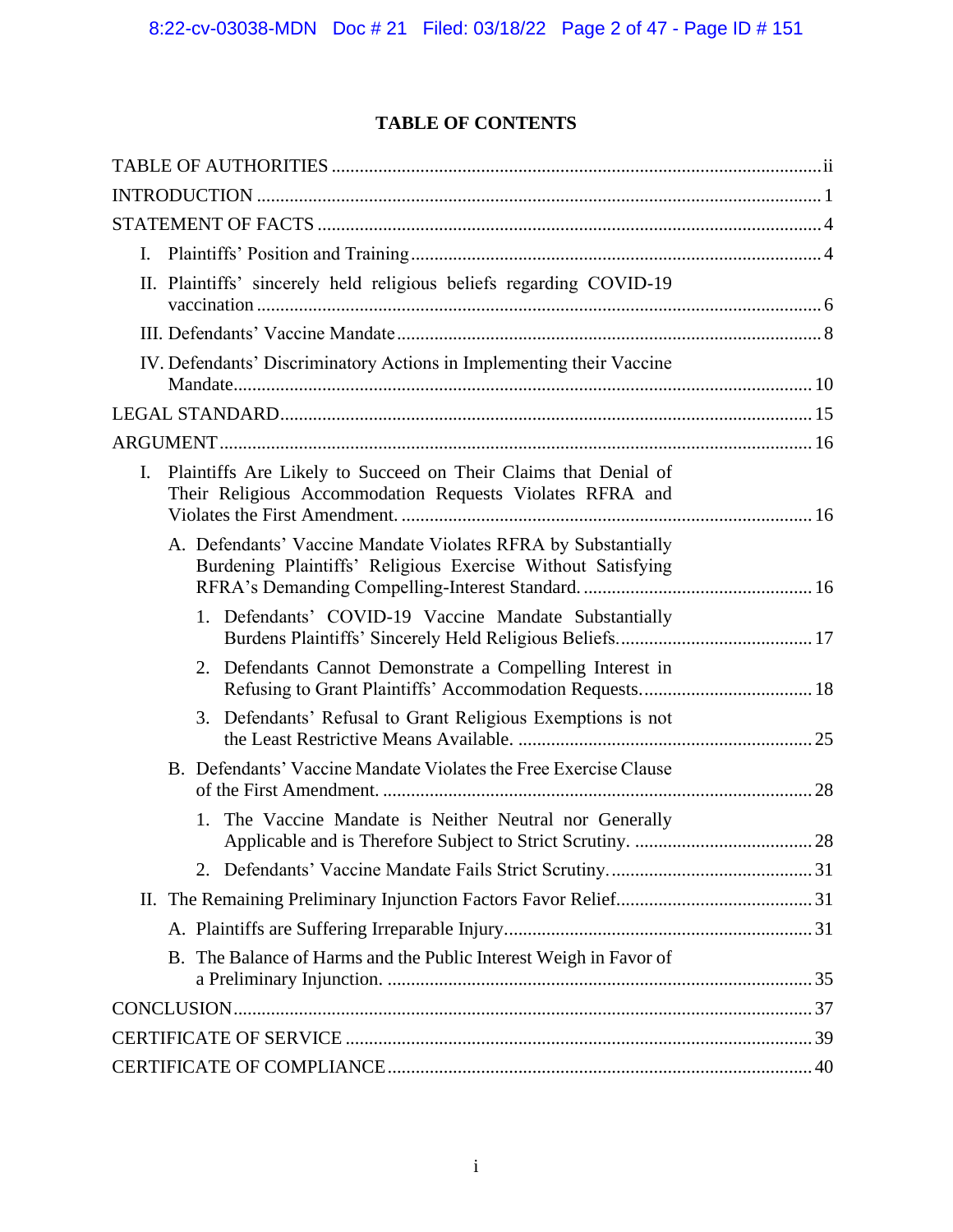# **TABLE OF AUTHORITIES**

# **Cases**

| Air Force Officer v. Austin,                                |  |
|-------------------------------------------------------------|--|
| Awad v. Ziriax,                                             |  |
| Brown v. Ent. Merchs. Ass'n,                                |  |
| BST Holdings v. OSHA,                                       |  |
| Burwell v. Hobby Lobby,                                     |  |
| Christian Legal Soc'y v. Walker,                            |  |
| Church of the Lukumi Babalu Aye, Inc., v. City of Hialeah,  |  |
| Cont'l Training Servs., Inc. v. Cavazos,                    |  |
| Cont'l Training Servs., Inc. v. Cavazos,                    |  |
| Dataphase Sys. v. C L Sys.,                                 |  |
| Elrod v. Burns,                                             |  |
| Emp't Div., Dep't of Human Res. of Or. v. Smith,            |  |
| Fulton v. City of Phila.,                                   |  |
| Gonzalez v. O Centro Espirita Beneficente Uniao do Vegetal, |  |
| Hobbie v. Unemp't Appeals Comm'n of Fla.,                   |  |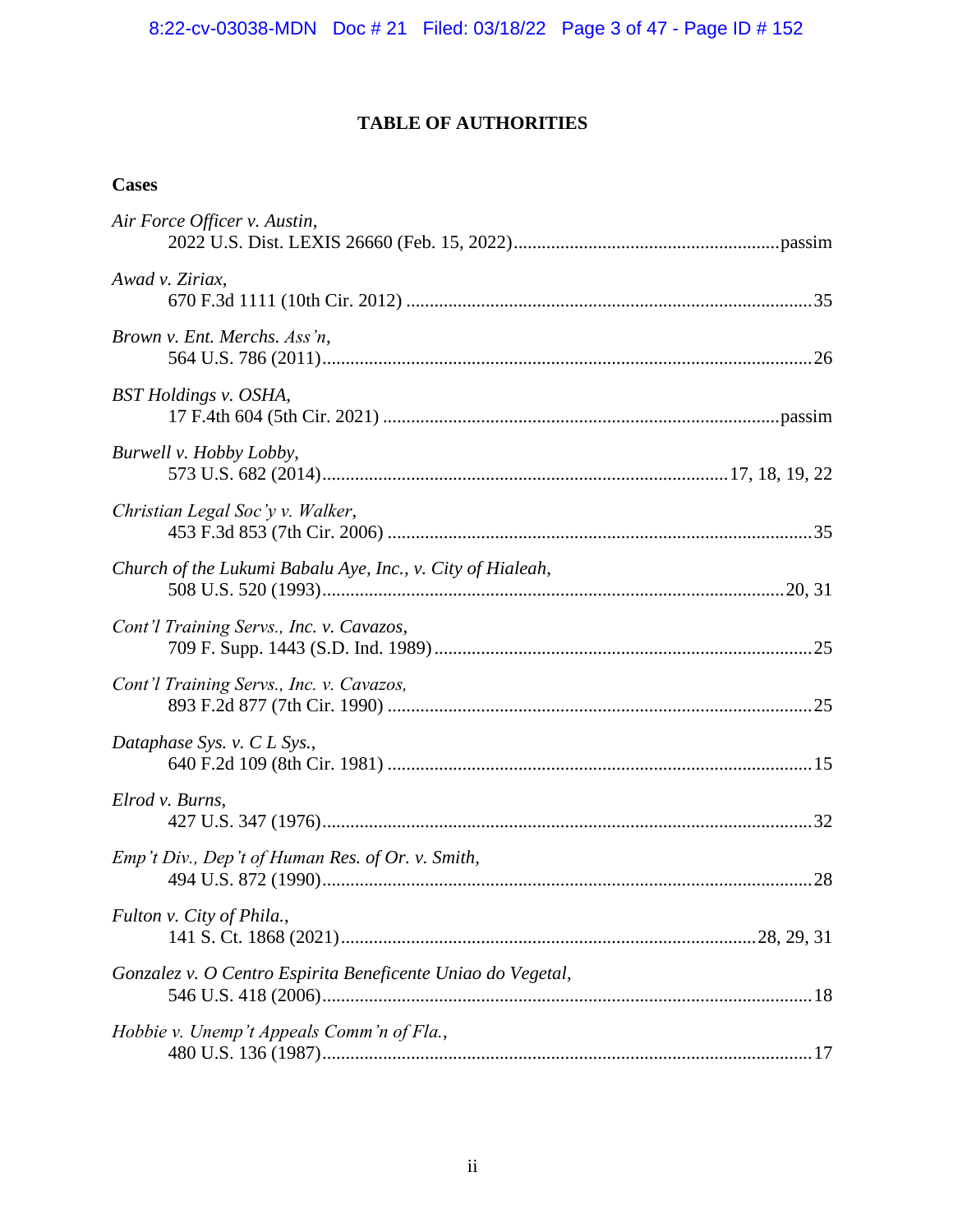# 8:22-cv-03038-MDN Doc # 21 Filed: 03/18/22 Page 4 of 47 - Page ID # 153

| Hobby Lobby Stores, Inc. v. Sebelius,                                                                 |  |
|-------------------------------------------------------------------------------------------------------|--|
| Holt v. Hobbs,                                                                                        |  |
| Jackson Women's Health Org. v. Currier,                                                               |  |
| Jimmy Swaggart Ministries v. Bd. of Equalization,                                                     |  |
| Lowry v. Watson Chapel Sch. Dist.,                                                                    |  |
| Navy SEAL 1 v. Austin,                                                                                |  |
| Nken v. Holder,                                                                                       |  |
| Opulent Life Church v. City of Holly Springs,                                                         |  |
| Roberts v. Neace,                                                                                     |  |
| Roman Catholic Diocese v. Cuomo,                                                                      |  |
| Scott v. Roberts,                                                                                     |  |
| Sherbert v. Verner,                                                                                   |  |
| Tandon v. Newsom,                                                                                     |  |
| Tanzin v. Tanvir,                                                                                     |  |
| Thomas v. Review Bd. of Ind. Emp't Sec. Div.,                                                         |  |
| U.S. Navy SEALs 1-26 v. Biden,                                                                        |  |
| U.S. Navy SEALs 1-26 v. Biden,<br>2022 U.S. Dist. LEXIS 2268, F.Supp.3d Supp.3d Supp.3d 2022)  14, 30 |  |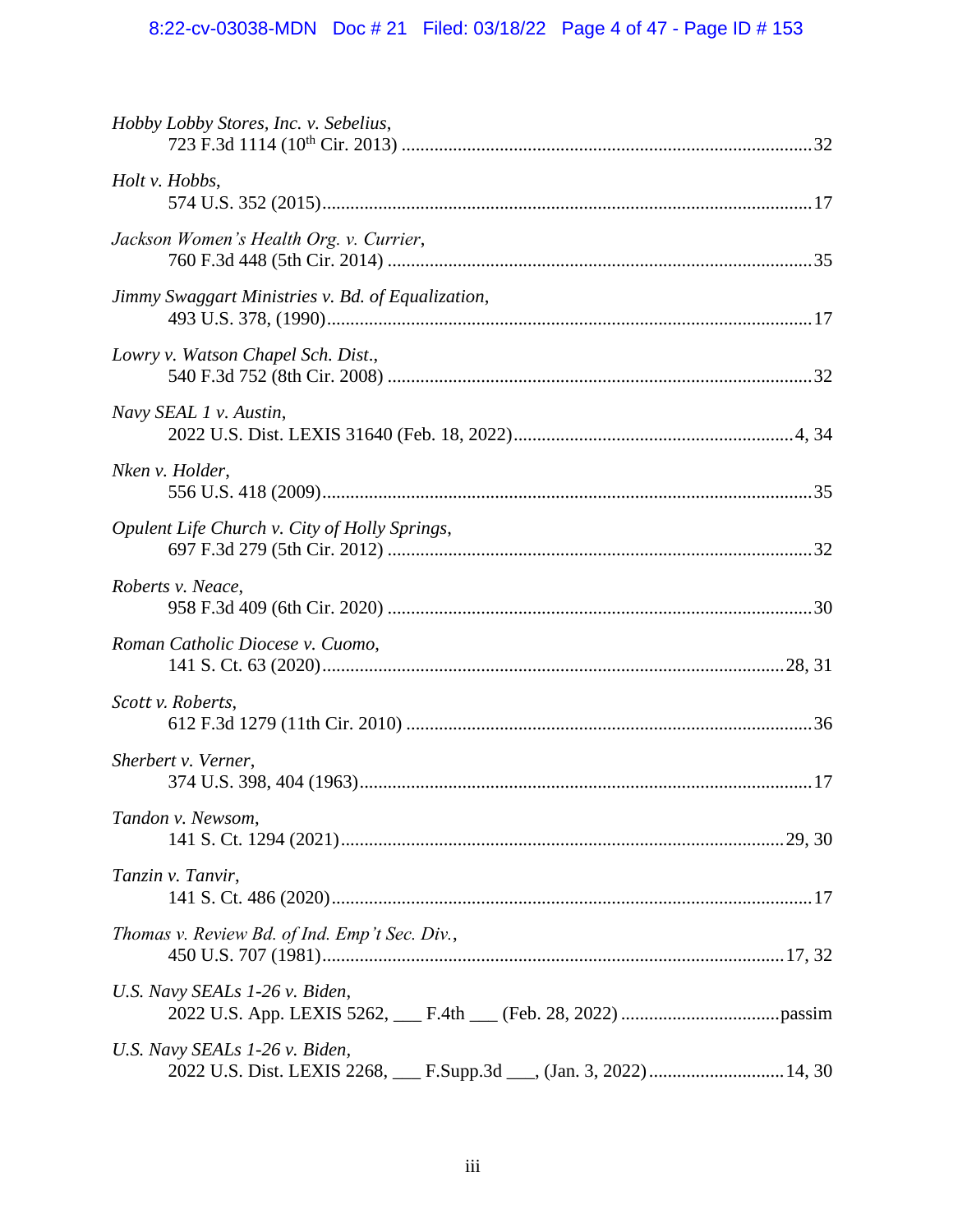# **Statutes**

| <b>Other Authorities</b>                                                                                                                                                                                          |  |
|-------------------------------------------------------------------------------------------------------------------------------------------------------------------------------------------------------------------|--|
| Air Force Instruction 48-110_IP (AFI 48-110_IP) Immunizations and<br>Chemoprophylaxis for the Prevention of Infectious Disease, (Feb.                                                                             |  |
| Ctrs. for Disease Control & Prevention, <i>Possibility of COVID-19 Illness</i><br>after Vaccination, (updated Nov. 9, 2021),<br>https://www.cdc.gov/coronavirus/2019-<br>ncov/vaccines/effectiveness/why-measure- |  |
| Ctrs. for Disease Control & Prevention, Understanding mRNA COVID-19<br>Vaccines, http://www.cdc.gov/coronavirus/2019-                                                                                             |  |
| Ctrs. for Disease Control and Prevention, Omicron Variant: What You<br>Need to Know, (Feb. 2, 2022),<br>https://www.cdc.gov/coronavirus/2019-ncov/variants/omicron-                                               |  |
| DAF COVID-19 Statistics - January 2022,<br>https://www.af.mil/News/Article-Display/Article/2831845/daf-                                                                                                           |  |
| DAF COVID-19 Statistics, Mar. 15, 2022,<br>https://www.amc.af.mil/News/Article-<br>Display/Article/2959594/daf-covid-19-statistics-march-15-2022/ 1, 3, 14, 22                                                    |  |
| Department of Defense Instruction (DODI) 1300.17, Religious Liberty in                                                                                                                                            |  |
| Michael G. Mattock, et al., The Relative Cost-Effectiveness of Retaining<br>Versus Accessing Air Force Pilots, Rand Research Report,                                                                              |  |
| Office of the Secretary of the Air Force (@SecAFOfficial) Twitter,<br>https://twitter.com/SecAFOfficial/status/1430631668893814795/p                                                                              |  |
| Patricia Kime, DoD Confirms: Rare Heart Inflammation Cases Linked to<br>COVID-19 Vaccines, Military.com (June 30, 2021),<br>https://www.military.com/daily-news/2021/06/30/dod-confirms-                          |  |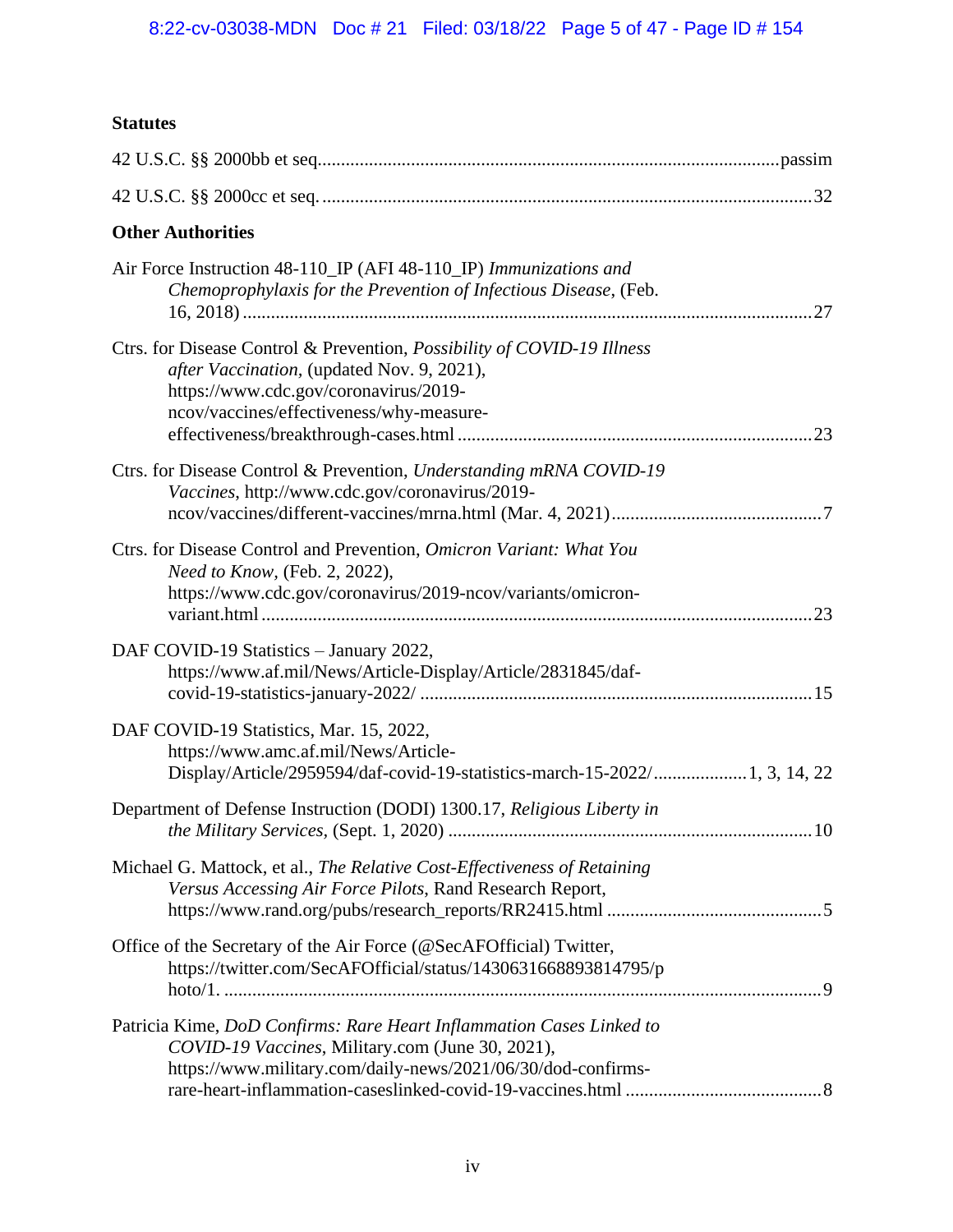| Press Release, Pfizer's Novel COVID-19 Oral Antiviral Treatment         |
|-------------------------------------------------------------------------|
| Candidate Reduced Risk of Hospitalization or Death by 89% in            |
| Interim Analysis of Phase 2/3 Epic-HR Study, (Nov. 5, 2021),            |
| https://www.pfizer.com/news/press-release/press-release-                |
| detail/pfizers-novel-covid-19-oral- antiviral-treatment-candidate 24    |
|                                                                         |
| Secretary of Defense, Memorandum for Secretaries of the Military        |
| Services, Chairman of the Joint Chiefs of Staff, Under Secretary of     |
| Defense for Personnel and Readiness, Chiefs of the National             |
| Guard Bureau, (Nov. 30, 2021),                                          |
| https://media.defense.gov/2021/Nov/30/2002900918/-1/-                   |
| 1/1/MEMORANDUM-ON-CORONAVIRUS-DISEASE-2019-                             |
| VACCINATION-FOR-MEMBERS-OF-THE-NATIONAL-                                |
|                                                                         |
|                                                                         |
| Secretary of Defense, Memorandum, Mandatory Coronavirus Disease         |
| 2019 Vaccination of Department of Defense Service Members,              |
| (Aug. 24, 2021),                                                        |
| https://media.defense.gov/2021/Aug/25/2002838826/-1/-                   |
| 1/0/MEMORANDUM-FOR-MANDATORY-CORONAVIRUS-                               |
| DISEASE-2019-VACCINATION-OF-DEPARTMENT-OF-                              |
|                                                                         |
|                                                                         |
| Secretary of the Air Force Instruction 52-201, Religious Freedom in the |
|                                                                         |
|                                                                         |
| Secretary of the Air Force, Memorandum for ALMAJCOM-FLDCOM-             |
| FOA-DRU/CC DISTRIBUTION C, Subject: Supplemental                        |
| Coronavirus Disease 2019 Vaccination Policy, (Dec. 7, 2021),            |
| https://www.af.mil/Portals/1/documents/2021SAF/12_Dec/Supple            |
|                                                                         |
|                                                                         |
| Secretary of the Air Force, Memorandum for Department of the Air Force  |
| Commanders, (Sept. 3, 2021),                                            |
| https://www.919sow.afrc.af.mil/Portals/149/Documents/COVID/2            |
| 0210903%20DAF_%20SecAF%20Memo%20-                                       |
| %20Mandatory%20Coronavirus%20Disease%202019%20Vaccina                   |
| tion%20of%20Department%20of%20the%20Air%20Force%20Mi                    |
| litary%20Members.pdf?ver=YogX1KMirgEUGIvzJtgUSw%3D%                     |
| $\overline{Q}$                                                          |
| The White House FACT SHEET: President Biden to Announce New             |
|                                                                         |
| Actions to Get More Americans Vaccinated and Slow the Spread of         |
| the Delta Variant, (July 29, 2021),                                     |
| https://www.whitehouse.gov/briefing-room/statements-                    |
| releases/2021/07/29/fact-sheet-president-biden-to-announce-new-         |
| actions-to-get-more-americans-vaccinated-and-slow-the-spread-of-        |
|                                                                         |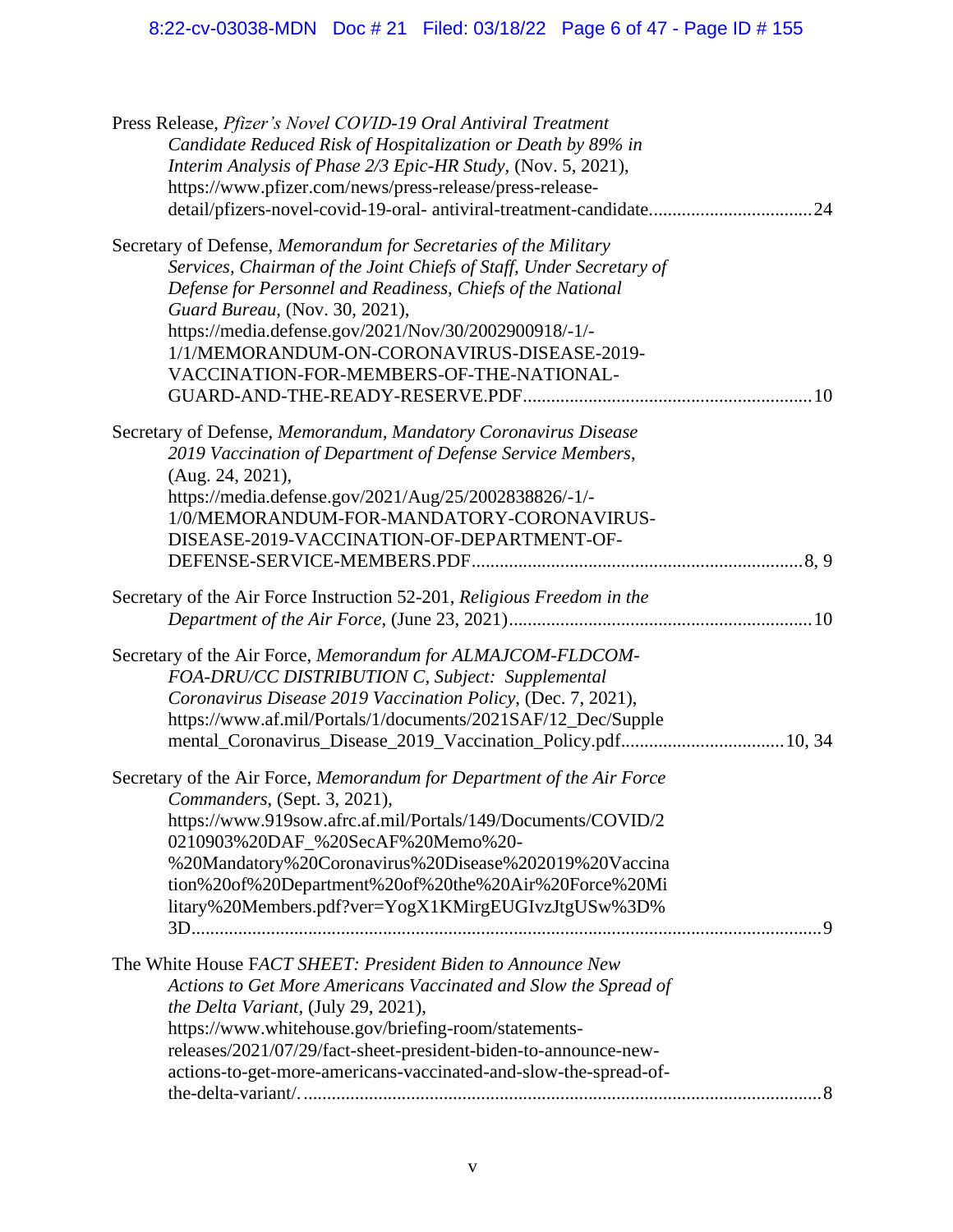# 8:22-cv-03038-MDN Doc # 21 Filed: 03/18/22 Page 7 of 47 - Page ID # 156

| U.S. Dep't of Health & Human Servs. Possible Treatment Options for<br>COVID-19, https://combatcovid.hhs.gov/possible-treatment-    |     |
|------------------------------------------------------------------------------------------------------------------------------------|-----|
| U.S. Food & Drug Admin. Emergency Use Authorization (EUA) for an<br>Unapproved Product: Review Memorandum, (Dec. 11, 2020),        |     |
| U.S. Food & Drug Admin. <i>Emergency Use Authorization (EUA) for an</i><br>Unapproved Product: Review Memorandum, (Dec. 18, 2020), | 24  |
| U.S. Food & Drug Admin. Emergency Use Authorization (EUA) for an<br>Unapproved Product: Review Memorandum, (Feb. 27, 2021),        | 24  |
| U.S. Food & Drug Admin. Know Your Treatment Options for COVID-19,<br>https://www.fda.gov/consumers/consumer-updates/know-your-     | .24 |
| <b>Constitutional Provisions</b>                                                                                                   |     |
|                                                                                                                                    |     |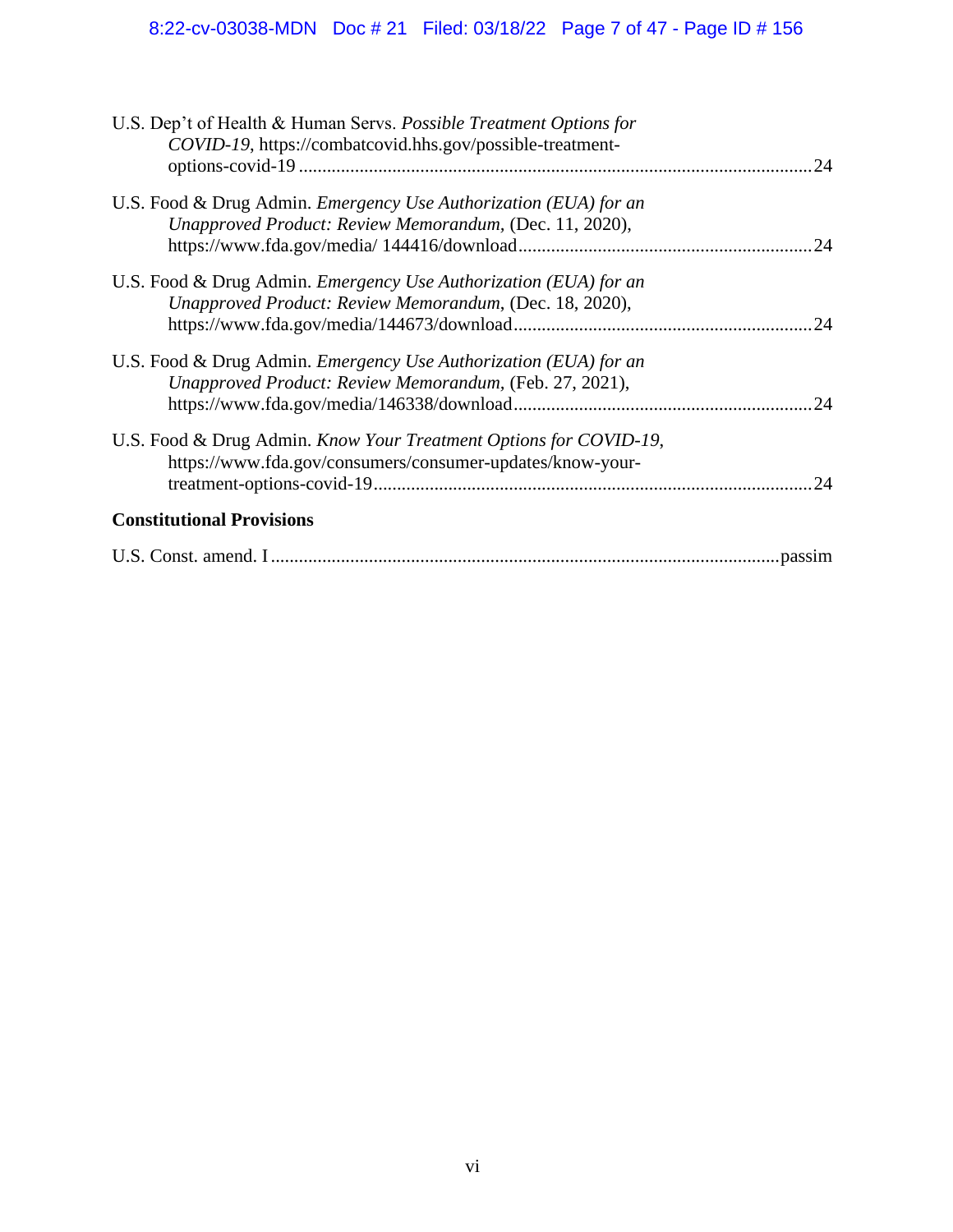#### **INTRODUCTION**

Plaintiffs are 36 members of the United States Air Force (active duty), United States Air Force Reserve, or the Air National Guard. The vast majority are stationed either at Offutt Air Force Base near Omaha, Nebraska, or at McConnell Air Force Base in Wichita, Kansas. They have sacrificed selflessly for the sake of our country and our freedom. For them, the oath to "support and defend the Constitution of the United States" is not an abstraction. It is a daily vocation.

Unfortunately, Plaintiffs are now being denied the very liberty they pledged to protect. Each has a sincere religious objection to receiving a COVID-19 vaccination. Each is willing to adopt any number of other measures to protect themselves and others from the spread of COVID-19. Indeed, Defendants had successfully employed such alternative measures for many months, during which time vaccines have been widely available. But now, despite 96.4% of Air Force members being fully vaccinated, Defendants have nonetheless ordered Plaintiffs to forfeit their religious beliefs and get the vaccine, or forfeit their careers. DAF COVID-19 Statistics, Mar. 15, 2022, https://www.amc.af.mil/News/Article-Display/Article/2959594/daf-covid-19-statisticsmarch-15-2022/.

The Air Force has made it quite clear that the theoretical availability of religious accommodation is little more than an illusion. Rejection is all but certain. The numbers tell the story. As of March 15, 2022, the Air Force reported that it had rejected 5,259 religious accommodation requests and appeals and had granted only 23. *Id.* That is a 99.6% rejection rate. When their discharge from military service occurs, Plaintiffs will lose the honor of serving their country, lose the careers they have built (and the attendant health care and educational benefits for

1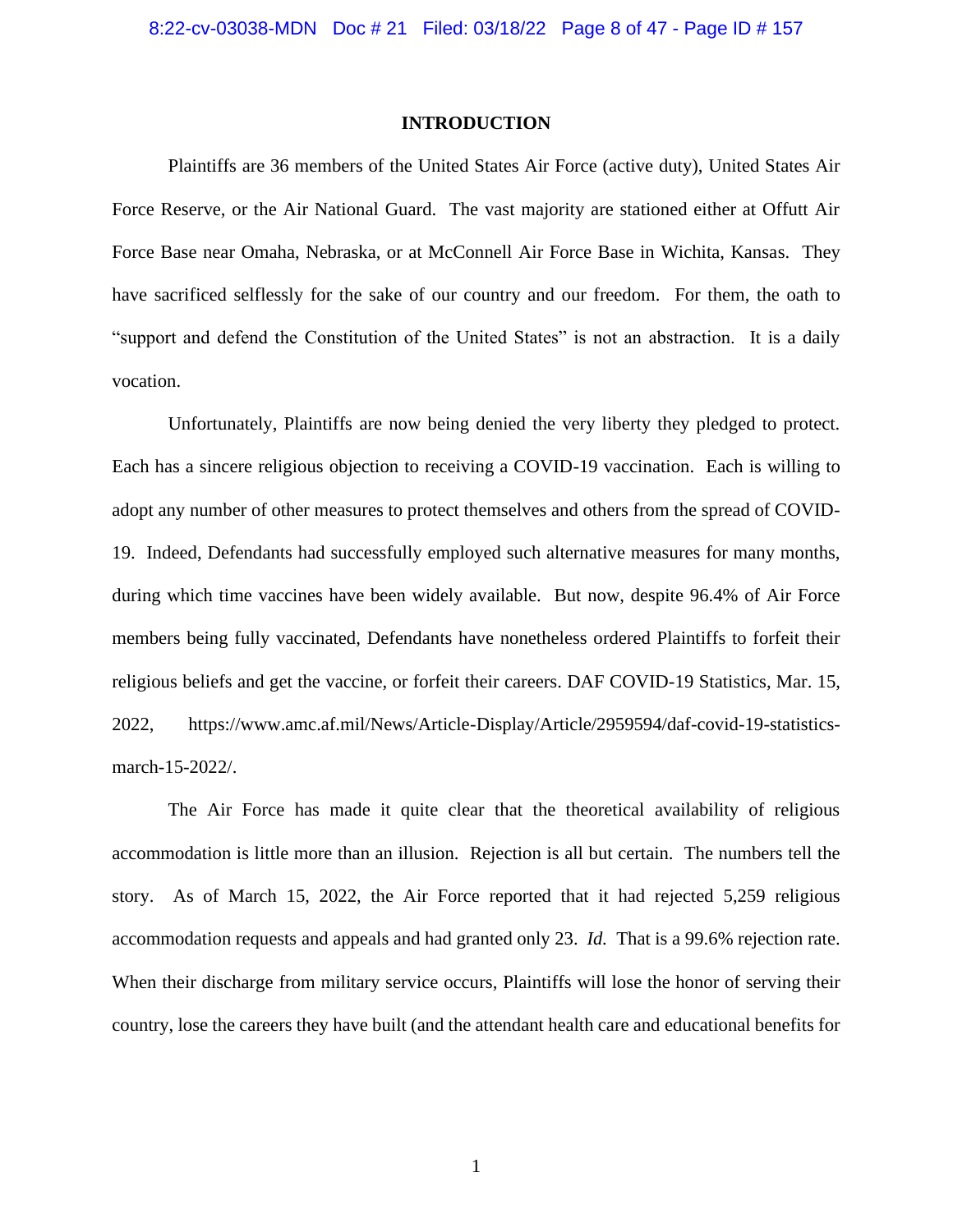#### 8:22-cv-03038-MDN Doc # 21 Filed: 03/18/22 Page 9 of 47 - Page ID # 158

themselves and their family), and in cases where they are forced out prior to qualifying for retirement benefits, they will lose the pensions they have been working toward.

It is regrettable that litigation against the military they serve so loyally is necessary to protect Plaintiffs' religious liberty. While the Air Force's policies generally recognize its obligation to individually assess Plaintiffs' accommodation requests and its duty to offer a compelling justification for any substantial burden on their religious exercise, the Air Force's stated commitment to religious freedom—at least with respect to vaccine accommodations—is mere lip service. Simply because Plaintiffs *requested* a religious accommodation, they have suffered adverse employment actions, including denial of opportunities to attend military training schools, loss of leadership positions, possible placement in non-deployable status, and loss of leave and travel privileges for both official and unofficial purposes. These interim adverse actions foreshadow the predetermined outcome of Plaintiffs' requests.

None of Plaintiffs' requests have been approved. Of the 36 Plaintiffs, 19 have already received denials. Others have been informed that denial is inevitable. All 19 Plaintiffs who received their denials appealed. Of those, five have already seen their appeals denied. Those five Plaintiffs face termination within weeks. A preliminary injunction is necessary for all Plaintiffs, but it is most urgent with respect to those five. Although there are steps that usually occur prior to final discharge—including the issuance of a letter of reprimand and the creation of an unfavorable information file—those steps can occur quickly, often in only a few weeks. At that point, they are discharged. It is essential that Defendants (who have taken, on average, about six months to process these religious accommodation claims issuing what are essentially identical rejection letters) not be permitted to rush the final stage of discharging these Airmen. As will be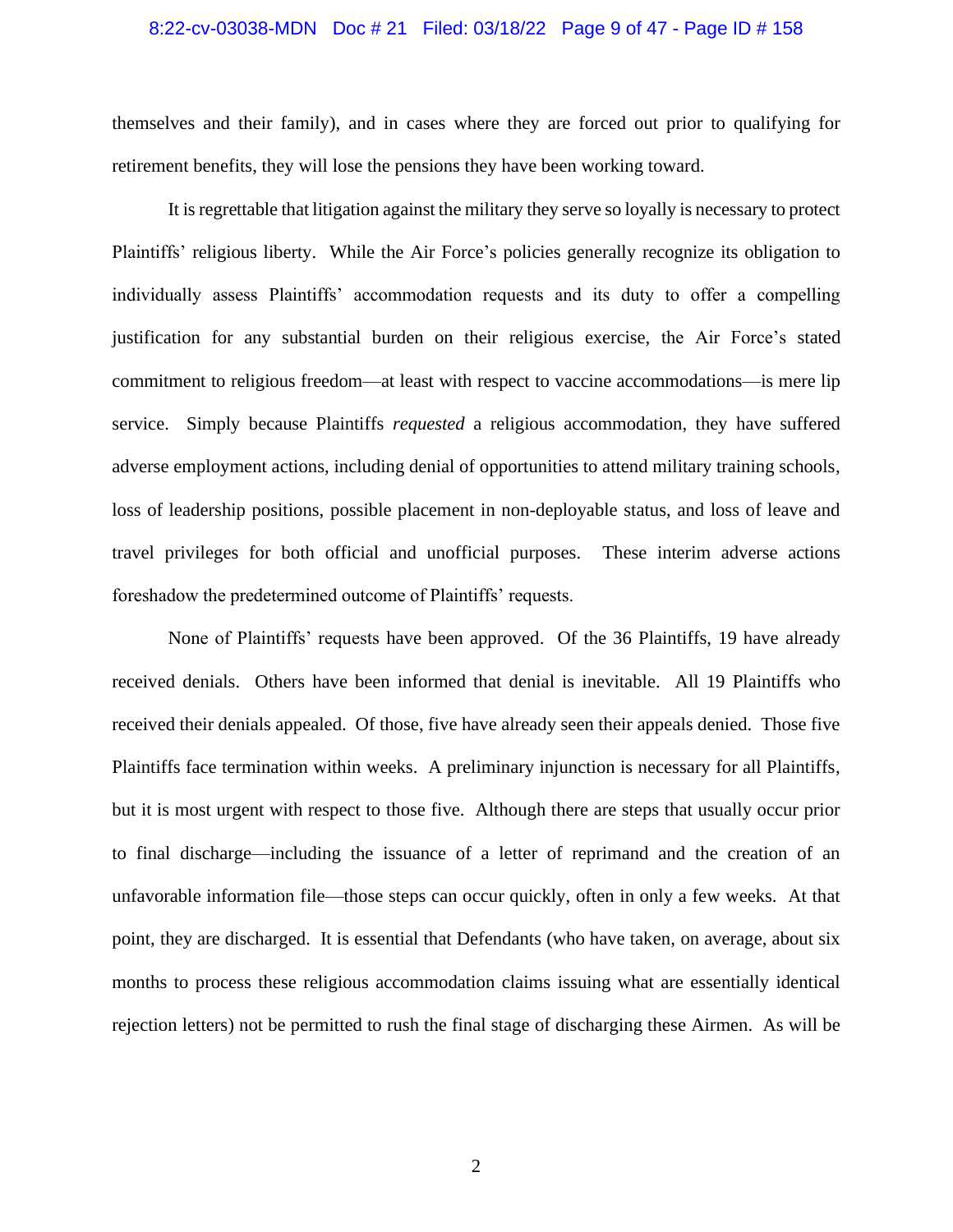#### 8:22-cv-03038-MDN Doc # 21 Filed: 03/18/22 Page 10 of 47 - Page ID # 159

demonstrated below, Defendants are not injured in any way by being enjoined for the period while this case is being adjudicated.

Moreover, Defendants have undermined their stated justifications for the vaccine mandate by broadly exempting all service members who are participating in vaccine trials—regardless of whether they have any kind of immunity from COVID-19—and by granting at least 3,781 medical and administrative exemptions while denying virtually all religious exemptions. DAF COVID-19 Statistics – January 2022, *available at* https://www.af.mil/News/Article-Display/Article/2831845/ daf-covid-19-statistics-january-2022/*.* Defendants' discriminatory policies and actions plainly violate the Religious Freedom Restoration Act of 1993 ("RFRA"). Defendants' policies and actions also violate the Free Exercise Clause of the First Amendment because their vaccine mandate is not neutral and generally applicable. And for the same reasons that they cannot meet RFRA's demanding strict scrutiny standard, they cannot meet the First Amendment's either. The Court should grant Plaintiffs' request for a preliminary injunction to protect their religious liberty rights and maintain the status quo of their active service, reserve service, and guard service.

Importantly, the Fifth Circuit of the United States Court of Appeals has already ruled on the same statutory and constitutional questions presented in this case in *U.S. Navy SEALs 1-26 v. Biden*, 2022 U.S. App. LEXIS 5262, \_\_\_ F.4th \_\_\_ (Feb. 28, 2022). The Fifth Circuit ruled in favor of the Plaintiff Navy SEALs that they were likely to prevail on their RFRA and First Amendment claims and declined to stay the Preliminary Injunction imposed by the district court. In addition, the U.S. District Court for the Middle District of Georgia ruled on the same statutory and constitutional question presented in this case—against the same Air Force Defendants—in *Air Force Officer v. Austin*, 2022 U.S. Dist. LEXIS 26660 (Feb. 15, 2022). The Georgia court ruled in favor of the Plaintiff Air Force officer and issued a Preliminary Injunction. Also, the U.S.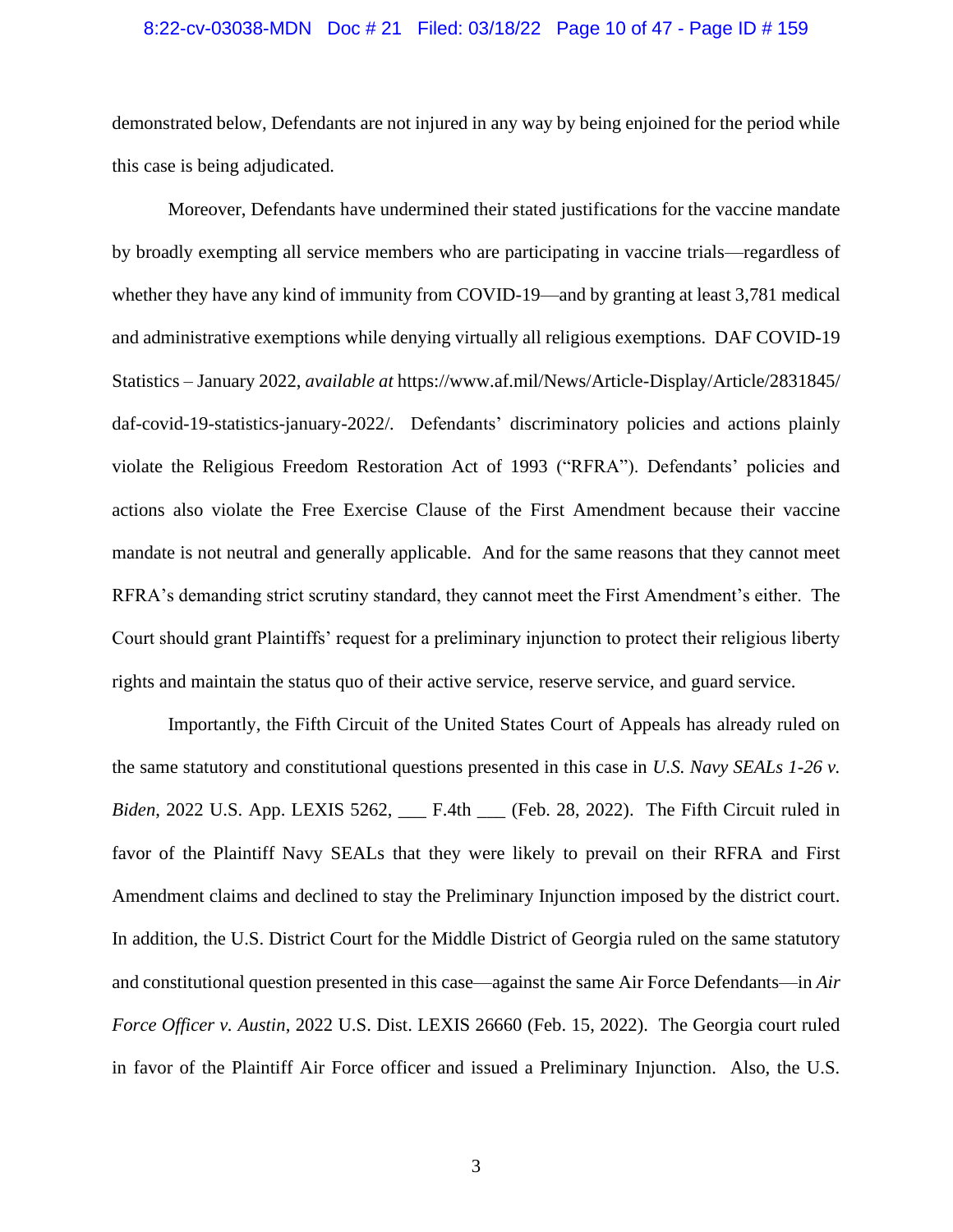#### 8:22-cv-03038-MDN Doc # 21 Filed: 03/18/22 Page 11 of 47 - Page ID # 160

District Court for the Middle District of Florida ruled on the same statutory and constitutional questions presented in this case in *Navy SEAL 1 v. Austin*, 2022 U.S. Dist. LEXIS 31640 (Feb. 18, 2022). The Florida court ruled in favor of the Plaintiff Navy SEAL and issued a Preliminary Injunction. Although these precedents are not binding on this Court, they offer significant persuasive authority in demonstrating the likelihood that Plaintiffs in the instant matter will prevail on the merits.

#### **STATEMENT OF FACTS**

#### **I. Plaintiffs' Position and Training**

Plaintiffs are 36 members of the active duty United States Air Force, United States Air Force Reserve, or the Air National Guard. The majority are stationed in Nebraska—18 at Offutt Air Force Base near Omaha, and one at the Lincoln Air National Guard Base. In addition, nine are stationed at McConnell Air Force Base in Wichita, Kansas. The rest are stationed at various Air Force Bases around the country. Every one of them has filed a Religious Accommodation Request (RAR) to be exempted from the Air Force's COVID-19 vaccination requirement. The Air Force has granted none of these requests.

At the time of this filing, 19 Plaintiffs have had their RARs denied by the Air Force with virtually identical denial letters. Each of them has appealed the denials. Of those 19, five have had their appeals denied as well. While all Plaintiffs face involuntary separation in short order, those five Plaintiffs face imminent involuntary separation from the Air Force within a period of weeks.

4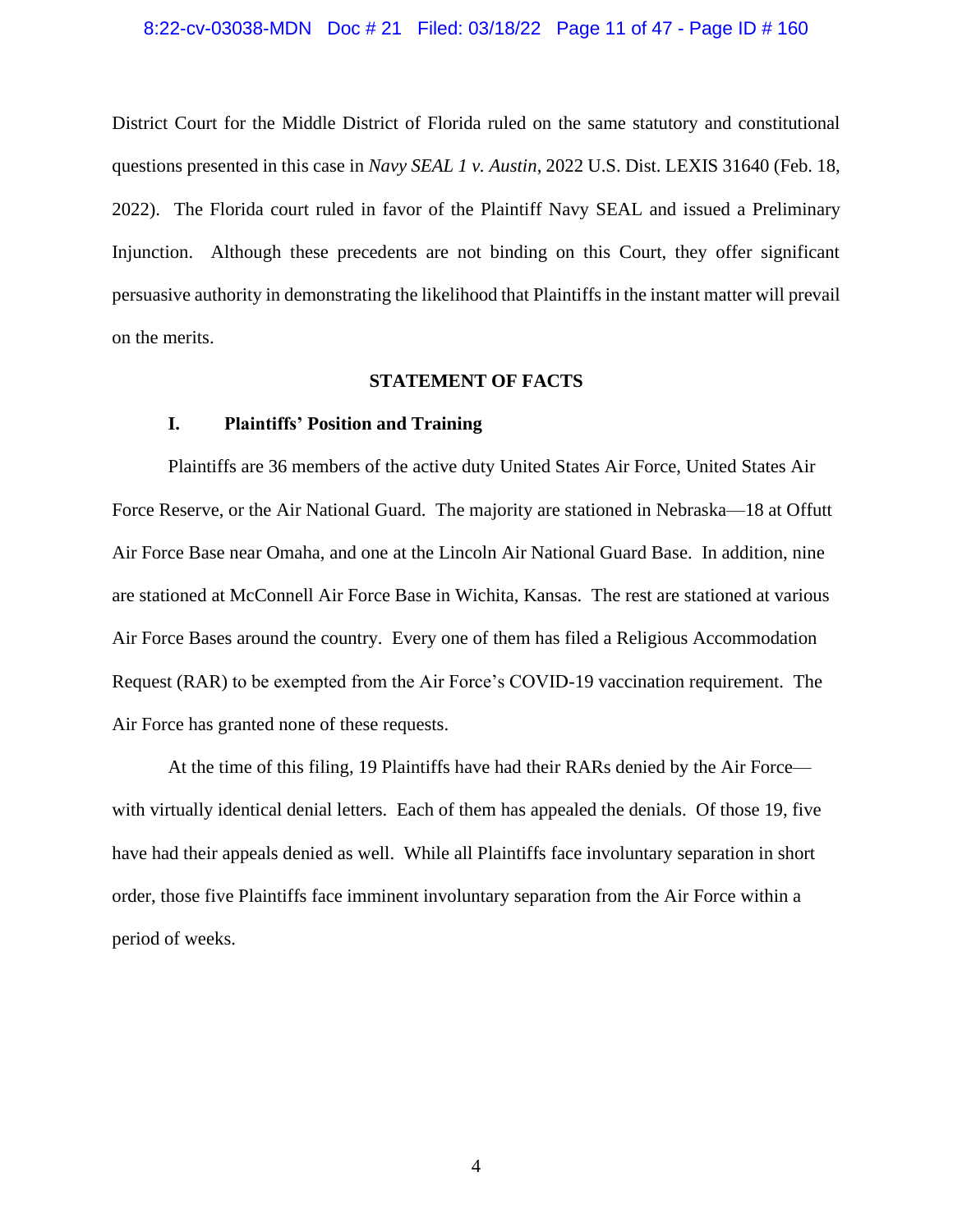#### 8:22-cv-03038-MDN Doc # 21 Filed: 03/18/22 Page 12 of 47 - Page ID # 161

Specifically, Plaintiffs Tanner Roth, Jon W. Smithley, Logan Priebe, Victoria Roberts, and Airman #1<sup>1</sup> face impending discharge for refusing the COVID-19 vaccination on religious grounds. *See* Decls. of Pl. Tanner Roth ¶¶ 18-22, Jon W. Smithley ¶¶ 21-27, Logan Priebe ¶ 11, Victoria Roberts ¶ 18, and Airman #1 ¶ 15. Moreover, the denial of additional Plaintiffs' initial requests and appeals have been mounting.

Seventeen Plaintiffs are pilots, and they have spent many years in training, at tremendous personal cost and sacrifice, to attain the status they have achieved and to serve their country. In addition, American taxpayers have spent an extraordinary amount of money to provide the highly specialized training Plaintiffs need to fly sophisticated military aircraft. According to a Rand study commissioned by the Air Force, the cost of training an Air Force pilot of an RC-135 (the principal aircraft at Offutt, which has the same platform as a KC-135, the principal aircraft at McConnell) is approximately \$5.5 million for *each* pilot. *See* Michael G. Mattock, *et al*., *The Relative Cost-Effectiveness of Retaining Versus Accessing Air Force Pilots*, Rand Research Report, available at https://www.rand.org/pubs/research\_reports/RR2415.html. Using the RC-135 training cost as a figure for each, the Air Force has spent approximately \$93.5 million training that subgroup of Plaintiffs. That massive investment of taxpayer dollars, and those pilots' immense contributions to the defense of this country, will be wasted if Defendants terminate them.

Of the 36 Plaintiffs, 29 have already contracted and recovered from COVID-19 and therefore possess natural immunity.

<sup>&</sup>lt;sup>1</sup> Airman 1-11 have requested anonymity because they are in possession of sensitive, top-secret intelligence; and revealing their names would expose to them potential counter-intelligence operations. Therefore, Plaintiffs will file a motion for protective order and for authorization to proceed under pseudonyms.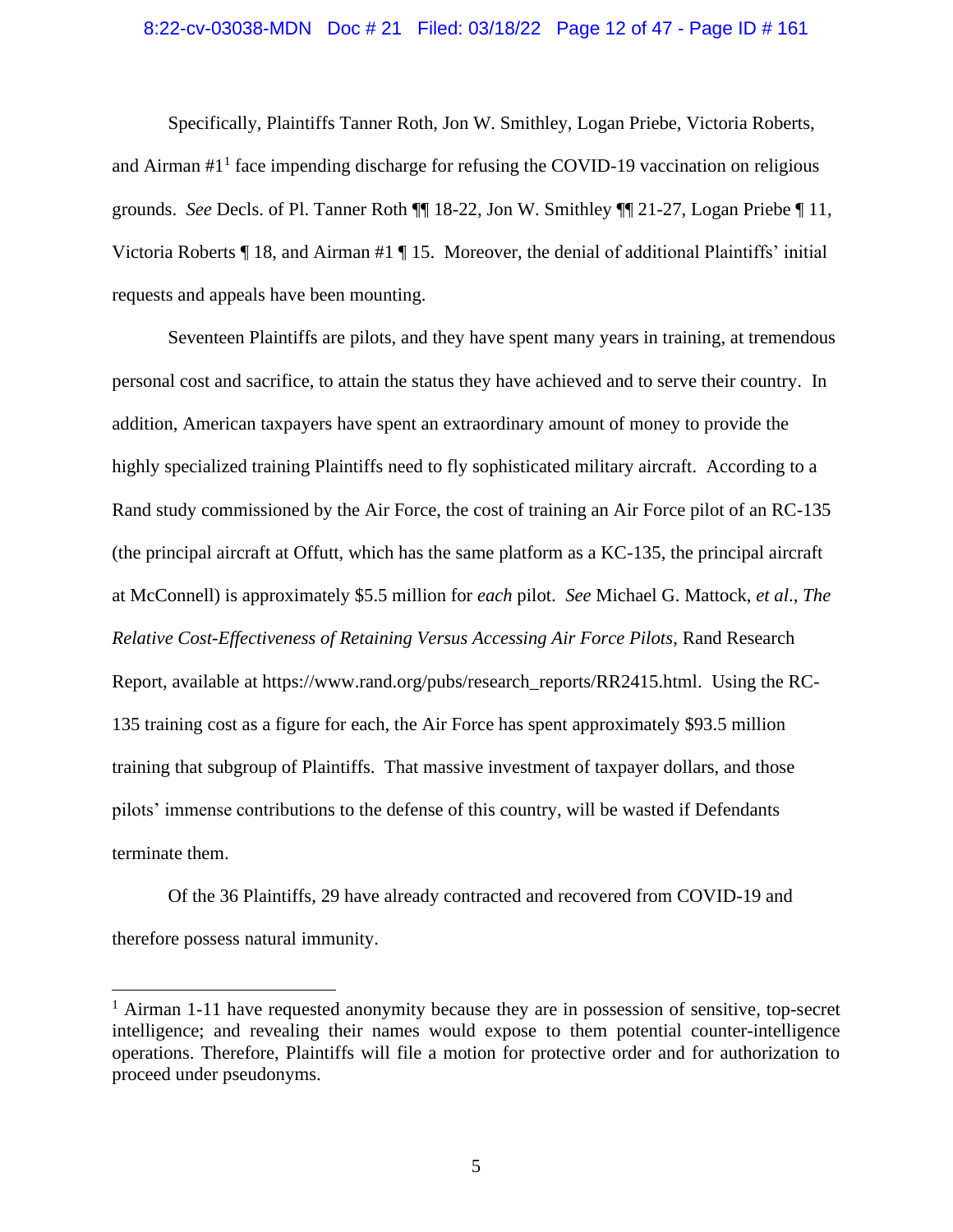#### **II. Plaintiffs' sincerely held religious beliefs regarding COVID-19 vaccination**

As a threshold matter, in all but one of the rejection letters received by Plaintiffs so  $far$ ,  $2$ Defendants conceded the sincerity of Plaintiffs' religious objection to receiving a COVID-19 vaccination. It is important to point out that Plaintiff Jon W. Smithley is an Air Force Chaplain—whose expression of sincerely held religious beliefs is at the very center of his duties in the Air Force. It may also be helpful to summarize herein what Plaintiffs' believe. Plaintiffs sincerely held religious beliefs forbid each of them from receiving the COVID-19 vaccine for deeply rooted reasons grounded in their Christian faith. *See,* Decls. of Pl. Ian McGee ¶¶ 9-14, Matthew Cascarino ¶¶ 7-12, Evan McMillan ¶¶ 8, 11-15, 20, Jon W. Smithley ¶¶ 15-16, Tanner Roth ¶¶ 10, 12-16, Airman #10 ¶¶ 10, 12-16, Airman #11 ¶¶ 10-16, Victoria Roberts ¶¶ 9-14, Airman #1 ¶¶ 10-12, Logan Priebe ¶¶ 6-7, and Kynan Valencia ¶¶ 10-11. Although each Plaintiff's RAR and personal articulation of his religious objection to the vaccine varies somewhat from the others, there are several particular beliefs that are shared among multiple plaintiffs.

Multiple plaintiffs hold to the sincere religious belief that all life is sacred, from conception to natural death, and that abortion is the impermissible taking of an innocent life in the womb. *See, e.g.,* Decls. of Pl. Ian McGee ¶ 12, Matthew Cascarino ¶ 10, Evan McMillan ¶

 $2^{\circ}$  The one letter that did not concede the sincerity of the applicant's religious beliefs was that received by Airman #8, which claimed that the fact he had received a vaccine in the past undermined the sincerity of his beliefs. However, the letter did not address the information that Airman #8 had provided, which fully explained why his taking of vaccines in the past did not undermine his present exercise of his faith.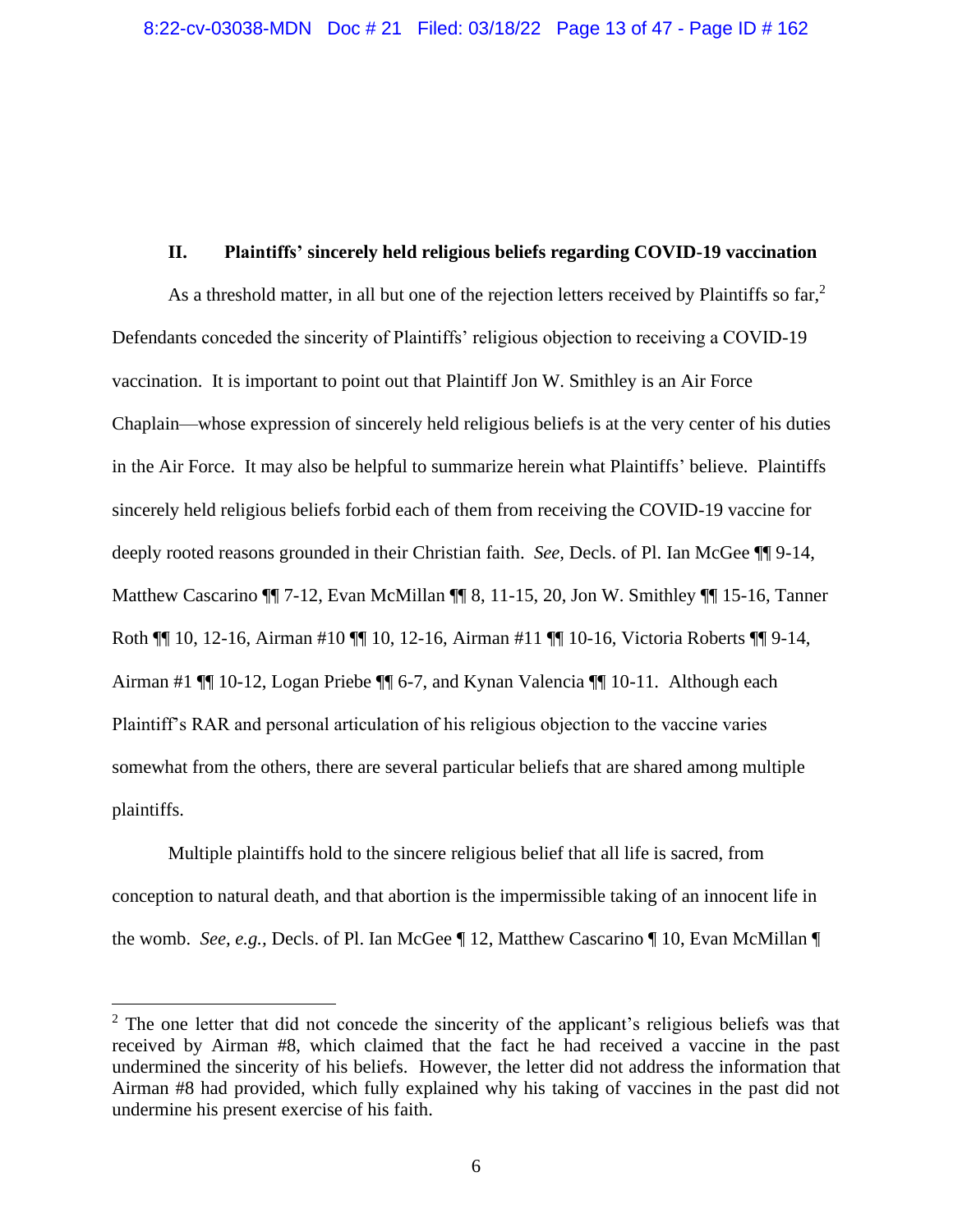14, Tanner Roth ¶ 14, Airman #10 ¶ 13, Victoria Robert ¶ 12, Airman #1 ¶ 12, Logan Priebe ¶ 7, and Kynan Valencia ¶ 11*.* They are unable to receive the COVID-19 vaccine due to what they understand is the use of aborted fetal cell lines in its testing, development, or production. *Id.*  Plaintiffs believe that receiving the COVID-19 vaccine would be participating in the abortion enterprise. *Id.* Some of them did not learn of the vaccine's connection to aborted fetal cell lines until it became a prominent point of public discourse over the COVID-19 vaccine, but they object to being complicit in the moral evil of abortion based on their sincerely held beliefs and cannot consent to benefiting from the vaccine in the light of that information. *Id.* This objection has caused those Plaintiffs to forgo the use of other products that use aborted fetal cell lines in their testing, development, or production. *Id.*

Multiple Plaintiffs believe that the human body is God's temple, and that they must not take anything into their bodies that God has forbidden or that would alter the functions of their body, particularly substances that include messenger RNA (mRNA). *See, e.g.,* Decls. of Pl. Ian McGee ¶ 13, Matthew Cascarino ¶ 11, Evan McMillan ¶ 14, Tanner Roth ¶ 15, Airman #10 ¶ 12, Airman #11 ¶ 13-14, and Victoria Roberts ¶ 13. In accordance with this religious belief, multiple plaintiffs carefully monitor what they take into their bodies, and they believe they are compelled to avoid anything that adversely alters, or may modify, their bodies' natural functions in a manner they believe is not designed by God. *Id.* It is well documented that the COVID-19 vaccine uses mRNA technology, which causes cells to produce a spike protein that they would not normally produce. *See* Ctrs. for Disease Control & Prevention, "Understanding mRNA COVID-19 Vaccines," http://www.cdc.gov/coronavirus/2019-ncov/vaccines/different-vaccines/mrna.html (Mar. 4, 2021). It is also well-documented that the COVID-19 vaccine has resulted in a statistically significant number of serious adverse reactions, including myocarditis, a potentially fatal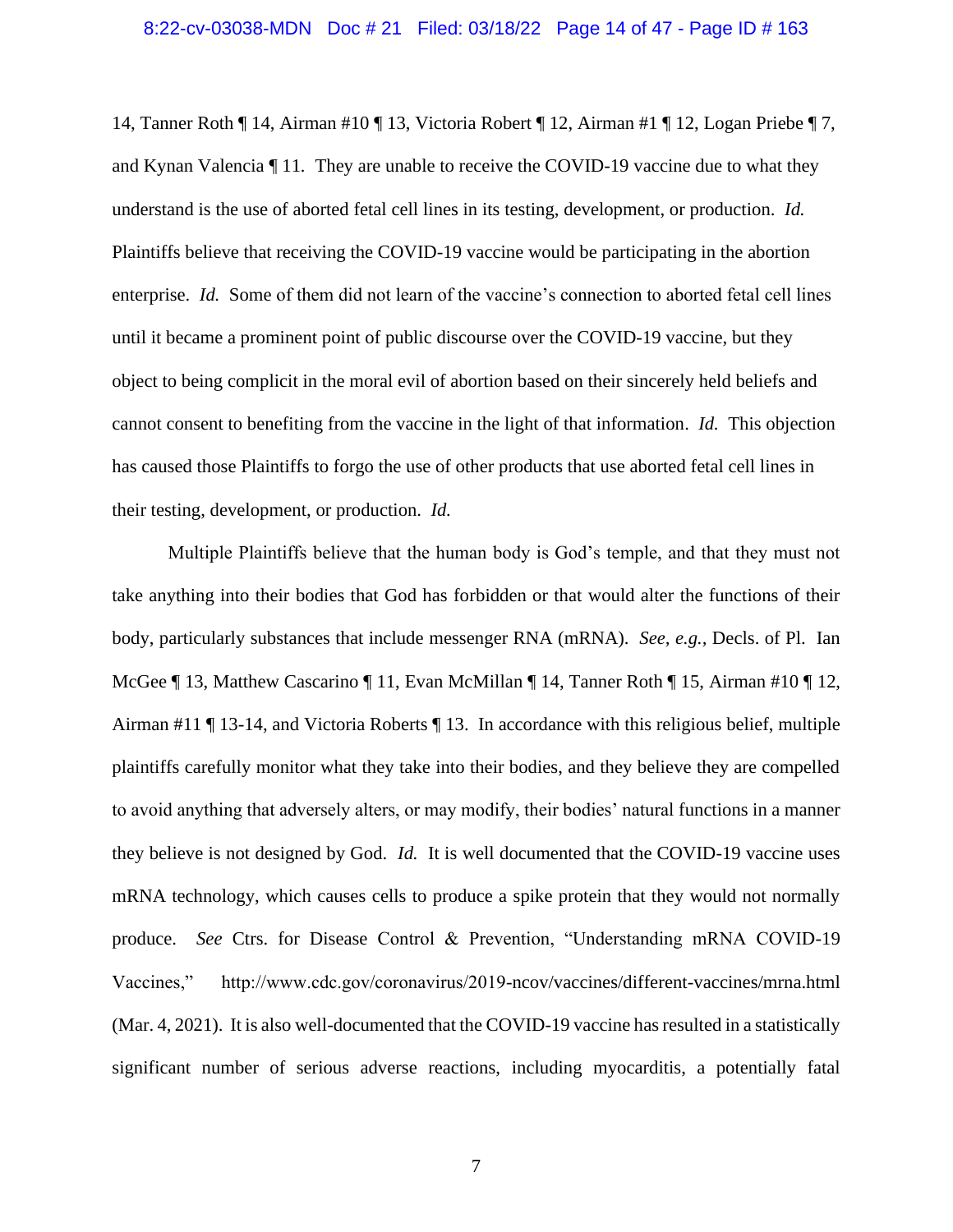#### 8:22-cv-03038-MDN Doc # 21 Filed: 03/18/22 Page 15 of 47 - Page ID # 164

inflammation of the heart muscles, and pericarditis, a potentially fatal inflammation of the heart tissue, especially in men. *See* App. 697-700, Patricia Kime, *DoD Confirms: Rare Heart Inflammation Cases Linked to COVID-19 Vaccines*, Military.com (June 30, 2021), https://www.military.com/daily-news/2021/06/30/dod-confirms-rare-heart-inflammationcaseslinked-covid-19-vaccines.html. These are follow-on consequences that can compound the initial defilement of one's body through the injection of the COVID-19 vaccine itself.

Several Plaintiffs have also determined that they should not take the COVID-19 vaccination through personal prayer and the seeking of direction from the Holy Spirit. *See, e.g.,* Decl. of Pl. Ian McGee ¶ 15, Matthew Cascarino ¶ 12, Evan McMillan ¶ 15, Tanner Roth ¶ 16, Airman #11 ¶ 16, and Victoria Roberts ¶ 14. Constant prayer and conforming their conduct to the divine guidance are central to the exercise of their religious beliefs. Failure to heed the guidance that they have been given through prayer would be contrary to their religious beliefs.

#### **III. Defendants' Vaccine Mandate**

Defendants have mandated that Plaintiffs be vaccinated against COVID-19; have taken interim adverse actions against Plaintiffs while their RARs remain pending; and have initiated the process of terminating Plaintiffs' military careers and stripping them of associated benefits.

On July 29, 2021, President Biden announced that he had directed the Department of Defense ("DoD") to add the COVID-19 vaccine to its list of required immunizations for military service members.<sup>3</sup> Less than one month later, on August 24, 2021, Defendant Secretary of Defense Lloyd J. Austin issued a memorandum directing the DoD to vaccinate all active-duty, reserve, and

<sup>&</sup>lt;sup>3</sup> The White House, "FACT SHEET: President Biden to Announce New Actions to Get More Americans Vaccinated and Slow the Spread of the Delta Variant" (July 29, 2021), https://www.whitehouse.gov/briefing-room/statements-releases/2021/07/29/fact-sheet-presidentbiden-to-announce-new-actions-to-get-more-americans-vaccinated-and-slow-the-spread-of-thedelta-variant/.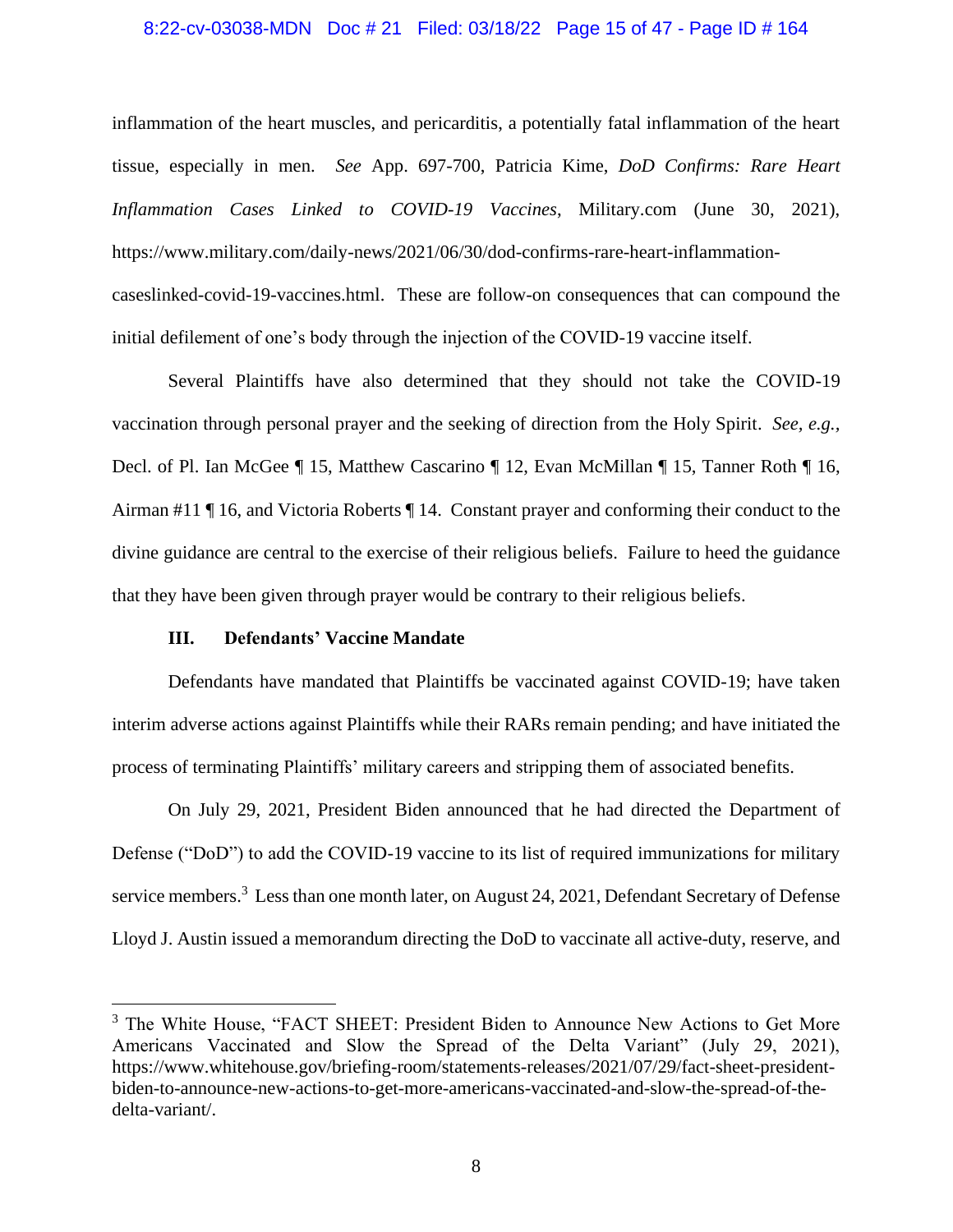#### 8:22-cv-03038-MDN Doc # 21 Filed: 03/18/22 Page 16 of 47 - Page ID # 165

national guard service members against COVID-19.<sup>4</sup> The memo made clear that service members who have contracted and recovered from COVID-19 must still receive a vaccination. But the memo also exempted from the mandate all service members who were currently participating in a COVID-19 clinical trial—even those given a placebo. *Id*. And the memo specified that the mandate "will be subject to any identified contraindications and any administrative or other exemptions established in Military Department policy." *Id*.

On September 3, 2021, Defendant Secretary of the Air Force Frank Kendall announced that the "Department of Air Force is in lockstep with Secretary Austin's order to vaccinate service members against COVID-19."<sup>5</sup> The Air Force adopted and implemented Secretary Austin's August 24 memorandum as its mandatory COVID vaccine guidelines, directing active duty personnel to become vaccinated within 60 days and Air National Guard and Air Force Reserve personnel to become to become vaccinated within 90 days. Defendant Kendall issued his own memorandum for Department of the Air Force commanders, stating, "Effective immediately, commanders in the Department of the Air Force shall take all steps necessary to ensure all uniformed Airmen and Guardians receive the COVID-19 vaccine . . . ." He also stated: "Only COVID-19 vaccines that receive full licensure from the Food and Drug Administration (FDA) will be utilized for mandatory vaccinations unless a military member volunteers to receive a vaccine

<sup>4</sup> Secretary of Defense, Memorandum, "Mandatory Coronavirus Disease 2019 Vaccination of Department of Defense Service Members" (Aug. 24, 2021), Exhibit A to Complaint (Doc. 1), also available at https://media.defense.gov/2021/Aug/25/2002838826/-1/-1/0/MEMORANDUM-FOR-MANDATORY-CORONAVIRUS-DISEASE-2019-VACCINATION-OF-DEPARTMENT-OF-DEFENSE-SERVICE-MEMBERS.PDF <sup>5</sup>Office of the Secretary of the Air Force (@SecAFOfficial) Twitter,

https://twitter.com/SecAFOfficial/status/1430631668893814795/photo/1.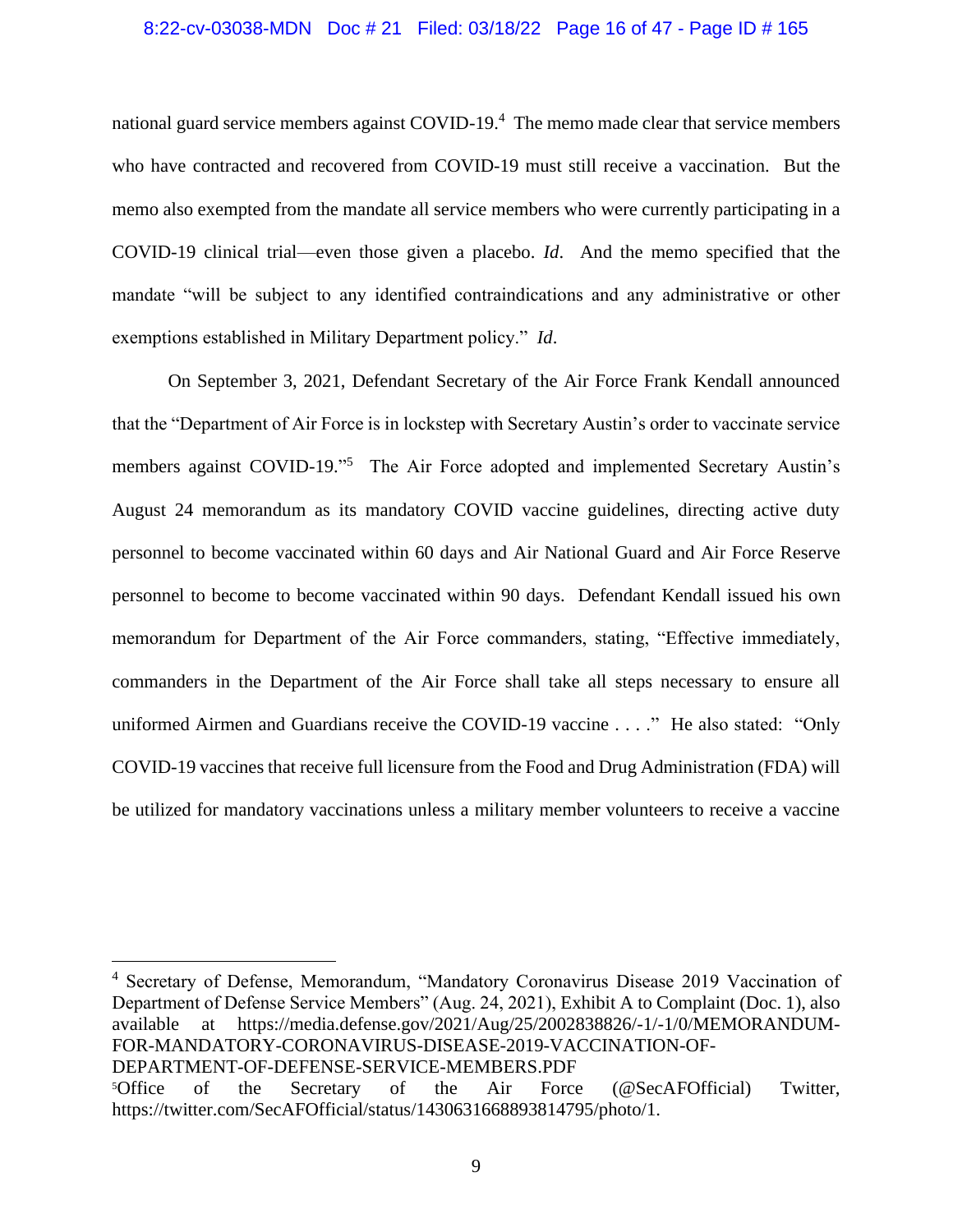#### 8:22-cv-03038-MDN Doc # 21 Filed: 03/18/22 Page 17 of 47 - Page ID # 166

that has obtained U.S. Food and Drug Administration Emergency Use Authorization or is included in the World Health Organization's Emergency Use Listing."<sup>6</sup>

On December 7, 2021, Defendant Kendall issued another Memorandum on the Subject of Supplemental Coronavirus Disease 2019 Vaccination Policy stating: "Refusal to comply with the vaccination mandate without an exemption will result in the member being subject to initiation of administrative discharge proceedings." The Memorandum also stated: "Service members separated due to refusal of the COVID-19 vaccine will not be eligible for involuntary separation pay and will be subject to recoupment of any unearned special or incentive pays."<sup>7</sup> And on November 30, 2021, Defendant Austin issued a Memorandum applying all of the requirements and standards of the mandate applicable to active duty members of the military to members of the non-federalized National Guard.<sup>8</sup>

#### **IV. Defendants' Discriminatory Actions in Implementing their Vaccine Mandate**

Consistent with their obligations under the Religious Freedom Restoration Act of 1993 and the First Amendment, Defendants' policies and regulations generally require an individualized assessment of RARs, and the regulations place the burden on the government to demonstrate a compelling justification for denials. *See* Department of Defense Instruction (DODI) 1300.17, "Religious Liberty in the Military Services" (Sept. 1, 2020); *see also* Secretary of the Air Force Instruction 52-201, "Religious Freedom in the Department of the Air Force" (June 23, 2021). But

<sup>6</sup> Secretary of the Air Force, Memorandum for Department of the Air Force Commanders, Sept. 3, 2021, Exhibit B to Complaint (Doc. 1).

<sup>&</sup>lt;sup>7</sup> Secretary of the Air Force, Memorandum for ALMAJCOM-FLDCOM-FOA-DRU/CC DISTRIBUTION C, Subject: Supplemental Coronavirus Disease 2019 Vaccination Policy, Dec. 7, 2021, Exhibit C to Complaint (Doc. 1).

<sup>8</sup> Secretary of Defense, Memorandum for Secretaries of the Military Services, Chairman of the Joint Chiefs of Staff, Under Secretary of Defense for Personnel and Readiness, Chiefs of the National Guard Bureau, Nov. 30, 2021, Complaint (Doc. 1, Exhibit D).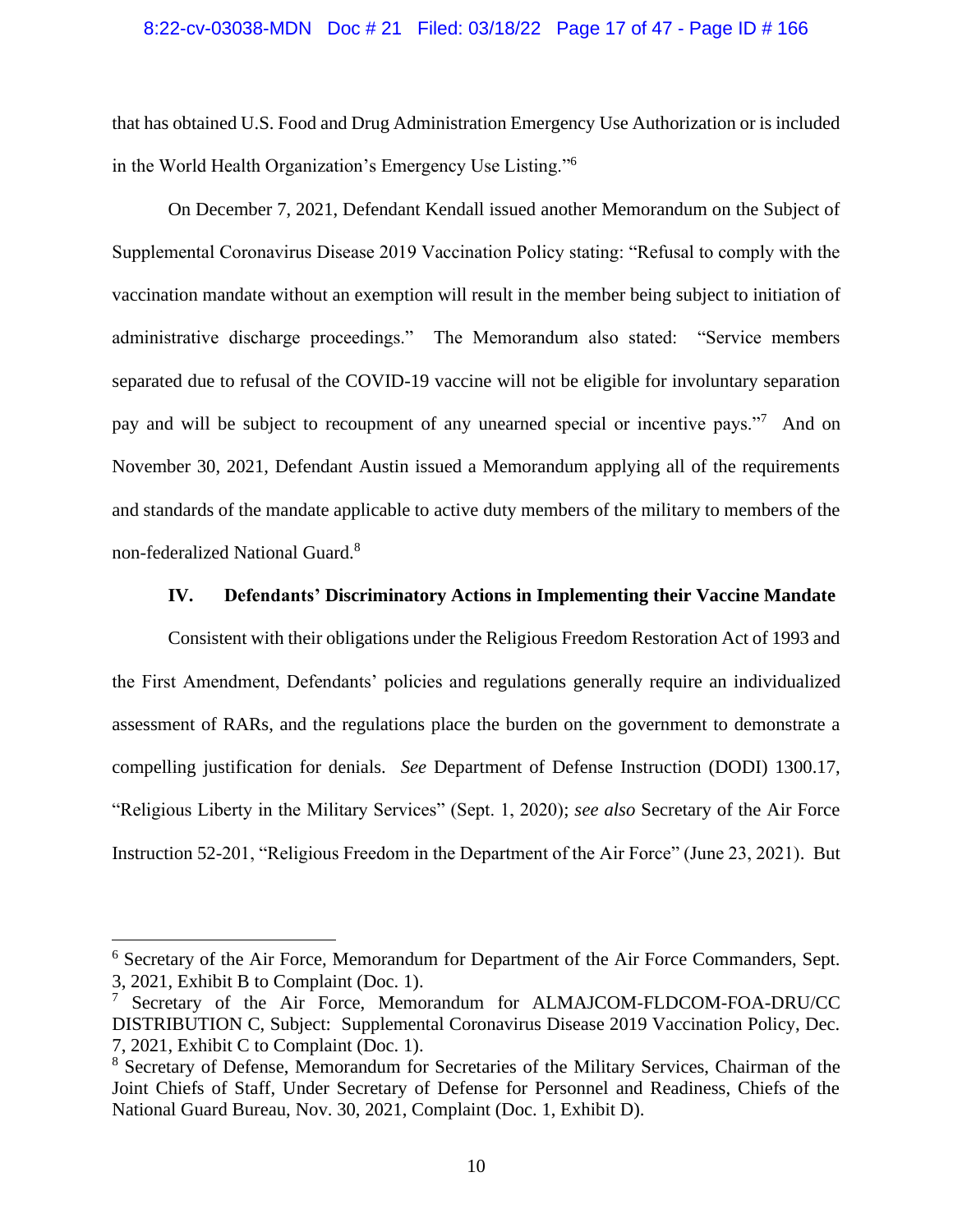#### 8:22-cv-03038-MDN Doc # 21 Filed: 03/18/22 Page 18 of 47 - Page ID # 167

Defendants have made clear that, at least with respect to the COVID-19 vaccine mandate, the individualized assessments and burden on the government were a sham.

In every one of the 36 Plaintiffs' cases, their mere requests were met with immediate adverse actions. Plaintiffs have been denied the ability to attend training necessary for their advancement, denied the ability to participate in some exercises, denied official travel within the military, delayed promotional upgrade, and made ineligible for selected assignment changes. *See, e.g.,* Decls. of Pl. Ian McGee ¶ 21, Matthew Cascarino ¶¶ 13-15, Evan McMillan ¶ 17, Jon W. Smithley ¶ 17, Tanner Roth ¶ 17, Airman #11 ¶¶ 17-19, Victoria Robert ¶ 15, Logan Priebe ¶¶ 8- 9, and Kynan Valencia ¶ 13. These adverse actions constitute punishment for the mere assertion of the right to freely exercise one's religion.

As stated above, none of Plaintiffs' requests have been approved. Of the 36 Plaintiffs, 19 have already received denials. All 19 Plaintiffs who received their denials appealed. Of those, five have already seen their appeals denied. Those five Plaintiffs face termination within weeks. The 19 Plaintiffs whose RARs have already been denied received boilerplate, near-identical denial letters. The Air Force Reserve Plaintiffs received virtually identical letters from Lt. Gen. Richard W. Scobee, Commander of the Air Force Reserve Command, denying their initial requests. The letters did not mention or reflect the consideration of *any* of the specific circumstances of respective Plaintiffs. The letters did not include any explanation of why the individual circumstances of each Plaintiff warranted rejection.

The virtually identical rejection letters from Lt. Gen. Scobee all state: "After carefully considering the specific facts and circumstances of your request, the recommendation of your chain of command and the MAJCOM Religious Resolution Team, I **disapprove** your request for religious exemption for all immunizations to include the COVID-19 vaccination." *See e.g.,* Decl.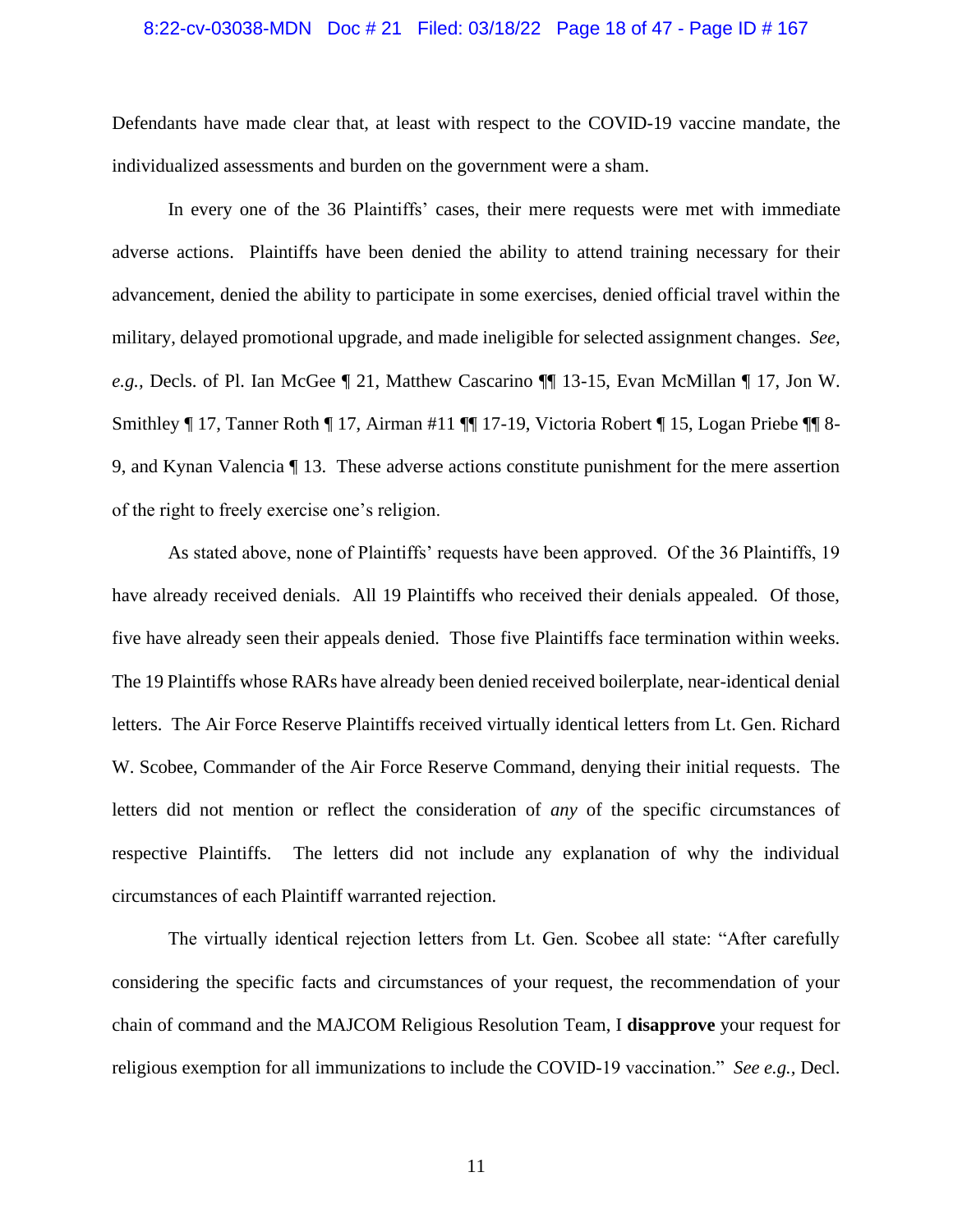#### 8:22-cv-03038-MDN Doc # 21 Filed: 03/18/22 Page 19 of 47 - Page ID # 168

of Pl. Matthew Cascarino ¶ 23, Airman #11 ¶¶ 23-24; Victoria Roberts ¶ 24, and Airman #1 ¶ 20. (emphasis in original). The same language is used, even in those cases where the service member did *not* request a religious exemption for "all immunizations." This indicates that, contrary to the letters' claims, those rejecting the RARs did not in fact "consider the specific facts and circumstances" of the request. The virtually identical rejection letters from Defendant Lt. Gen. Scobee also state: "I do not doubt the sincerity of your beliefs. However, when evaluating your request for religious exemption, I also had to consider the risk to our mission." *Id*. None of the Air Force Reserve Plaintiffs have received an *individualized* explanation for why their initial RARs were *specifically* rejected.

Interestingly, eight Plaintiffs—Michael T. Edwards, Airman #1, Airman #3, Airman #4, Airman #5, Airman #6, Airman #7, and Airman #9—saw their respective RARs indiscriminately denied on the same date: January 7, 2022. Each of these Plaintiffs is an Air Force Reservist stationed at Offutt Air Force Base in Nebraska. These Plaintiffs submitted their requests for religious accommodation on a variety of dates – e.g., October 2, 2021, October 7, 2021, November 6, 2022, etc. Nevertheless, Lt. Gen. Scobee denied all of their requests on the *same* day, January 7, 2022. This strongly suggests—certainly in the context of everything else Plaintiffs have come to understand about the process—that the Air Force Reserve Command reviewed their RARs as a part of a batch, and categorically denied that batch without a particularized review, as the Religious Freedoms Restoration Act and the First Amendment require.

The active duty Air Force Plaintiffs received similar boilerplate rejection letters from Gen. Michael A. Minihan, Commander of the Air Mobility Command. Those letters include identical, pre-written "boilerplate" language. Similar to the Air Force Reserve letters, they all state: "After careful consideration of the specific facts and circumstances, I disapprove your request for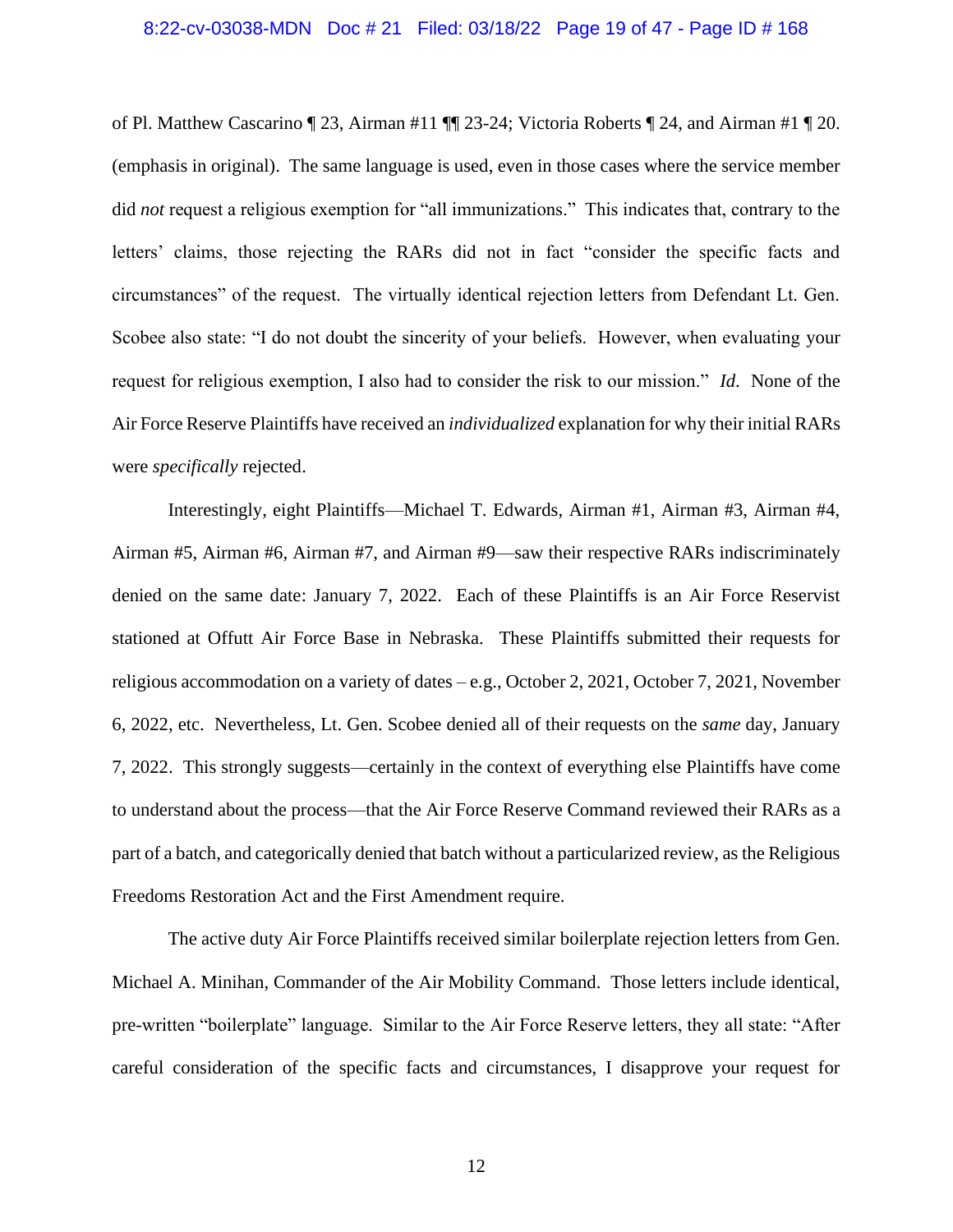#### 8:22-cv-03038-MDN Doc # 21 Filed: 03/18/22 Page 20 of 47 - Page ID # 169

accommodation. Regardless of whether you have a sincerely held religious belief, the Air Force has compelling government interests in ensuring mission accomplishment, of which health and safety are necessary elements, and the prevention of COVID-19." The rejection letters that active duty Air Force Plaintiffs have received from Gen. Minihan also include identically-structured fillin-the blank sections, which state the following: "I have disapproved your request for accommodation from the aforementioned immunization requirement based on the following: First, due to the nature of your duties and your position as a [insert position], the Air Force has a compelling government interest in ensuring the health and continued mission accomplishment of [insert description of unit]. Second, your duties, which include [insert duties, using the words 'hands-on' and 'team'] making teleworking not realistically possible."

The Air National Guard Plaintiffs have faced a different, but equally oppressive, barrier. Defendants have been sitting on their RARs for months—more than five months in some cases. *See* Decls. of Pl. Ian McGee ¶ 9, Matthew Cascarino ¶ 18, Evan McMillan ¶ 10, Airman #10 ¶ 11, Airman #11, ¶ 11, and Kynan Valencia ¶ 12. Defendants refuse to grant Air National Guard Plaintiffs their requested accommodations; meanwhile Defendants impose punishment upon them in the form of denials of travel, denials of training, and other adverse actions. *See* Decls. of Pl. Ian McGee  $\P$  21, Matthew Cascarino  $\P$  13-15, Evan McMillan  $\P$  17, Airman #11  $\P$  17-19, and Kynan Valencia ¶¶ 13-14. The Air National Guard, aware that its forthcoming blanket denials would likely violate RFRA and the First Amendment, has instead pursued a strategy of preparing for litigation. Air National Guard leadership apparently realized that boilerplate-style recommendations of denial of Air National Guard Plaintiffs' RARs would be legally indefensible. This strategy was revealed in a February 10, 2022, email advisory to Air Force Commanders and Directors. The email, which was received by Plaintiff Airman #11 in his capacity as a Squadron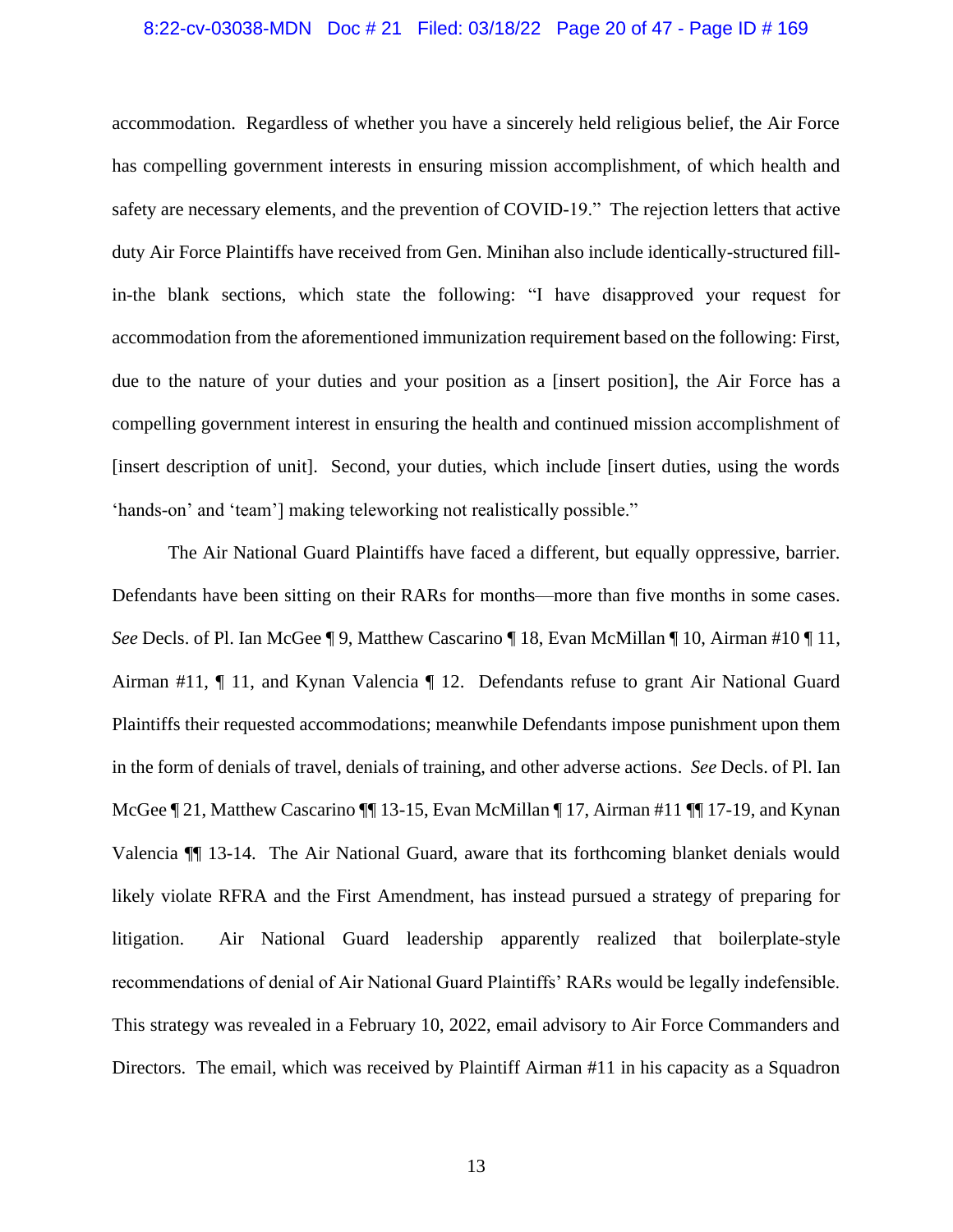#### 8:22-cv-03038-MDN Doc # 21 Filed: 03/18/22 Page 21 of 47 - Page ID # 170

Superintendent, contains the following language: "To improve your memorandums, I recommend that each command/endorsement level address the real (vice theoretical) adverse impacts that a religious accommodation would have on readiness, cohesion, good order and discipline, health, and safety, or other similar tangible factors impacting your mission and people. See attached example." Decl. of Airman #11 ¶ 24. It should be noted that the Air National Guard has shown no sense of urgency in responding to Plaintiffs' RARs. This lack of urgency strongly suggests that temporary injunctive relief in this matter would not impair their interests.

The Air Force has made it quite clear that the theoretical availability of religious accommodation is illusory. The process is overwhelmingly tilted toward rejection. Indeed, the rejection of virtually every RAR is inevitable. The numbers make this clear. As of March 15, 2022, the Air Force reported that it had rejected 5,259 RAR and had granted only 23. DAF COVID-19 Statistics - March 15, 2022, https://www.afrc.af.mil/News/Article/2959594/daf-covid-19-statistics-march-15-2022/. That is a 99.6% rejection rate. Moreover, Plaintiffs have been informed and believe that the 23 cases in which the RAR was granted were instances in which the applicant was nearing retirement or other circumstances made the grant of the RAR a relatively meaningless gesture intended to obscure the near-universal denial of requests for exemption based on religious beliefs.

The U.S. District Court for the Middle District of Georgia recently issued a factual finding that the Air Force's RAR process was "illusory and insincere:"

Moreover, one must keep in mind that the Air Force has rejected 99.76% of all religious accommodation requests, and until about two weeks ago, it had rejected every single one it "carefully considered." … With such a marked record disfavoring religious accommodation requests, the Court easily finds that the Air Force's process to protect religious rights is both illusory and insincere. In short, it's just "theater."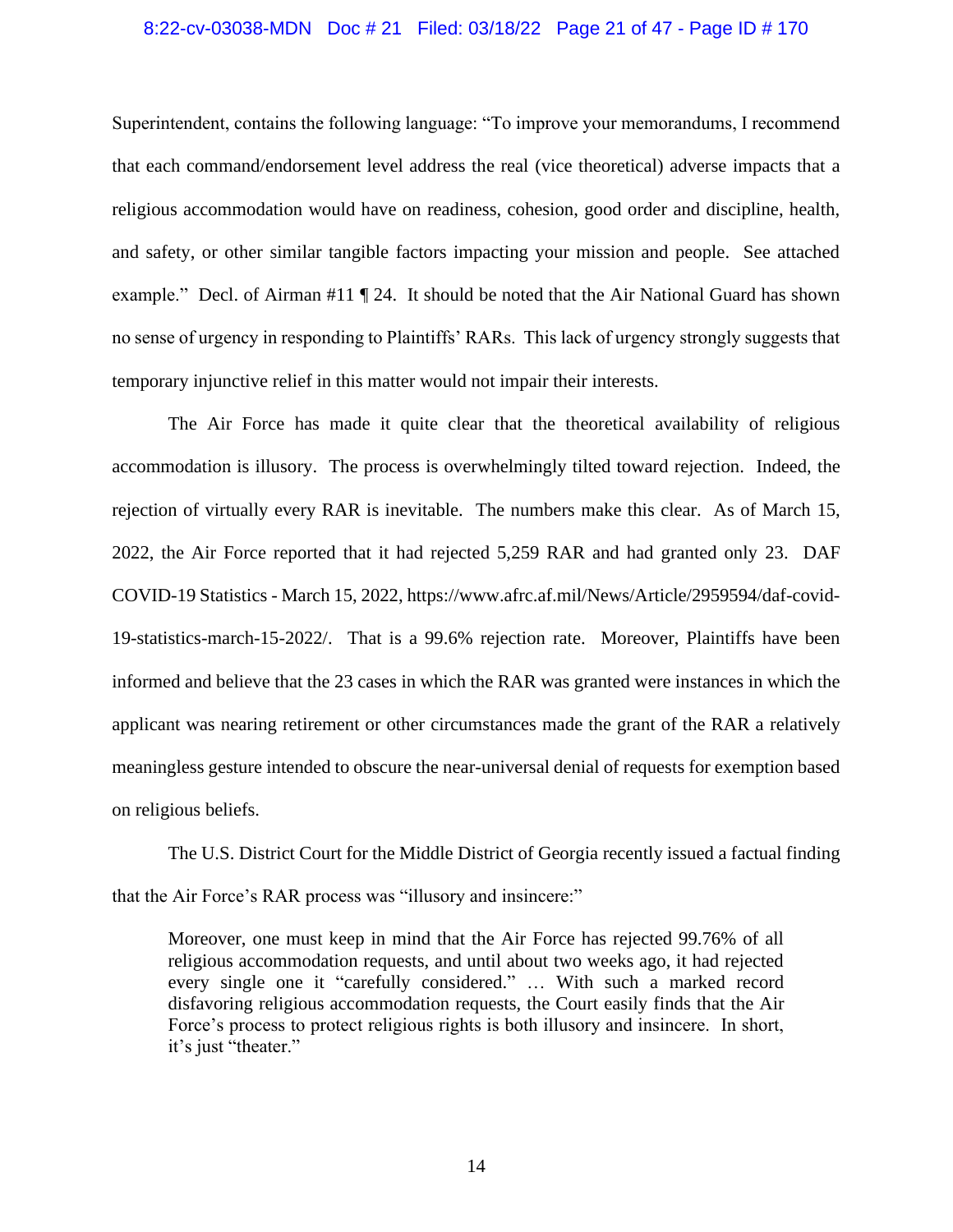#### 8:22-cv-03038-MDN Doc # 21 Filed: 03/18/22 Page 22 of 47 - Page ID # 171

*Air Force Officer v. Austin*, 2022 U.S. Dist. LEXIS 26660, at \*28, *quoting U.S. Navy SEALs 1-26 v. Biden,* 2022 U.S. Dist. LEXIS 2268, \_\_\_ F.Supp.3d \_\_\_ at \*1, (Jan. 3, 2022). As the Fifth Circuit recently observed regarding the similarly futile RAR process for Navy service members, "the Navy has effectively stacked the deck against even those exemptions supported by Plaintiffs' immediate commanding officers and military chaplains." *U.S. Navy SEALs 1-26*, 2022 U.S. App. LEXIS 5262, at \*23.

The Air Force's disdain for religious accommodations stands in stark contrast to Defendants' granting of non-religious exemptions. As of January 24, 2022, Defendants had granted at least 3,781 exemptions from the vaccine mandate for secular reason—1,570 medical exemptions and 2,211 administrative exemptions. DAF COVID-19 Statistics – January 2022, *available at* https://www.af.mil/News/Article-Display/Article/2831845/daf-covid-19-statisticsjanuary-2022/.<sup>9</sup> And Defendants' policies also exempt wholesale all personnel who participated in a COVID-19 vaccine trial, regardless of whether their participation resulted in any protection from the virus.

#### **LEGAL STANDARD**

"Whether a preliminary injunction should issue involves consideration of (1) the threat of irreparable harm to the movant; (2) the state of the balance between this harm and the injury that granting the injunction will inflict on other parties litigant; (3) the probability that movant will succeed on the merits; and (4) the public interest." *Dataphase Sys. v. C L Sys.*, 640 F.2d 109, 113 (8th Cir. 1981). "In balancing the equities no single factor is determinative. The likelihood

<sup>&</sup>lt;sup>9</sup> The older, January 24, 2022, numbers are used for comparison because the number of administrative exemption recipients in the Air Force shrinks each week as recipients of the exemption retire. The more current numbers do not reflect those individuals who were granted the administrative exemption but subsequently retired.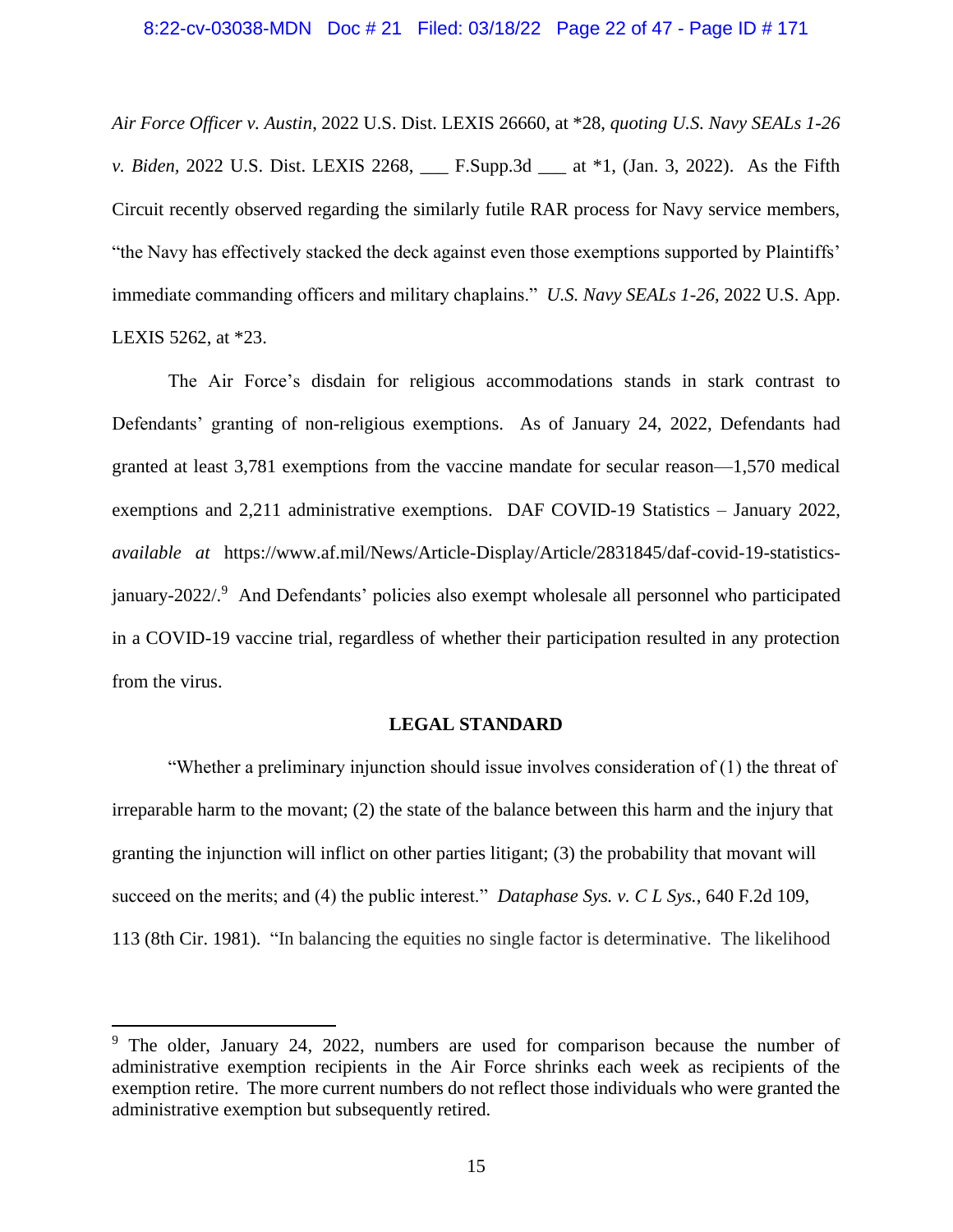that plaintiff ultimately will prevail is meaningless in isolation. In every case, it must be examined in the context of the relative injuries to the parties and the public." *Id*. Plaintiffs satisfy each of these factors.

#### **ARGUMENT**

# **I. Plaintiffs Are Likely to Succeed on Their Claims that Denial of Their Religious Accommodation Requests Violates RFRA and Violates the First Amendment.**

# **A. Defendants' Vaccine Mandate Violates RFRA by Substantially Burdening Plaintiffs' Religious Exercise Without Satisfying RFRA's Demanding Compelling Interest Standard.**

No Plaintiff has received an exemption or accommodation from the vaccine mandate; 19 have been denied, and of those 19, five are about to be discharged. With respect to the others, Defendants have made clear that no accommodation is forthcoming. Indeed, Defendants have already subjected Plaintiffs to adverse treatment simply for submitting their accommodation requests. Plaintiffs have been informed that holding to their religious convictions will cost them their careers and that they may incur potentially crippling debt in the form of recouped payments. Meanwhile, Defendants have granted thousands of exemptions to the vaccine mandate for secular reasons. Defendants' actions fall far short of the demanding standards of RFRA, 42 U.S.C. § 2000bb-1.

RFRA requires that the "Government shall not substantially burden a person's exercise of religion even if the burden results from a rule of general applicability." 42 U.S.C. § 2000bb-1(a). The solitary exception to that statutory rule is that the "Government may substantially burden a person's exercise of religion only if it demonstrates that application of the burden to the person— (1) is in furtherance of a compelling governmental interest; and (2) is the least restrictive means of furthering that compelling governmental interest." 42 U.S.C. § 2000bb-1(b).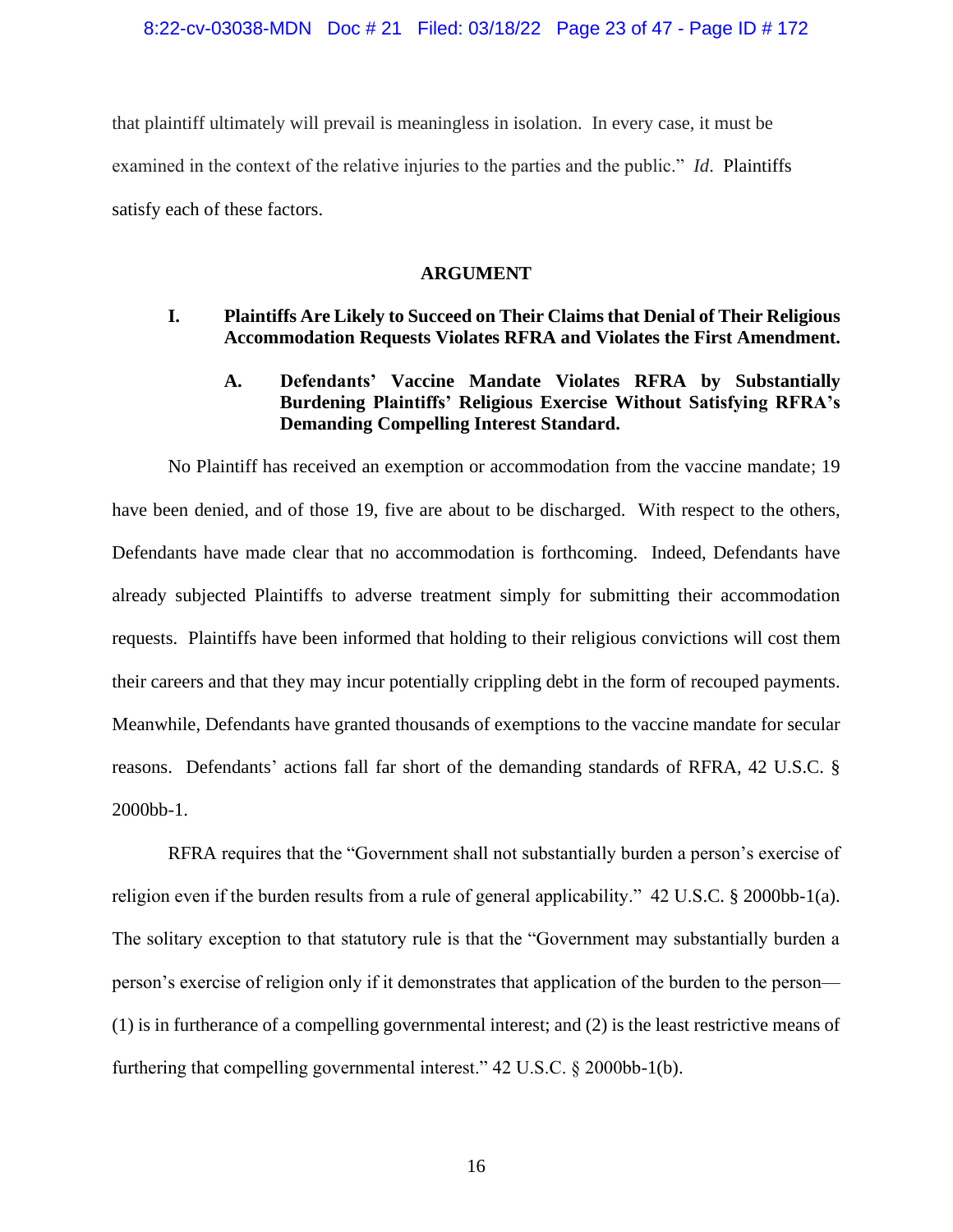# **1. Defendants' COVID-19 Vaccine Mandate Substantially Burdens Plaintiffs' Sincerely Held Religious Beliefs.**

As described above, each Plaintiff sincerely believes that it would violate his religious convictions for him to receive a COVID-19 vaccine. Defendants may not second-guess the reasonableness or the scriptural basis of these religious beliefs. Nor may they question Plaintiffs' convictions regarding how their beliefs apply to vaccination. *Burwell v. Hobby Lobby*, 573 U.S. 682, 724–25 (2014); *Thomas v. Review Bd. of Ind. Emp't Sec. Div.*, 450 U.S. 707, 715 (1981). Doing so would impermissibly entangle Defendants with religion, in violation of the Establishment Clause of the First Amendment. *See Jimmy Swaggart Ministries v. Bd. of Equalization*, 493 U.S. 378, 396 (1990). Defendants' vaccine mandate thus offers Plaintiffs a "choice" that is not really a choice: violate your religious beliefs or forfeit the honor of serving your country, suffer the stigma of involuntary separation, lose your livelihood, and potentially incur significant debt. This plainly constitutes a substantial burden on the exercise of religion.

The government substantially burdens the exercise of religion when it forces a choice "between following the precepts of [one's] religion and forfeiting benefits," as well as when it forces a choice between "abandoning one of the precepts of [one]s religion in order to accept work." *Sherbert v. Verner*, 374 U.S. 398, 404 (1963); *see Tanzin v. Tanvir*, 141 S. Ct. 486, 489 (2020) ("RFRA sought to . . . restore the pre-*Smith* 'compelling interest test' by 'provid[ing] a claim . . . to persons whose religious exercise is substantially burdened by government."); *see also Holt v. Hobbs*, 574 U.S. 352, 361 (2015) (Choice between engaging in conduct that violates religious beliefs or facing discipline "easily satisfied" substantial burden test). More broadly formulated, it imposes a substantial burden whenever it "put[s] substantial pressure on an adherent to modify his behavior and to violate his beliefs[.]" *Thomas*, 450 U.S. at 718; *accord Hobbie v. Unemp't Appeals Comm'n of Fla.*, 480 U.S. 136, 141 (1987). The threatened loss of a job—not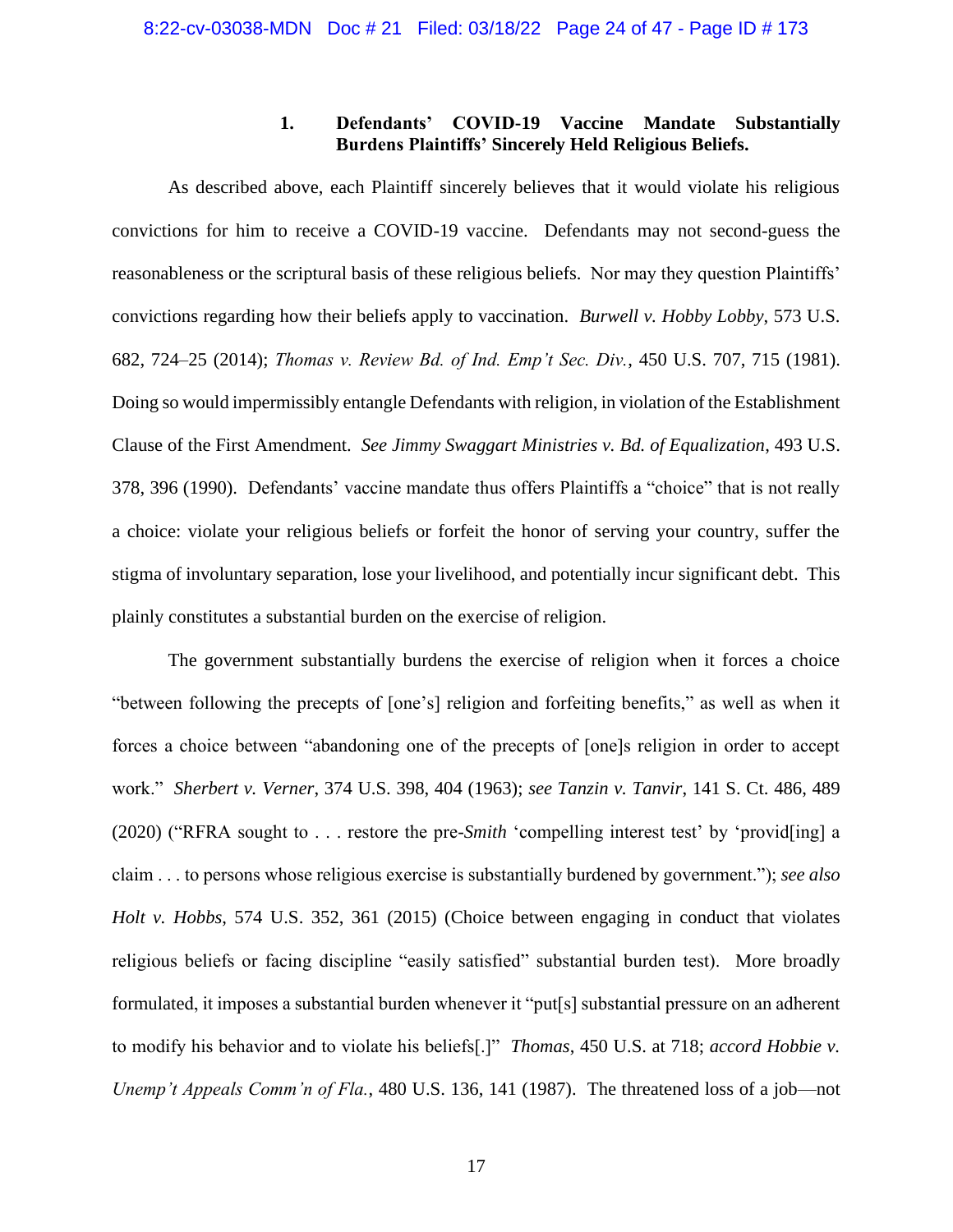#### 8:22-cv-03038-MDN Doc # 21 Filed: 03/18/22 Page 25 of 47 - Page ID # 174

to mention the denial of training necessary to promotion and the denial of travel otherwise accorded to airmen—clearly fits this rubric. As the Fifth Circuit summarized, "Accepting the vaccine would directly burden their respective faiths by forcing them to inject an unremovable substance at odds with their most profound convictions. This injury would outlast their military service…. These circumstances impose a substantial burden on Plaintiffs." *U.S. Navy Seals 1-26*, 2022 U.S. App. LEXIS 5262, at \*29.

# **2. Defendants Cannot Demonstrate a Compelling Interest in Refusing to Grant Plaintiffs' Accommodation Requests.**

Because Defendants have substantially burdened Plaintiffs' religious exercise, they must "demonstrate  $\lceil$  that application of the burden to the  $\lceil$  Plaintiffs $\lceil$ —(1) is in furtherance of a compelling governmental interest; and (2) is the least restrictive means of furthering that compelling governmental interest." 42 U.S.C. § 2000bb-1(b). The burden of proof is on the government. *See id. at* § 2000bb-2(3). Importantly, RFRA requires the government to demonstrate not simply a generalized necessity of applying its vaccine mandate to service members, but rather to demonstrate that imposing its mandate *on these particular plaintiffs* is the least restrictive means to further a compelling governmental interest. 42 U.S.C. § 2000bb-1(b) ("Government may substantially burden a person's exercise of religion only if it demonstrates that application of the burden *to the person*—(1) is in furtherance of a compelling governmental interest; and (2) is the least restrictive means of furthering that compelling governmental interest." (emphasis added)); *see Hobby Lobby*, 573 U.S. at 726–27; *Gonzalez v. O Centro Espirita Beneficente Uniao do Vegetal*, 546 U.S. 418, 431 (2006).

Stated differently, Defendants cannot simply assert a generalized interest in stemming the spread of COVID-19 or a generalized interest in the health and readiness of the military in the abstract; they must establish a compelling interest *in not making exceptions for these Plaintiffs*.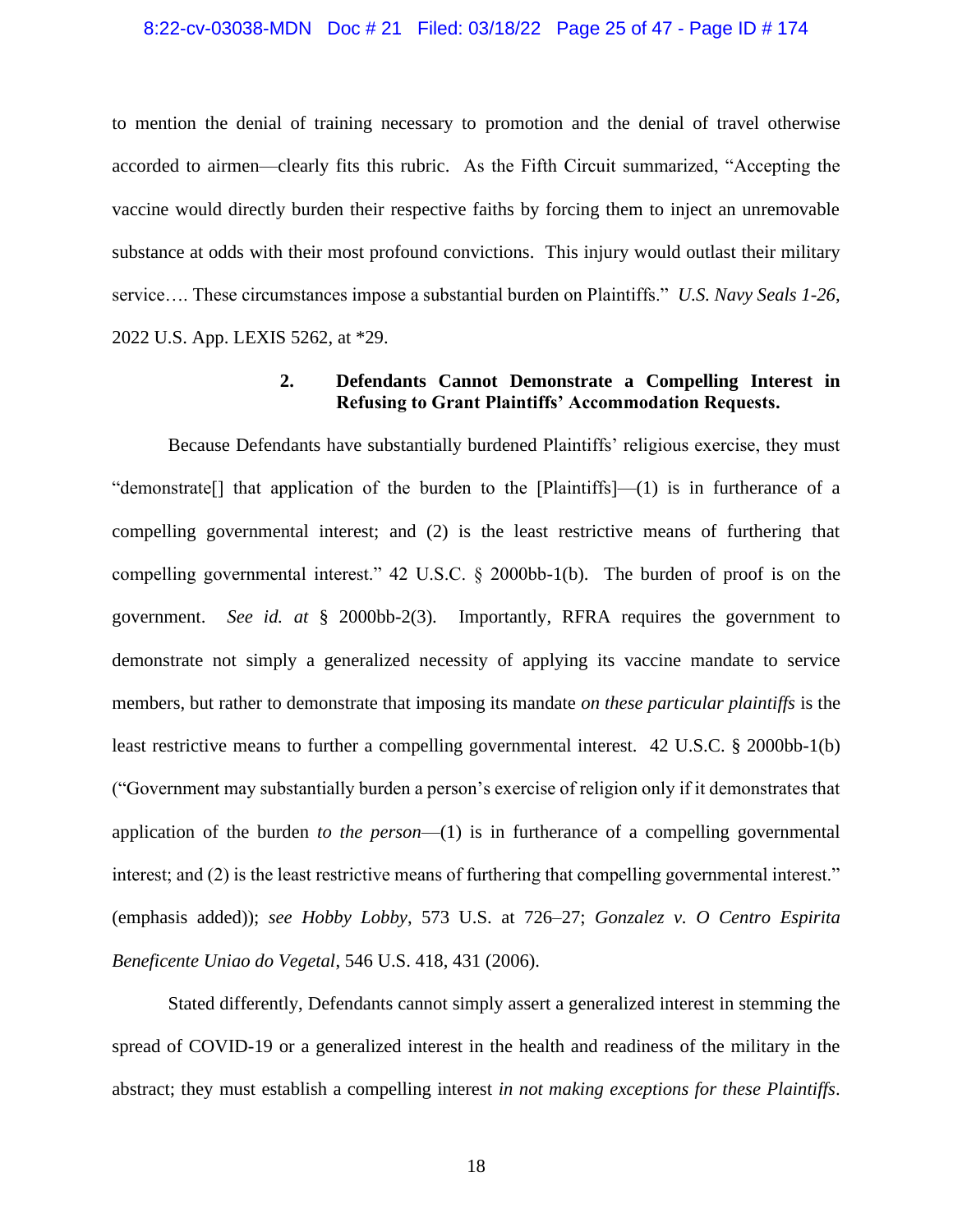### 8:22-cv-03038-MDN Doc # 21 Filed: 03/18/22 Page 26 of 47 - Page ID # 175

They must demonstrate that they have a compelling interest in refusing to grant an exemption *to the person* before the court. 42 U.S.C. § 2000bb-1(b). The Supreme Court has made this clear:

RFRA, however, contemplates a more focused inquiry: It requires the Government to demonstrate that the compelling interest test is satisfied through application of the challenged law "to the person"—the particular claimant whose sincere exercise of religion is being substantially burdened. This requires us to look beyond broadly formulated interests and to scrutinize the asserted harm of granting specific exemptions to particular religious claimants—in other words, to look to the marginal interest in enforcing the [religious burden] in these cases.

*Hobby Lobby,* 573 U.S. at 726 (internal citations and quotation marks omitted)). Defendants have not articulated a compelling interest in denying each individual Plaintiff in this matter an RAR. Nor can they. Their uncompromising and draconian vaccine mandate fails to clear the first hurdle of strict scrutiny. This has been the holding of the Article III Courts that have already answered this question. There are at least five reasons why Defendants fail to establish a compelling governmental interest.

The first and most important reason why Defendants cannot establish a compelling interest

in refusing to make exemptions for Plaintiffs is *because they have already granted thousands of* 

*exemption*. As the Middle District of Georgia succinctly put it:

This compelling interest as to Plaintiff, though, completely ignores that there are at least 3,300 exempt Air Force service members carrying out their respective duties similarly unvaccinated. At bottom, Defendants simply don't explain why they have a compelling interest in Plaintiff being vaccinated while so many other Air Force service members are not.

*Air Force Officer v. Austin*, 2022 U.S. Dist. LEXIS 26660, at \*25. The Fifth Circuit echoed this point with respect to the Navy defendants in that case, explaining that the vaccine requirement is underinclusive; therefore, the asserted interest cannot be deemed compelling:

The Navy's alleged compelling interest is further undermined by other salient facts. It has granted temporary medical exemptions to 17 Special Warfare members, yet no reason is given for differentiating those service members from Plaintiffs. That renders the vaccine requirements "underinclusive." And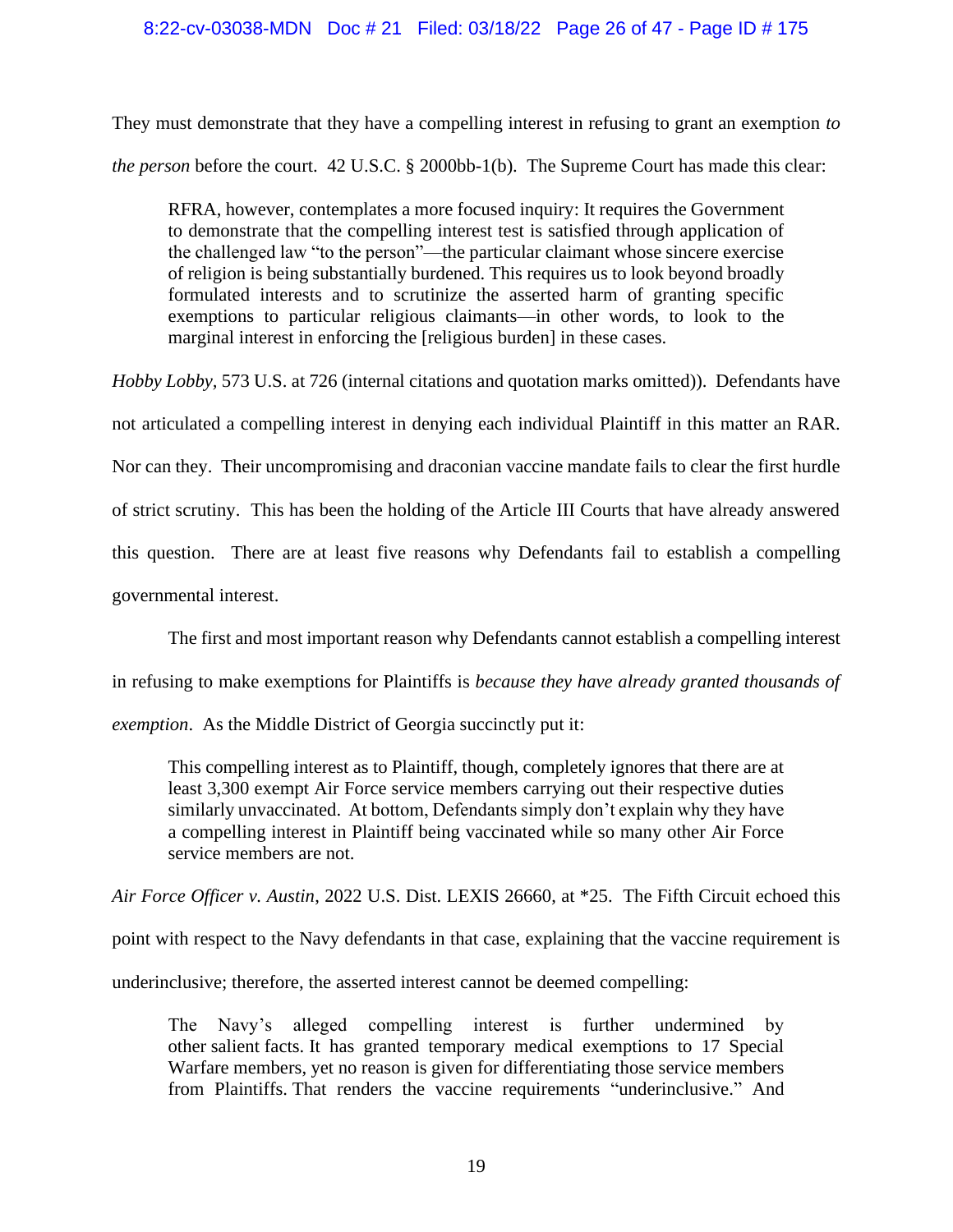#### 8:22-cv-03038-MDN Doc # 21 Filed: 03/18/22 Page 27 of 47 - Page ID # 176

"underinclusiveness ... is often regarded as a telltale sign that the government's interest in enacting a liberty-restraining pronouncement is not in fact 'compelling.'"

*U.S. Navy Seals 1-26 v. Biden*, 2022 U.S. App. LEXIS 5262, at \*32-33 (internal citations omitted). *See BST Holdings v. OSHA*, 17 F.4th 604, 616 (5th Cir. 2021) ("underinclusiveness of this sort is often regarded as a telltale sign that the government's interest in enacting a liberty-restraining pronouncement is not in fact 'compelling.'" (citing *Church of the Lukumi Babalu Aye, Inc., v. City of Hialeah*, 508 U.S. 520, 542–46 (1993)). In the instant case, Defendants have granted at least 3,781 medical and administrative exemptions to the vaccine mandate to Air Force personnel performing every duty in the Air Force. They cannot plausibly claim that they have a compelling interest in refusing to grant religious exemptions to the 36 Plaintiffs.

A second reason Defendants cannot establish a compelling governmental interest in refusing Plaintiffs' requests for religious accommodation is that Defendants' own actions in deploying multiple Plaintiffs reveal that universal vaccination is not necessary to serve Defendants' interest in military readiness. Three of the Plaintiffs have already been deployed while unvaccinated, after the August 24, 2021, date when Defendant Austin first imposed the mandate. One of Plaintiffs is deployed overseas *right now*. All of these Plaintiffs have performed their duties effectively, without compromising their missions, even though they are not vaccinated. Consider the three cases. Plaintiff Evan McMillan is an active duty Air Force Major and Aircraft Commander who flies the KC-46A aircraft. He is currently deployed overseas. He is flying missions on his deployment without any difficulty and without compromising the health of his fellow airmen. He has been directed to wear a mask at times, and he has also been prevented from travelling off-base on the ground. Those measures are acceptable to Plaintiff McMillan, and they are sufficient in the eyes of his commanding officer to make his deployment safe and effective. Decl. of Pl. Evan McMillan ¶ 16-17.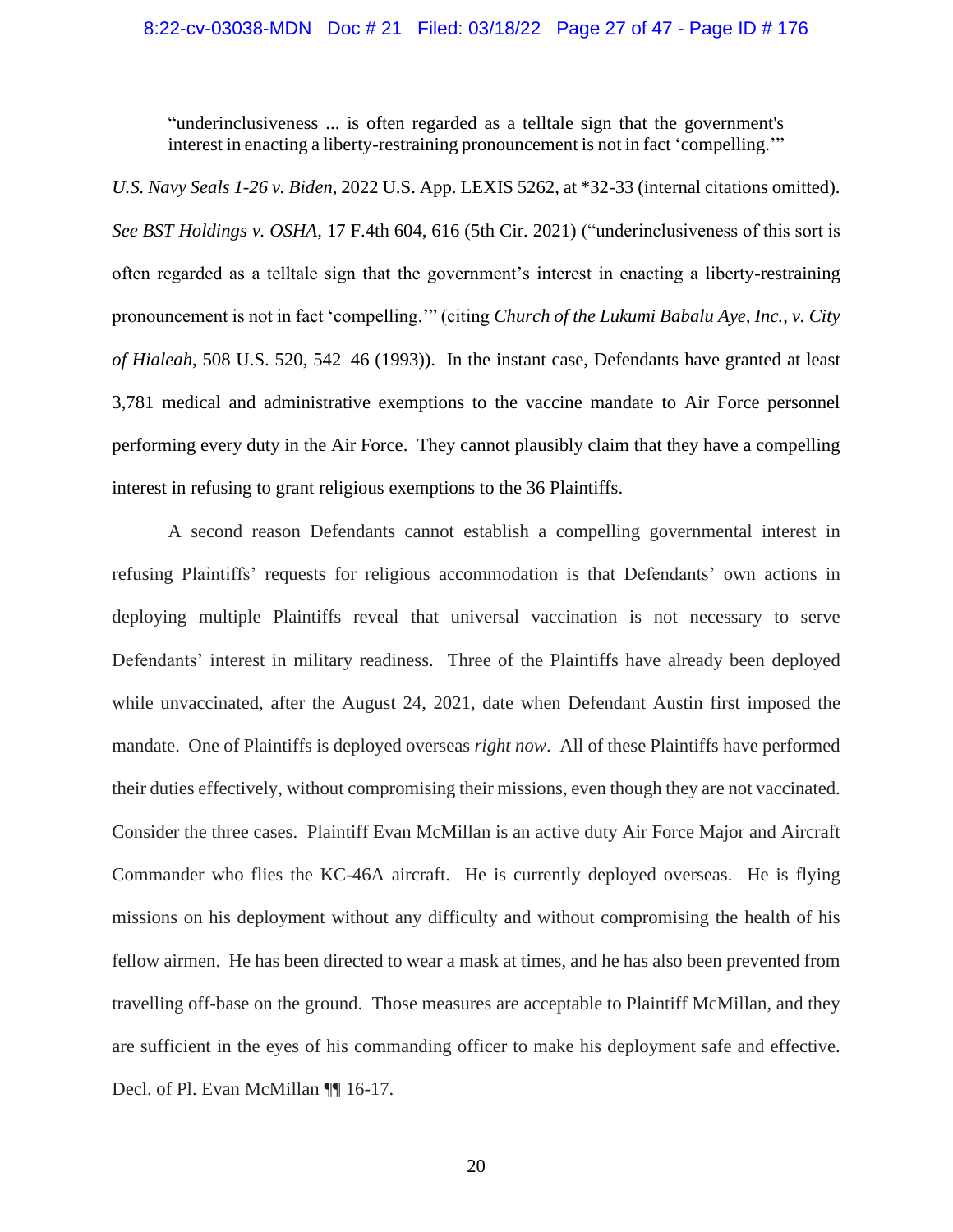#### 8:22-cv-03038-MDN Doc # 21 Filed: 03/18/22 Page 28 of 47 - Page ID # 177

Plaintiff Ian McGee is also a pilot. An active duty Air Force Major, he has regularly deployed to fly the RC-135 Cobra Ball. Three of those deployments have occurred since March 2020 (the start of military efforts to address COVID-19). On his most recent deployment from June 12, 2021, to August 18, 2021, it was demonstrated just how essential his deployment was. On that deployment, initially no unvaccinated pilots were allowed to fly on weather evacuations. However, this resulted in the two of the most inexperienced, yet vaccinated, pilots being paired together to conduct missions in international airspace. Out of concern for their own safety, the inexperienced pilots asked for the more experienced, unvaccinated pilots to fly the missions with them. That request was granted, and Plaintiff McGee was paired with an inexperienced, but vaccinated, pilot to ensure the safety of the missions during the deployment. They completed their missions safely and effectively without any transmission of COVID-19. This demonstrates how kicking experienced pilots like Plaintiff McGee out of the Air Force would *undermine*, not enhance, Air Force readiness. Plaintiff McGee has been taking weekly COVID-19 tests and has been required to wear a mask while indoors. Those measures are acceptable to Plaintiff McGee. Decl. of Pl. Ian McGee ¶¶ 4, 16-18.

Plaintiff Kynan Valencia is also a pilot. He is an active duty Air Force Captain who serves as a Co-Pilot on the KC-135R/T aircraft. He has been deployed overseas twice since March 2020. The second of those deployments occurred during August-October 2021, beginning in the same month that Defendant Austin announced the vaccine mandate. Plaintiff Valencia continued his deployment unvaccinated without any difficulty and without in any way compromising his missions. It was while he was deployed overseas, on October 13, 2021, that Plaintiff Valencia filed his RAR. He too has been taking weekly COVID-19 tests. Decl. of Pl. Kynan Valencia ¶¶ 8-10. As the Fifth Circuit observed, the successful deployment of the Navy SEALs in that case,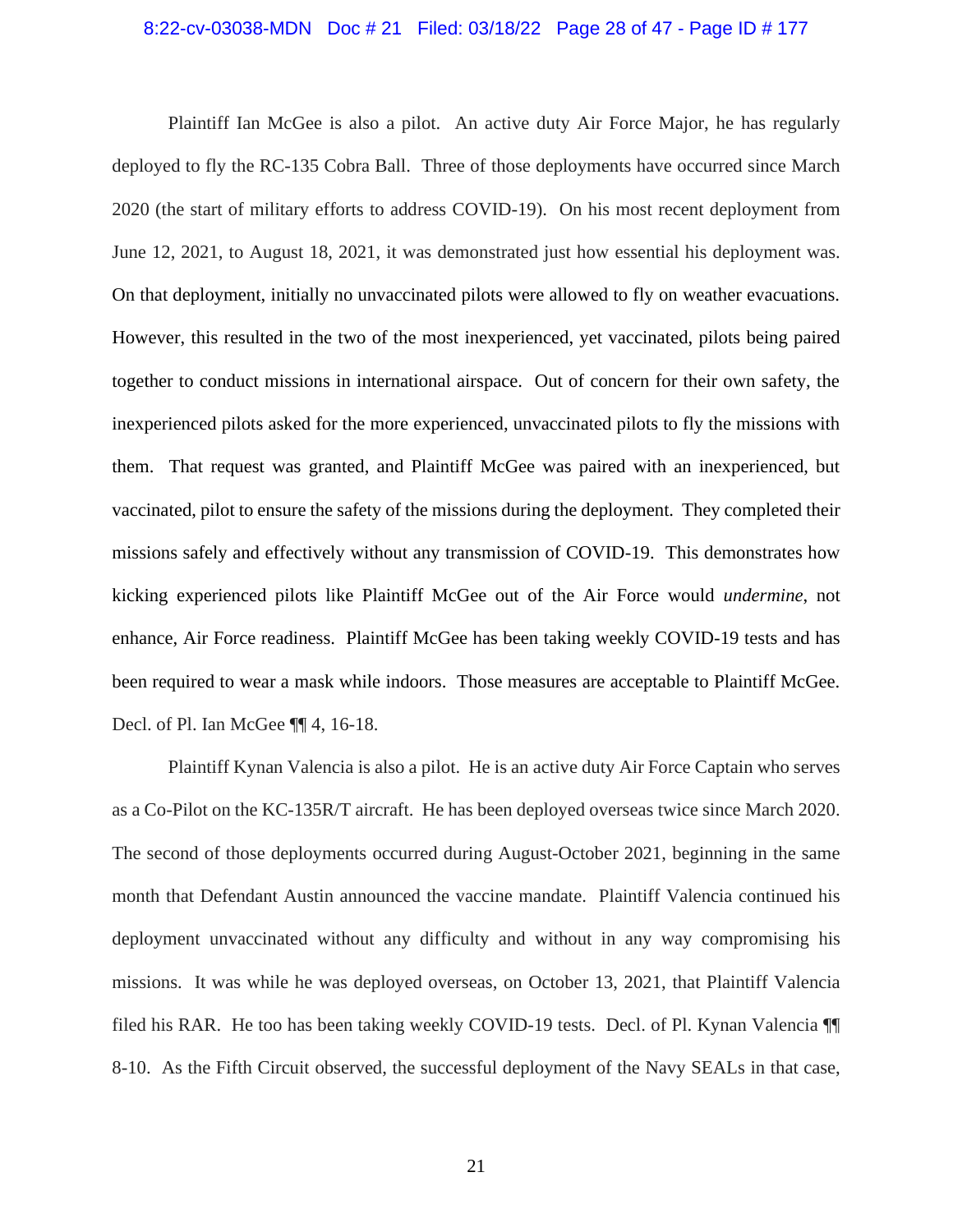#### 8:22-cv-03038-MDN Doc # 21 Filed: 03/18/22 Page 29 of 47 - Page ID # 178

both before and after the vaccines became available, undermined the defendant's claim of any compelling governmental interest. *U.S. Navy SEALs 1-26*, 2022 U.S. App. LEXIS 5262, at \*32.

The third reason Defendants cannot establish a compelling governmental interest in refusing to grant Plaintiffs' RAR is that the marginal impact that the denial of Plaintiffs' RARs would have does not constitute a compelling governmental interest. As the Supreme Court explained, RFRA requires the reviewing court "to scrutinize the asserted harm of granting specific exemptions to particular religious claimants—in other words, to look to the marginal interest in enforcing the [religious burden] in these cases." *Hobby Lobby*, 573 U.S. at 726. As of March 15, 2022, 96.4% of Air Force personnel were fully vaccinated. DAF COVID-19 Statistics - March 15, 2022, available at https://www.afrc.af.mil/News/Article/2959594/daf-covid-19-statisticsmarch-15-2022/. Defendants must explain why it is necessary to violate Plaintiffs' religious freedom in order to eke out another fraction of a percentage point. Defendants will never reach 100% because Defendants have been so generous in handing out exemptions for secular reasons. Defendants know they do not need a 100% vaccination rate to protect their forces because they already granted thousands of medical exemptions for the COVID-19 vaccination with no accompanying detriment to those service members, who remain fully deployable. Defendants also chose at the outset of their mandate to categorically exempt all personnel participating in vaccine trials, regardless of whether they received the vaccine or a placebo. This group is another entire class of exempted service members, including some who lack any COVID-19 immunity.

The fourth reason Defendants cannot establish a compelling governmental interest in refusing to grant religious exemptions to the vaccine mandate is that it is now well-established that COVID-19 vaccinations do not stop people from becoming infected with, or transmitting, COVID-19. Although that was not widely known on July 29, 2021, when President Biden directed

22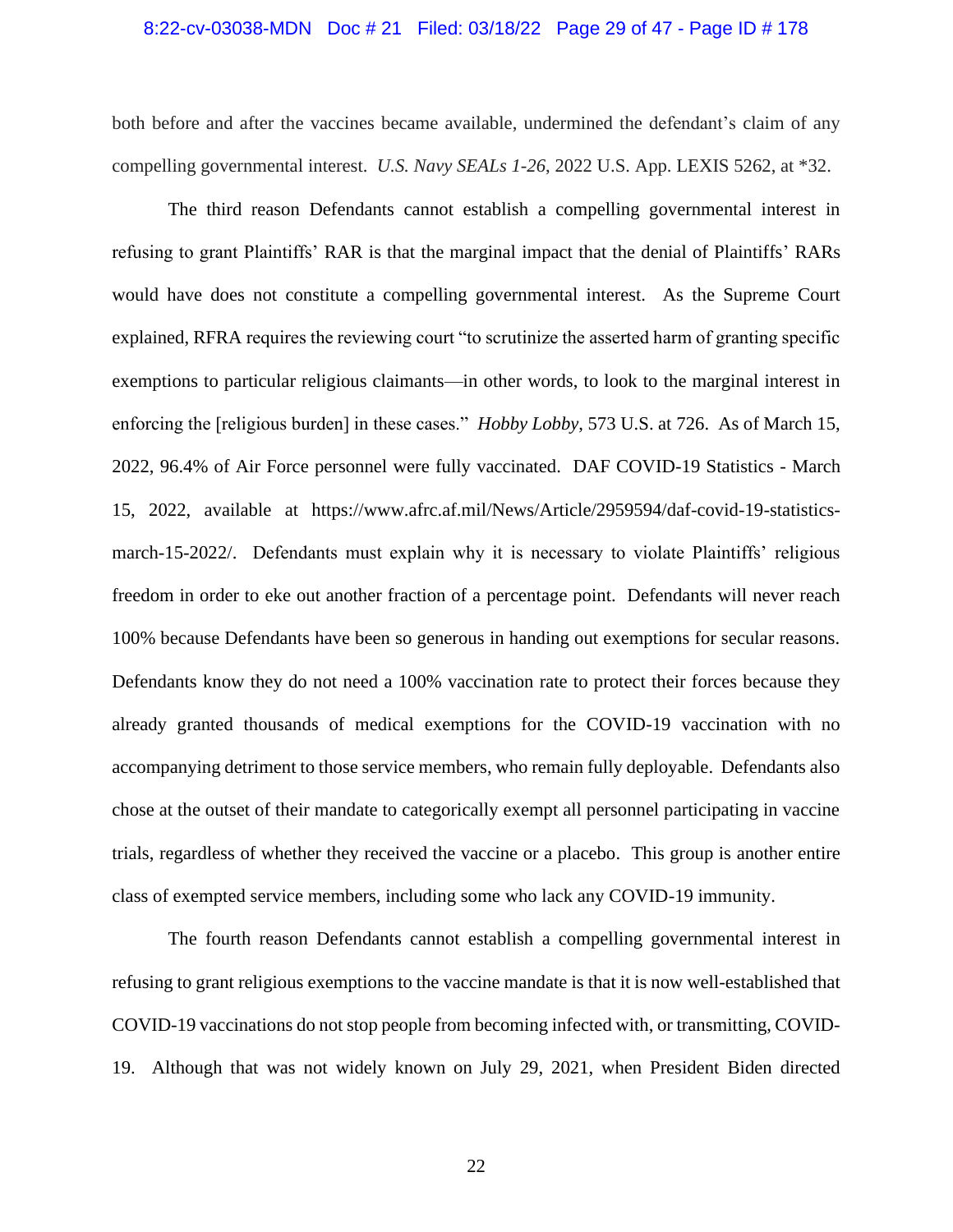#### 8:22-cv-03038-MDN Doc # 21 Filed: 03/18/22 Page 30 of 47 - Page ID # 179

Defendants to issue a vaccine mandate, it is universally accepted now. In early November 2021, the Centers for Disease Control and Prevention acknowledged that the COVID-19 vaccinations did not prevent the spread of the virus. *See* Ctrs. for Disease Control & Prevention, "Possibility of COVID-19 Illness after Vaccination" (updated Nov. 9, 2021), https://www.cdc.gov/coronavirus/2019-ncov/vaccines/effectiveness/why-measure-

effectiveness/breakthrough-cases.html ("People who get vaccine breakthrough infections can be contagious."). With the arrival of the Omicron variant, the inefficacy of the vaccines was even more apparent. "CDC expects that anyone with Omicron infection can spread the virus to others, even if they are vaccinated or don't have symptoms." Ctrs. for Disease Control and Prevention, *Omicron Variant: What You Need to Know,* (Feb. 2, 2022), available at https://www.cdc.gov/coronavirus/2019-ncov/variants/omicron-variant.html. Given that fact, it strains credulity to assert that Plaintiffs' non-vaccination—or even the non-vaccination of the less than 2% of Air Force members who have filed RARs, for that matter—will make or break Defendants' ability to reduce the spread of the virus within the Air Force. *See BST Holdings*, 17 F.4th at 616 n.19 ("the [OSHA vaccine] Mandate cannot prevent vaccinated employees from spreading the virus in the workplace, or prevent unvaccinated employees from spreading the virus in between weekly tests.").

If Defendants attempt to revise their rationale for refusing to grant religious exemptions, claiming that the vaccine may reduce the severity of COVID-19, then that rationale too would fail. Fully 29 of the 36 Plaintiffs have already recovered from COVID-19 without difficulty. Moreover, the federal government has authorized numerous effective treatments for hospitalized and non-

23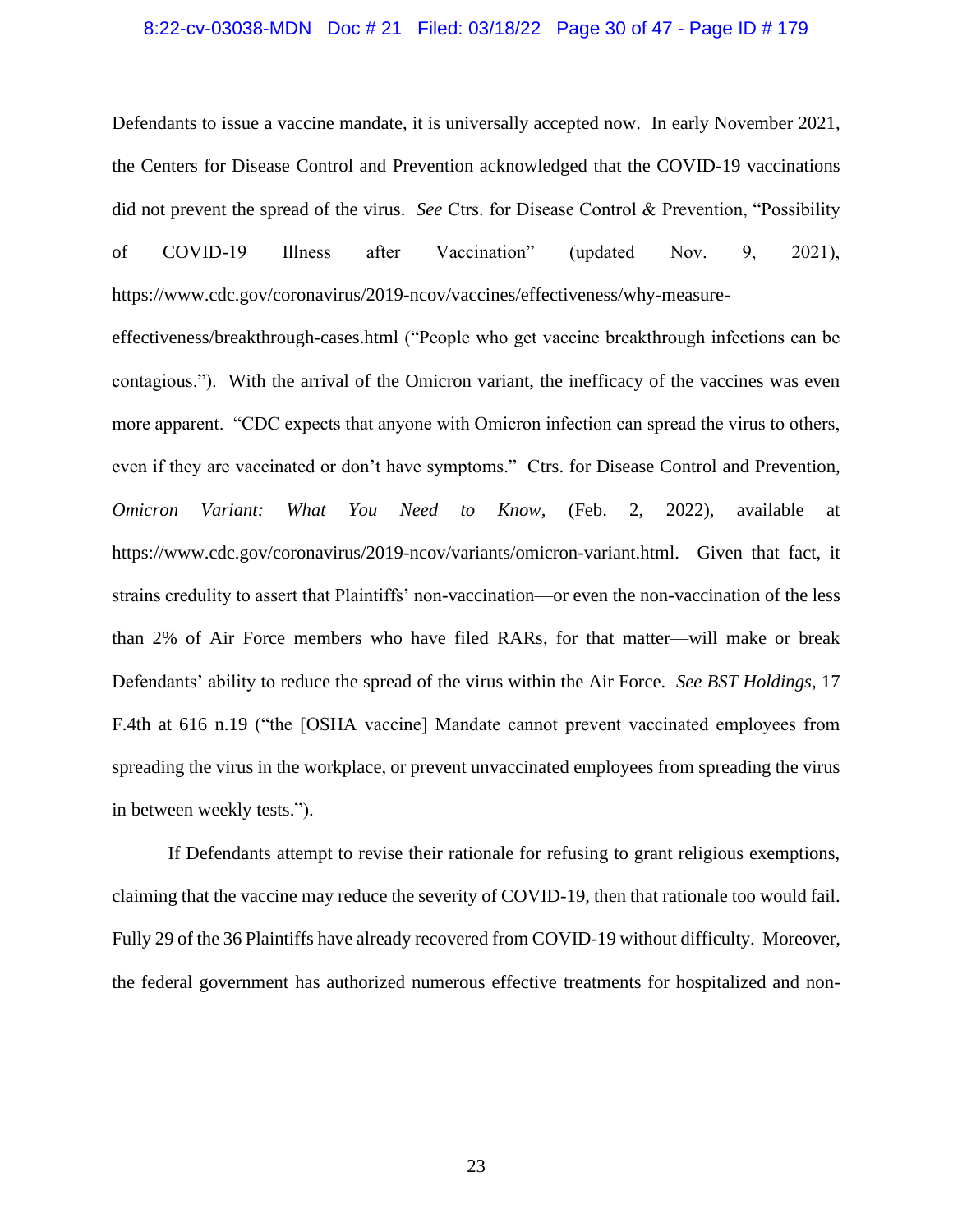#### 8:22-cv-03038-MDN Doc # 21 Filed: 03/18/22 Page 31 of 47 - Page ID # 180

hospitalized COVID patients.<sup>10</sup> Monoclonal antibody infusions are perhaps the best-known of these treatments. Additional promising treatments, including treatments that, like vaccines, substantially reduce severe symptoms that may accompany COVID-19 infection, are constantly being developed.<sup>11</sup>

The fifth reason that Defendants cannot establish a compelling governmental interest is that their own delay undermined their subsequent claim that their interest was compelling. During the first eight months of 2021, multiple COVID-19 vaccines were widely available under Emergency Use Authorizations ("EUA").<sup>12</sup> But Defendants did not impose their vaccine mandate until *11 months after*the first EUA was announced—a time period during which service members' immunity increased due to rising vaccination and natural immunity, and the need for additional vaccination decreased. This inaction undercuts the assertion that an urgent and compelling governmental interest requires Plaintiffs to violate their sincere religious convictions. *See BST Holdings,* 17 F.4th 611, n.11 (noting that the President's and OHSA's equivocation and delay in issuing a national vaccine mandate for some employers undercut any interest the government had

<sup>&</sup>lt;sup>10</sup> *See* U.S. Dep't of Health and Human Servs., "Possible Treatment Options for COVID-19," https://combatcovid.hhs.gov/possible-treatment-options-covid-19; App. 304-08, U.S. Food and Drug Admin., "Know Your Treatment Options for COVID-19," https://www.fda.gov/consumers/consumer-updates/know-your-treatment-options-covid-19.

<sup>&</sup>lt;sup>11</sup> Press Release, "Pfizer's Novel COVID-19 Oral Antiviral Treatment Candidate Reduced Risk of Hospitalization or Death by 89% in Interim Analysis of Phase 2/3 Epic-HR Study" (Nov. 5, 2021), https://www.pfizer.com/news/press-release/press-release-detail/pfizers-novel-covid-19-oralantiviral-treatment-candidate.

 $12$  U.S. Food and Drug Admin., "Emergency Use Authorization (EUA) for an Unapproved Product: Review Memorandum" (Dec. 11, 2020), https://www.fda.gov/media/ 144416/download (EUA for Pfizer vaccine); U.S. Food and Drug Admin., "Emergency Use Authorization (EUA) for an Unapproved Product: Review Memorandum" (Dec. 18, 2020), https://www.fda.gov/media/144673/download (EUA for Moderna vaccine); U.S. Food and Drug Admin., "Emergency Use Authorization (EUA) for an Unapproved Product: Review Memorandum" (Feb. 27, 2021), https://www.fda.gov/media/146338/download (EUA for Johnson & Johnson vaccine).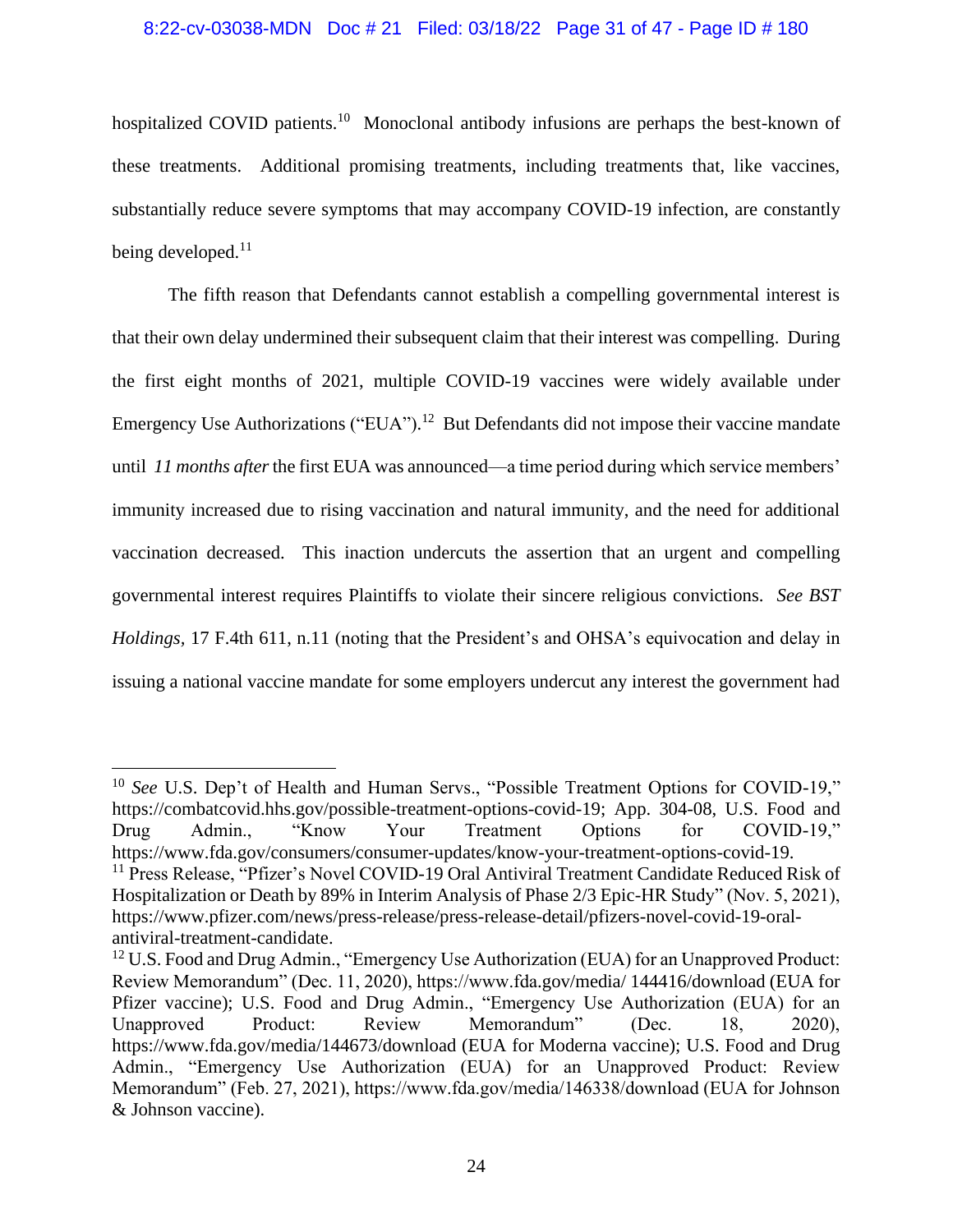#### 8:22-cv-03038-MDN Doc # 21 Filed: 03/18/22 Page 32 of 47 - Page ID # 181

in imposing the mandate); *Cont'l Training Servs., Inc. v. Cavazos*, 709 F. Supp. 1443, 1453 (S.D. Ind. 1989) (concluding that a federal department's "substantial delay of over a year" had undermined its "assertion of a compelling interest"), *aff'd in part, rev'd in part*, 893 F.2d 877 (7th Cir. 1990). For all five of these reasons, Defendants' refusal to grant religious exemptions is not justified by a compelling governmental interest.

# **3. Defendants' Refusal to Grant Religious Exemptions is not the Least Restrictive Means Available.**

Even if Defendants could show a compelling interest in continued efforts to reduce the spread of COVID-19 among service members, they would not be able demonstrate that requiring Plaintiffs to undergo vaccination in violation of their religious beliefs is the least restrictive means to achieve it. There are multiple less restrictive means by which the Air Force may mitigate the spread of COVID-19 and ensure force readiness. Defendants' own actions make this clear.

The first less restrictive means that is available is the combination of various other measures to reduce the spread of COVID-19 that Defendants themselves have been using for the past two years. The most important of these measures is regular testing for COVID-19, which all Plaintiffs are undertaking. This is not only less restrictive, but it is also more effective. *An unvaccinated airman who has just tested negative for COVID-19 poses far less of a threat of spreading the virus than a vaccinated airman who has not taken a test*. Because the vaccines do not stop the spread of COVID-19, their usefulness in reducing the spread of the virus is nugatory. A COVID-19 test, on the other hand, is extremely effective in identifying who has the virus and enabling that person to quarantine himself. Another measure that can, and has been, used for some airmen is social distancing. Defendants have employed that measure throughout the pandemic where possible. As the Fifth Circuit observed, "had the Navy been conscientiously adhering to RFRA, it could have adopted least restrictive means to accommodate religious objections against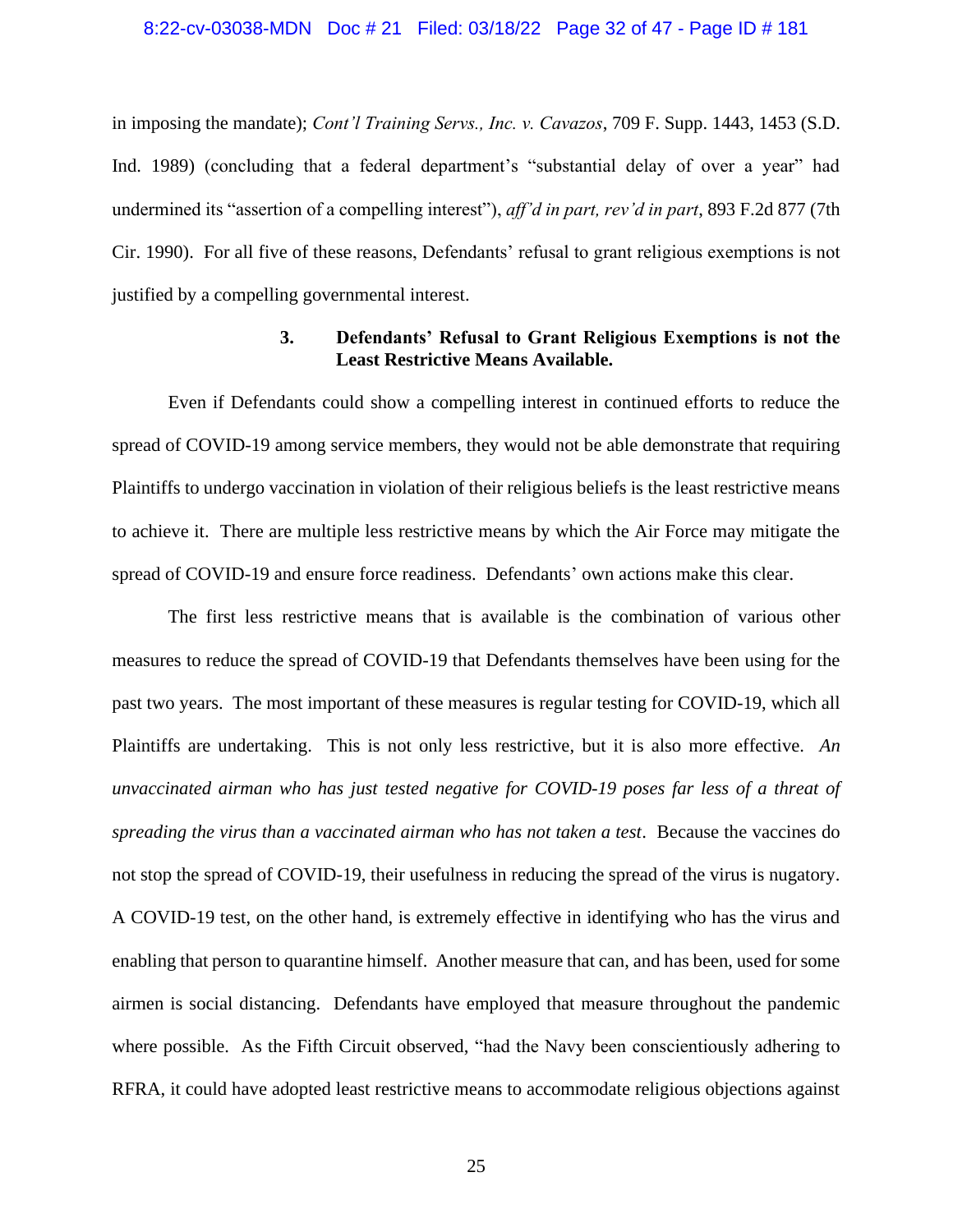#### 8:22-cv-03038-MDN Doc # 21 Filed: 03/18/22 Page 33 of 47 - Page ID # 182

forced vaccination" to include social distancing. *U.S. Navy SEALs 1-26*, 2022 U.S. App. LEXIS 5262, at \*33. A third measure is masking. Defendants' irrationality in this regard is demonstrated by the circumstances of Plaintiff Roth. While one may debate the effectiveness of various cloth masks in stopping the transmission of COVID-19, there is no question that an on-board oxygen generating system attached to a pilot's oxygen mask does the job. Plaintiff Roth is an instructor pilot who flies the T-6B training aircraft, in which both he and the student pilot are in ejection seats; therefore, each is required to wear an oxygen mask attached to his own on-board oxygen generating system. Yet Defendants refuse to recognize that the probability of transmitting COVID-19 in that situation is nil. They have denied Plaintiff Roth's appeal and have grounded him until his termination is completed. Decl. of Pl. Tanner Roth  $\P$  22-24.

In order to survive strict scrutiny, Defendants would have to show that all of these alternative, less restrictive measures are impossible. This they cannot do. As the District of Georgia observed, regarding the same Air Force Defendants: "the Court agrees with Plaintiff's argument that Defendants haven't 'shown that vaccination is actually necessary by comparison to alternative measures[]' since 'the curtailment of free [exercise] must be actually necessary to the solution.'" *Air Force Officer v. Austin*, 2022 U.S. Dist. LEXIS 26660, at \*27-28 (quoting *Brown v. Ent. Merchs. Ass'n*, 564 U.S. 786, 799 (2011)). The alternative measures are more than sufficient to accomplish the government's interest in slowing the spread of COVID-19. That is especially true with respect to regular testing.

A second less restrictive means is the recognition of natural immunity, which could be accomplished easily by testing airmen for antibodies to ensure that their natural immunity remains robust. Defendants simply cannot justify imposing involuntary vaccination on the 29 Plaintiffs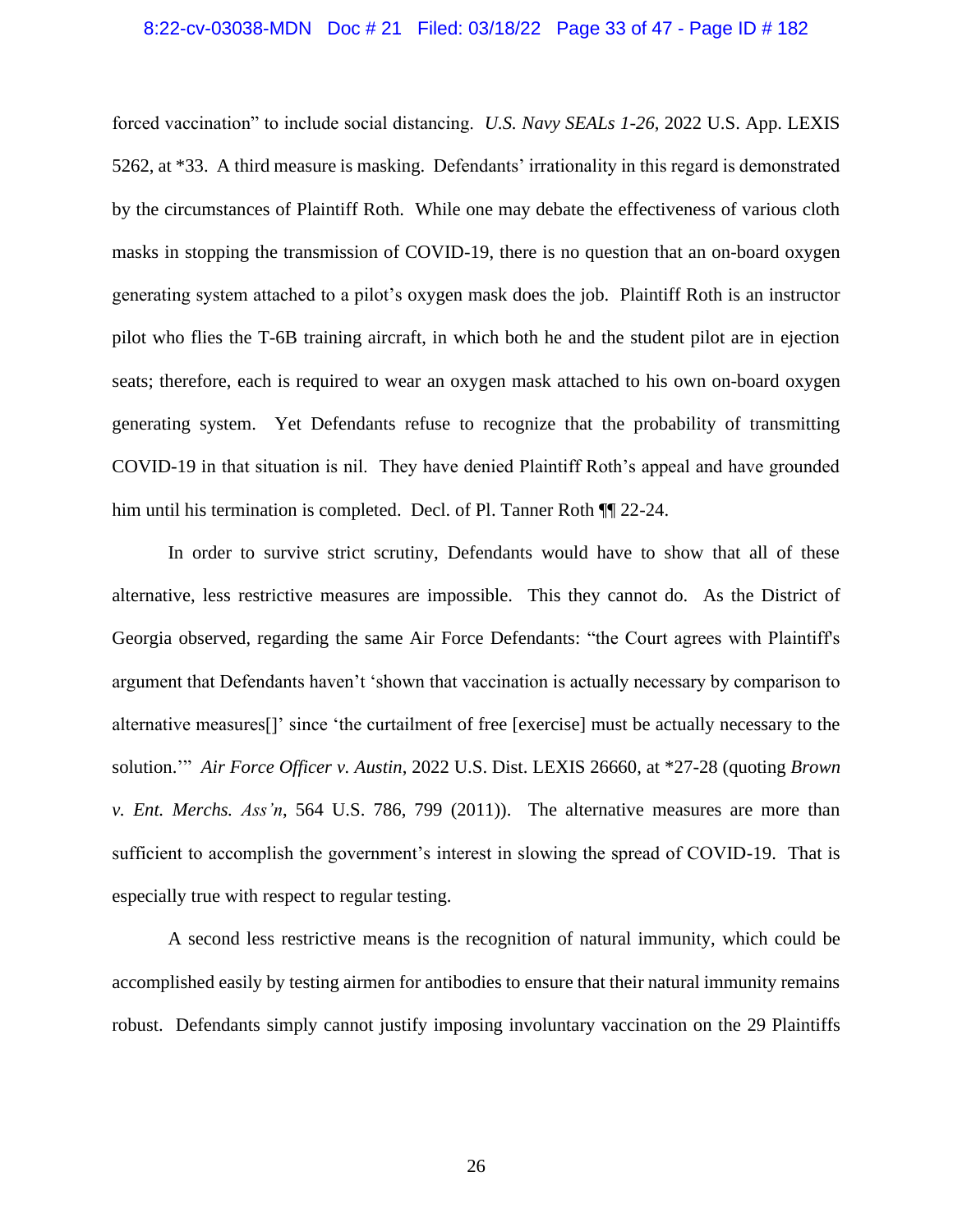#### 8:22-cv-03038-MDN Doc # 21 Filed: 03/18/22 Page 34 of 47 - Page ID # 183

who already possess natural immunity from COVID-19. The Middle District of Georgia's observation on this point is a particularly salient one:

Plaintiff's natural immunity coupled with other preventive measures begs the question: Does a COVID-19 vaccine really provide more sufficient protection? This is especially curious given the number of people who have been and continue to be infected after becoming fully vaccinated and receiving a booster—including the Secretary of Defense, the Chairman of the Joint Chiefs of Staff, and the Commandant of the Marine Corps.

*Air Force Officer v. Austin*, 2022 U.S. Dist. LEXIS 26660, at \*27. Defendants cannot deny that confirming the natural immunity of Plaintiffs (and thousands of other airmen) would be an equally effective, but less restrictive means. As the Fifth Circuit recognized when adjudicating motions to stay the OSHA vaccine mandate, "[a] naturally immune unvaccinated worker is presumably at less risk than an unvaccinated worker who has never had the virus." *BST Holdings*, 17 F.4th at 615.

Defendants' refusal to recognize natural immunity is particularly troubling, in light of their own regulations and willingness to do so in the past. The Air Force's own regulations recognize natural immunity as a substitute for vaccination. Among the numerous medical exemptions previously available to service members, "evidence of immunity based on serologic tests, documented infection, or similar circumstances" provided a basis for a medical exemption. Air Force Instruction 48-110\_IP (AFI 48-110 IP) "Immunizations and Chemoprophylaxis for the Prevention of Infectious Disease," (Feb. 16, 2018). Despite the AFI 48-110<sub></sub> IP provision that allows for natural immunity, the Air Force singled out the COVID-19 vaccine in a manner that does not allow for natural immunity. Under the DoD Vaccine Mandate, a service member can only satisfy the mandate and be considered "fully vaccinated" two weeks after receiving the final dose of an FDA-approved COVID-19 vaccine, or an FDA Emergency Use Authorized and World Health Organization Emergency Use Listed COVID-19 vaccines. Thus, only for the COVID-19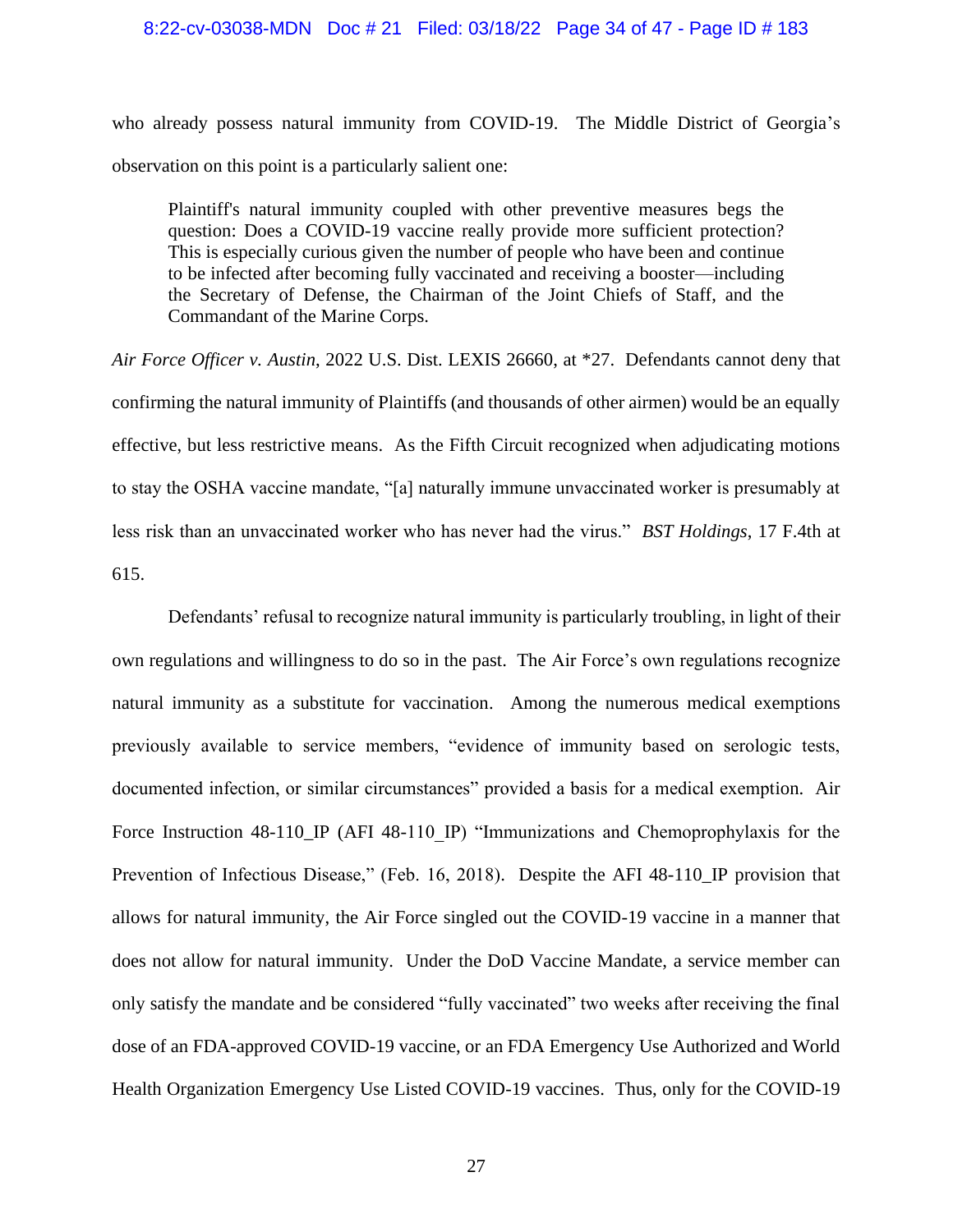#### 8:22-cv-03038-MDN Doc # 21 Filed: 03/18/22 Page 35 of 47 - Page ID # 184

vaccination has the Air Force departed from its existing policy and refused to recognize natural immunity. Given this aberration among existing policies recognizing natural immunity, the Air Force cannot show that requiring even Plaintiffs with natural immunity to receive the COVID-19 vaccination in violation of their religious beliefs is the least restrictive means for achieving COVID-19 immunity among service members.

# **B. Defendants' Vaccine Mandate Violates the Free Exercise Clause of the First Amendment.**

"[E]ven in a pandemic, the Constitution cannot be put away and forgotten." *Roman Catholic Diocese v. Cuomo*, 141 S. Ct. 63, 68 (2020). As the Fifth Circuit held with respect to the same DoD vaccine mandate at issue here, "By pitting their consciences against their livelihoods, the vaccine requirements would crush Plaintiffs' free exercise of religion." *U.S. Navy Seals 1-26 v. Biden*, 2022 U.S. App. LEXIS 5262, at \*25. In assessing any Free Exercise Clause claim, the first question is whether Defendants' vaccine triggers strict scrutiny or not. The second question is whether it survives that level of scrutiny.

# **1. The Vaccine Mandate is Neither Neutral nor Generally Applicable and is Therefore Subject to Strict Scrutiny.**

A government law or policy triggers strict scrutiny under the Free Exercise Clause of the First Amendment if it is not neutral and generally applicable. *Emp't Div., Dep't of Human Res. of Or. v. Smith*, 494 U.S. 872, 881-884 (1990). "A law is not generally applicable if it 'invite[s]' the government to consider the particular reasons for a person's conduct by providing 'a mechanism for individualized exemptions.'" *Fulton v. City of Phila.*, 141 S. Ct. 1868, 1877 (2021) (quoting *Smith*, 494 U.S. at 884). "'[W]here the State has in place a system of individual exemptions, it may not refuse to extend that system to cases of religious hardship without compelling reason.'" *Id.* (quoting *Smith*, 494 U.S. at 884). "A law also lacks general applicability if it prohibits religious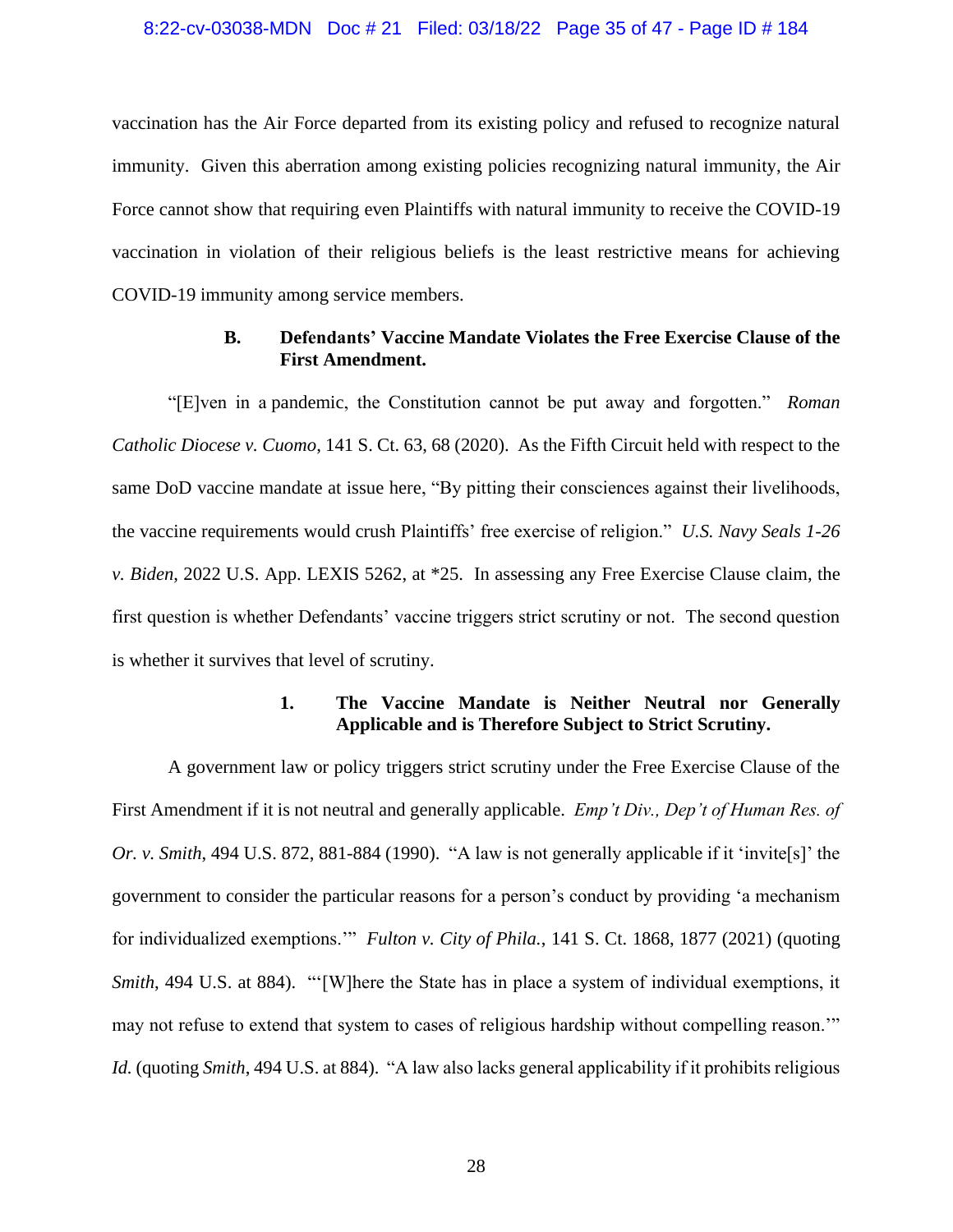#### 8:22-cv-03038-MDN Doc # 21 Filed: 03/18/22 Page 36 of 47 - Page ID # 185

conduct while permitting secular conduct that undermines the government's asserted interests in a similar way." *Id.* In addition, "government regulations are not neutral and generally applicable, and therefore trigger strict scrutiny under the Free Exercise Clause, whenever they treat *any*  comparable secular activity more favorably than religious exercise." *Tandon v. Newsom*, 141 S. Ct. 1294, 1296 (2021) (emphasis in original). Defendants' vaccine mandate fails all three of these tests for neutrality and general applicability.

First, it provides "a mechanism for individualized exemptions" that "invites the government to consider the particular reasons for a person's conduct." *Fulton*, 141 S. Ct. at 1877. It does so by inviting individual applications for exemptions. Clearly, Defendants' vaccine mandate meets that criterion by creating a process whereby airmen may apply for medical, administrative, or religious exemptions. The Middle District of Georgia so held with respect to the same vaccine mandate at issue in the instant case: "[A] vaccination requirement, 'is not generally applicable if it invites the government to consider the particular reasons for a person's conduct by providing a mechanism for individualized exemptions.'" *Air Force Officer v. Austin*, 2022 U.S. Dist. LEXIS 26660, at \*29 (quoting *Fulton*, 141 S. Ct. at 1877).

Second, Defendants' vaccine mandate prohibits religious conduct (abstaining from a vaccine due to religious convictions) while permitting secular conduct (abstaining from a vaccine for medical reasons, administrative reasons, or for participation in a clinical trial). Fully 99.6% of RARs that have been decided have been denied, with 5,259 denied and only 23 granted. Plaintiffs are well aware of how illusory the process of seeking a religious accommodation is; all Plaintiffs fully expect to be discharged from the Air Force at the end of the RAR process. In sharp contrast, Defendants have granted an across-the-board exemption to vaccine trial participants and have granted at least 3,781 medical and administrative exemptions. "Thus, with respect to her First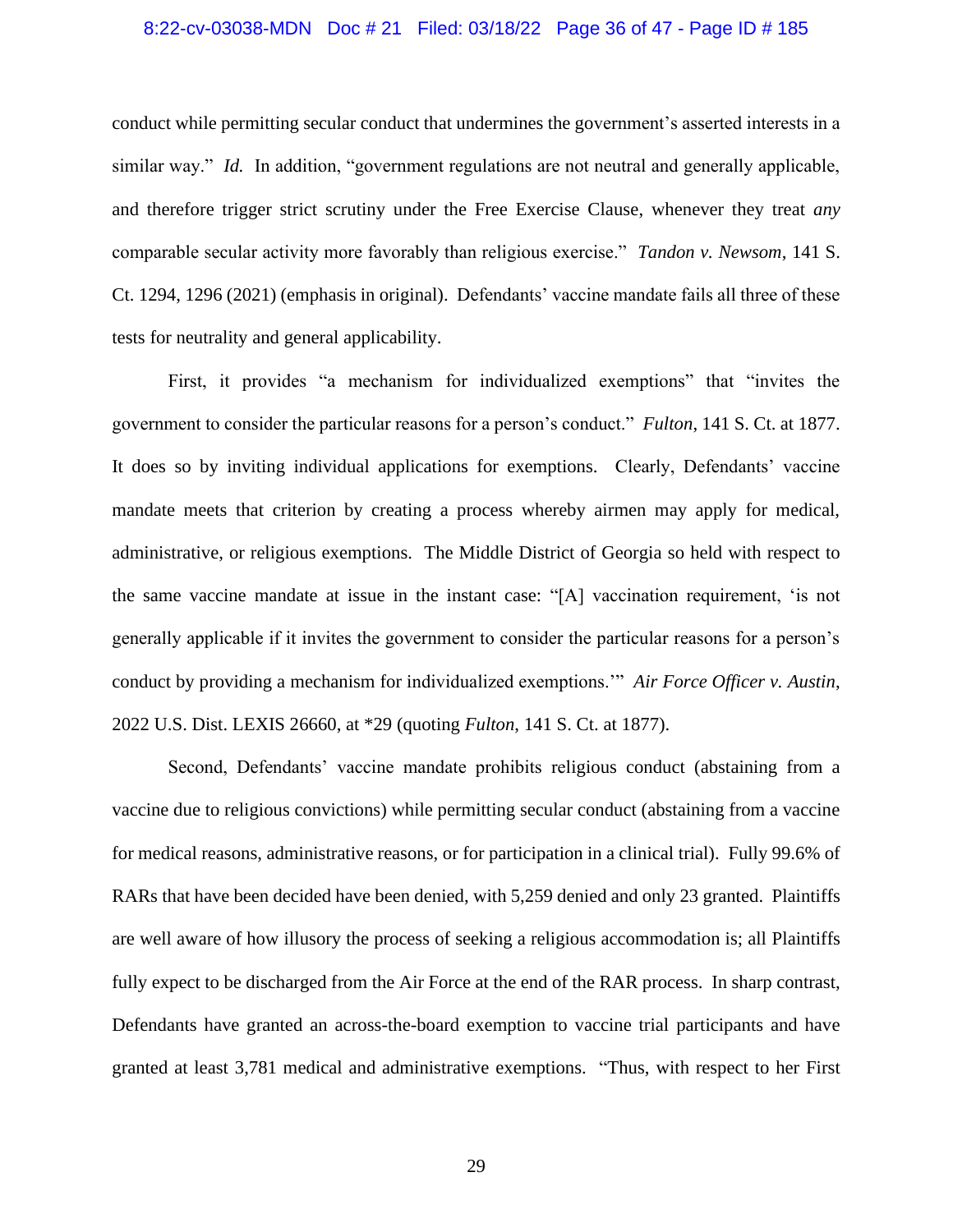#### 8:22-cv-03038-MDN Doc # 21 Filed: 03/18/22 Page 37 of 47 - Page ID # 186

Amendment claim, … '*any* favorable treatment' for service members exempted for any secular reason over those seeking exemption for religious reasons 'defeats neutrality.'" *Air Force Officer v. Austin*, 2022 U.S. Dist. LEXIS 26660, at \*31 (quoting *Navy SEALs 1-26*, 2022 U.S. Dist. LEXIS 2268, at \*11) (emphasis in original).

Third, Defendants' mandate treats comparable secular activity—non-receipt of the vaccine due to receiving a medical or administrative exemption or due to participation in a clinical trial more favorably than non-receipt of a vaccine for religious reasons. And "[i]t is no answer that [the government] treats some comparable secular … activities as poorly as or even less favorably than the religious exercise at issue." *Tandon*, 141 S. Ct. at 1296. "Comparability is concerned with the risks various activities pose, not the reasons why" people engage in those activities. *Id*. Here, the activities are precisely the same: non-vaccination. Only the reasons for the activities differ. And "[w]here the government permits other activities to proceed with precautions, it must show that the religious exercise at issue is more dangerous than those activities even when the same precautions are applied." *Id.* Because Defendants cannot do so here, "precautions that suffice for" those with medical and administrative exemptions "suffice for religious exercise too." *Id.* at 1297. "The [government] cannot 'assume the worst when people [exercise their religion] but assume the best when people [engage in secular activities].'" *Id.* (quoting *Roberts v. Neace*, 958 F.3d 409, 414 (6th Cir. 2020) (per curiam)). The Middle District of Georgia applied this test as well to Defendants' vaccine mandate and found that the mandate could not be considered neutral: "Defendants' COVID-19 vaccination requirement allows service members to refuse vaccination for secular reasons while disallowing refusal based on religious reasons. . . . No matter whether one service member is unvaccinated for a medical reason and another unvaccinated for a religious reason, one thing remains the same for both of these service members—they're both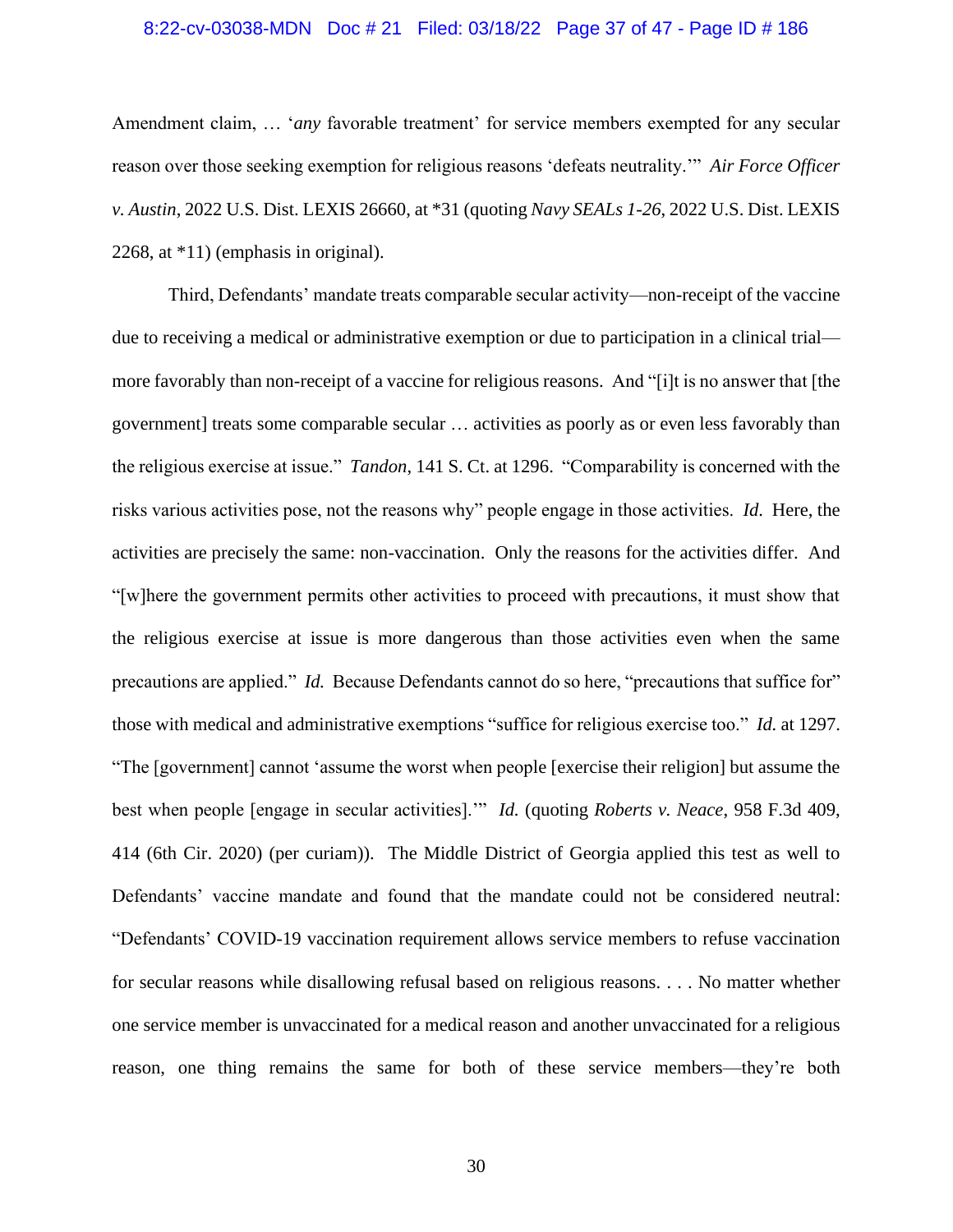unvaccinated." *Air Force Officer v. Austin*, 2022 U.S. Dist. LEXIS 26660, at \*29-30. Under all three tests, Defendants' vaccine mandate is not neutral and not generally applicable.

#### **2. Defendants' Vaccine Mandate Fails Strict Scrutiny.**

"Because the challenged restrictions are not 'neutral' and of 'general applicability,' they must satisfy 'strict scrutiny,' and this means that they must be 'narrowly tailored' to serve a 'compelling' state interest." *Roman Catholic Diocese*, 141 S. Ct. at 67 (quoting *Church of Lukumi*, 508 U. S., at 546). *See also Fulton*, 141 S. Ct. at 1877. As the Middle District of Georgia held with respect to the same Defendants and the same vaccine mandate:

Since Defendants' COVID-19 vaccination requirement is neither neutral toward religion nor generally applicable, it is unlikely to pass strict scrutiny—'the most demanding test known to constitutional law.' And because Defendants' COVID-19 vaccination requirement is unlikely to pass strict scrutiny, it is '*likely* or probable' that Plaintiff will prevail on her First Amendment claim.

*Air Force Officer v. Austin*, 2022 U.S. Dist. LEXIS 26660, at \*31 (emphasis in original, internal citations omitted). The same conclusion applies in the instant case as well. In the interest of brevity, Plaintiffs will not repeat the strict scrutiny analysis already presented in the RFRA section above. Plaintiffs hereby incorporate those arguments by reference. Defendants' refusal to grant Plaintiffs' RARs is not supported by a compelling governmental interest for the same five reasons, and Defendants' vaccine mandate is not the least restrictive means available for the same two reasons. For all of the reasons stated above, Plaintiffs are likely to succeed on the merits of their claims.

### **II. The Remaining Preliminary Injunction Factors Favor Relief.**

#### **A. Plaintiffs are Suffering Irreparable Injury.**

Plaintiffs have demonstrated multiple irreparable injuries. The first occurred with the denial of their right to freely exercise their religious faith. As the Supreme Court has recognized,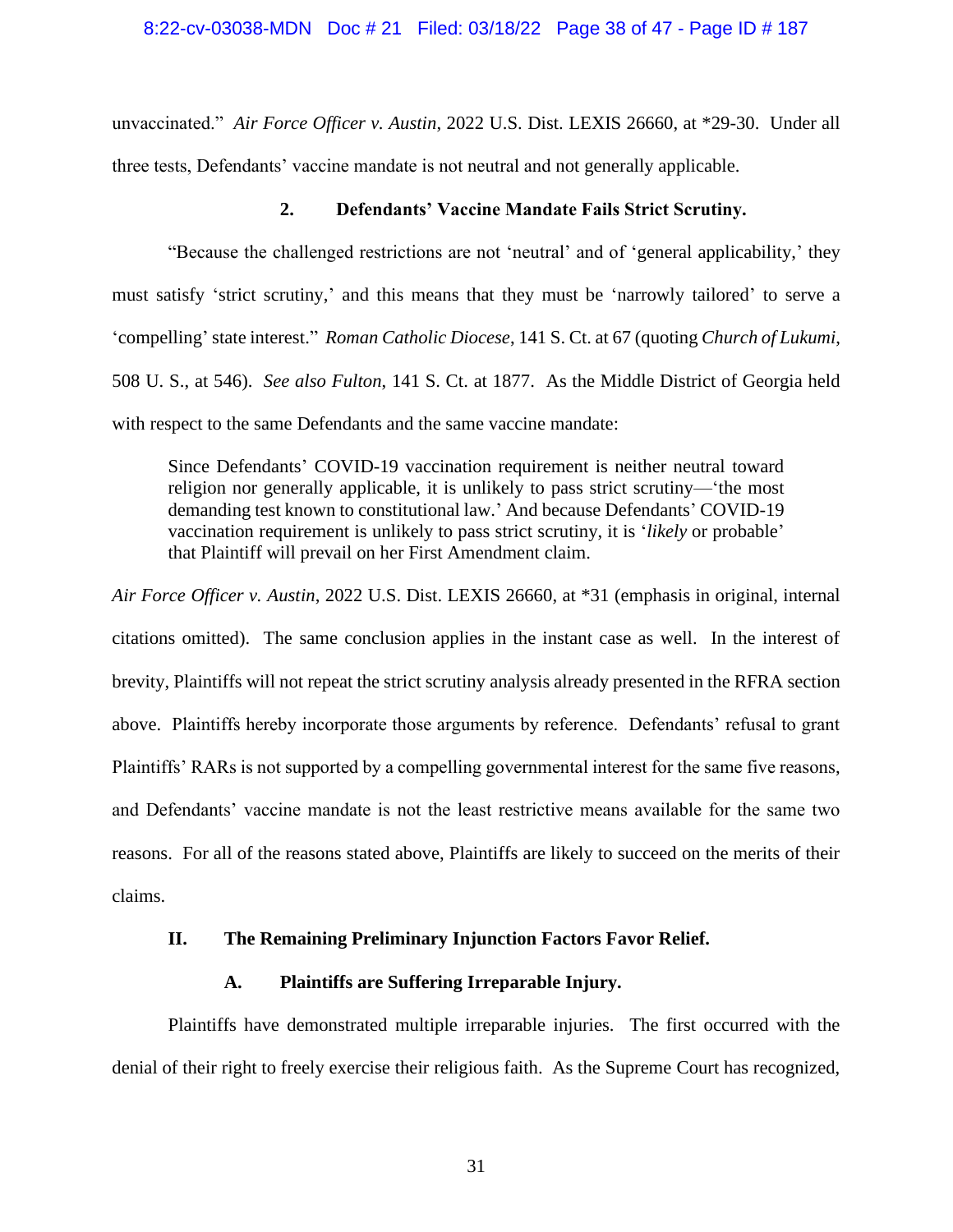#### 8:22-cv-03038-MDN Doc # 21 Filed: 03/18/22 Page 39 of 47 - Page ID # 188

"The loss of First Amendment freedoms, for even minimal periods of time, unquestionably constitutes irreparable injury." *Elrod v. Burns*, 427 U.S. 347, 373 (1976). *See also Lowry v. Watson Chapel Sch. Dist*., 540 F.3d 752, 762 (8th Cir. 2008). The same is true of the loss of RFRA rights. *See Opulent Life Church v. City of Holly Springs*, 697 F.3d 279, 295 (5th Cir. 2012) ("[The *Elrod v. Burns*] principle applies with equal force to the violation of RLUIPA rights because RLUIPA enforces First Amendment freedoms, and the statute requires courts to construe it broadly to protect religious exercise. In the closely related RFRA context (the predecessor statute to RLUIPA), courts have recognized that this same principle applies."); *Hobby Lobby Stores, Inc. v. Sebelius*, 723 F.3d 1114, 1146 (10th Cir. 2013) ("Hobby Lobby and Mardel have established a likely violation of RFRA. We have explicitly held—by analogy to First Amendment cases—that establishing a likely RFRA violation satisfies the irreparable harm factor."). The infringement of Plaintiffs' religious liberty rights under RFRA and the First Amendment plainly constitute irreparable injuries as a matter of law. *Id*. (citing *Elrod*, 427 U.S. at 373). This alone is enough to satisfy the irreparable harm requirement for the issuance of a preliminary injunction. As the Middle District of Florida concluded: "[Plaintiff's] choice to adhere to her religious beliefs or modify her behavior to violate beliefs suffices to trigger constitutional protection. Thus, Plaintiff has satisfied the second element to obtain a preliminary injunction." *Air Force Officer v. Austin*, 2022 U.S. Dist. LEXIS 26660, at \*32-\*33 (citing *Thomas v. Review Bd. of Ind. Employment Sec. Div*., 450 U.S. 707, 718 (1981)).

Even if their injuries were not irreparable because of the denial of their First Amendment freedoms, Plaintiffs have demonstrated irreparable injury. That injury has occurred in several forms. First, it occurred simply because Plaintiffs *submitted* RARs. The mere assertion of their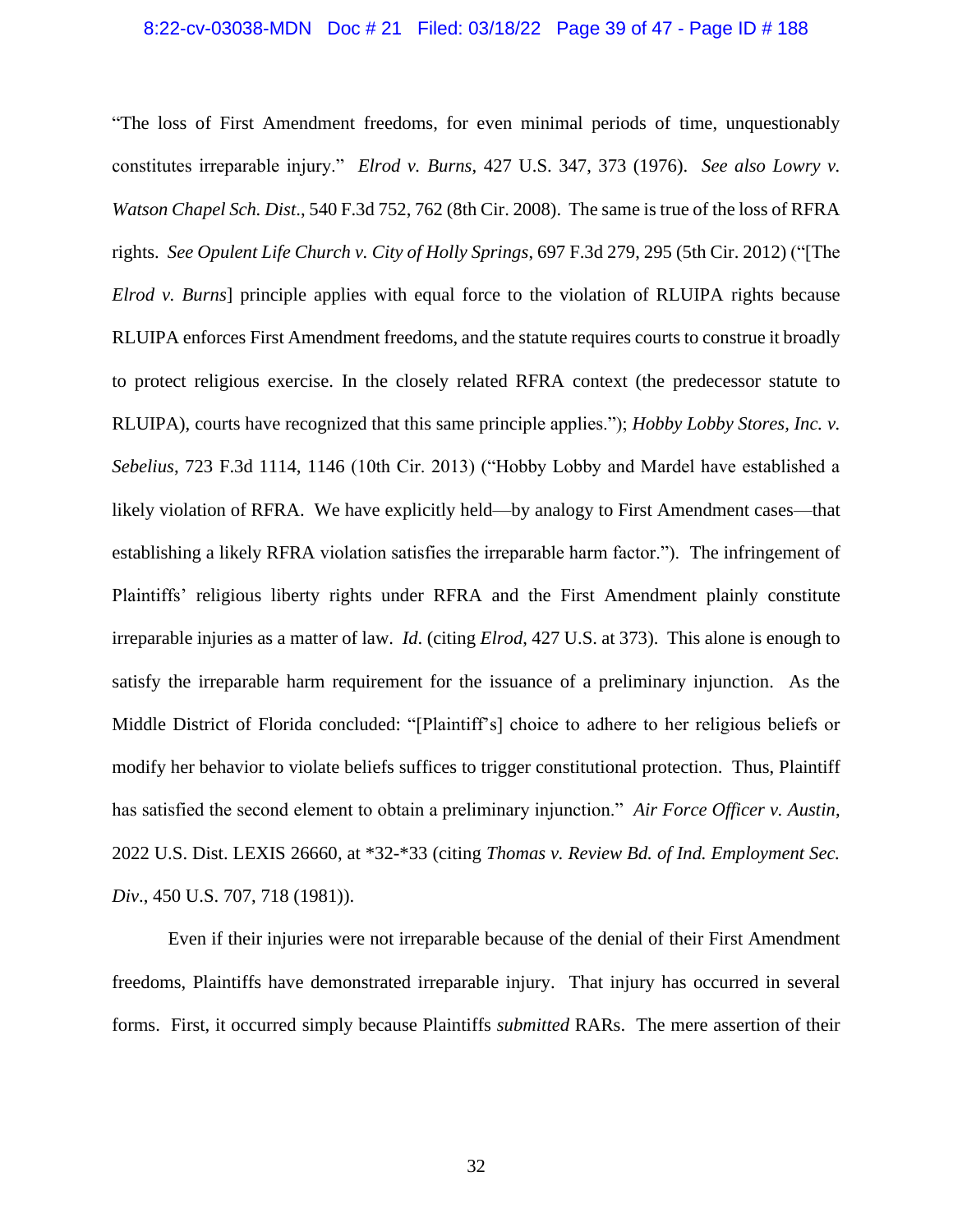#### 8:22-cv-03038-MDN Doc # 21 Filed: 03/18/22 Page 40 of 47 - Page ID # 189

constitutional rights triggered multiple immediate and adverse consequences—specifically the denial of travel, the denial of training, and the effective denial of promotion.

Virtually all of the Plaintiffs were immediately denied the ability to travel, either for temporary duty or for a permanent change of station, when they submitted their RAR and remained unvaccinated. *See, e.g.,* Decls. of Pl. Ian McGee ¶ 21, Matthew Cascarino ¶¶ 13-15, Evan McMillan ¶ 17, Jon W. Smithley ¶ 17, Tanner Roth ¶ 17, Airman #11 ¶¶ 17-19, Victoria Robert ¶ 15, Logan Priebe ¶¶ 8-9, and Kynan Valencia ¶ 13. The only Plaintiffs who did not suffer this punishment were Plaintiffs McGee, McMillan, and Valencia, who were all deployed as described *supra* in Section I.A.2. According to Defendants' policy, official domestic and international travel for unvaccinated personnel is limited to "mission-critical" service members, and Air Force "personnel who are not vaccinated may be non-deployable based on specific mission circumstances." 13

Almost all of the Plaintiffs were also denied training opportunities in the form of classes and other activities that are necessary for them to advance in rank. *See e.g.,* Decls. of Pl. Ian McGee ¶ 15, Matthew Cascarino ¶ 13, Tanner Roth ¶¶ 17, 22-23, Airman #11 ¶ 18, Logan Priebe ¶¶ 8-9, and Kynan Valencia ¶ 13. Although the Court may be able to enjoin Defendants to provide Plaintiffs with another opportunity to participate in those training opportunities down the road, Plaintiffs can never recover the lost time as their military careers have been stalled for six months or more, thus far, during the RAR process. In addition, Plaintiffs have been denied the opportunity to be promoted. They are unable to participate in training necessary to advance in rank, and they are unable to travel to receive that training. Consequently, they are frozen in their current rank

<sup>&</sup>lt;sup>13</sup> This Air Force policy is posted at https://www.usafa.edu/app/uploads/DAF Mandatory-COVID-19-Vaccine-FAQ-v14.pdf.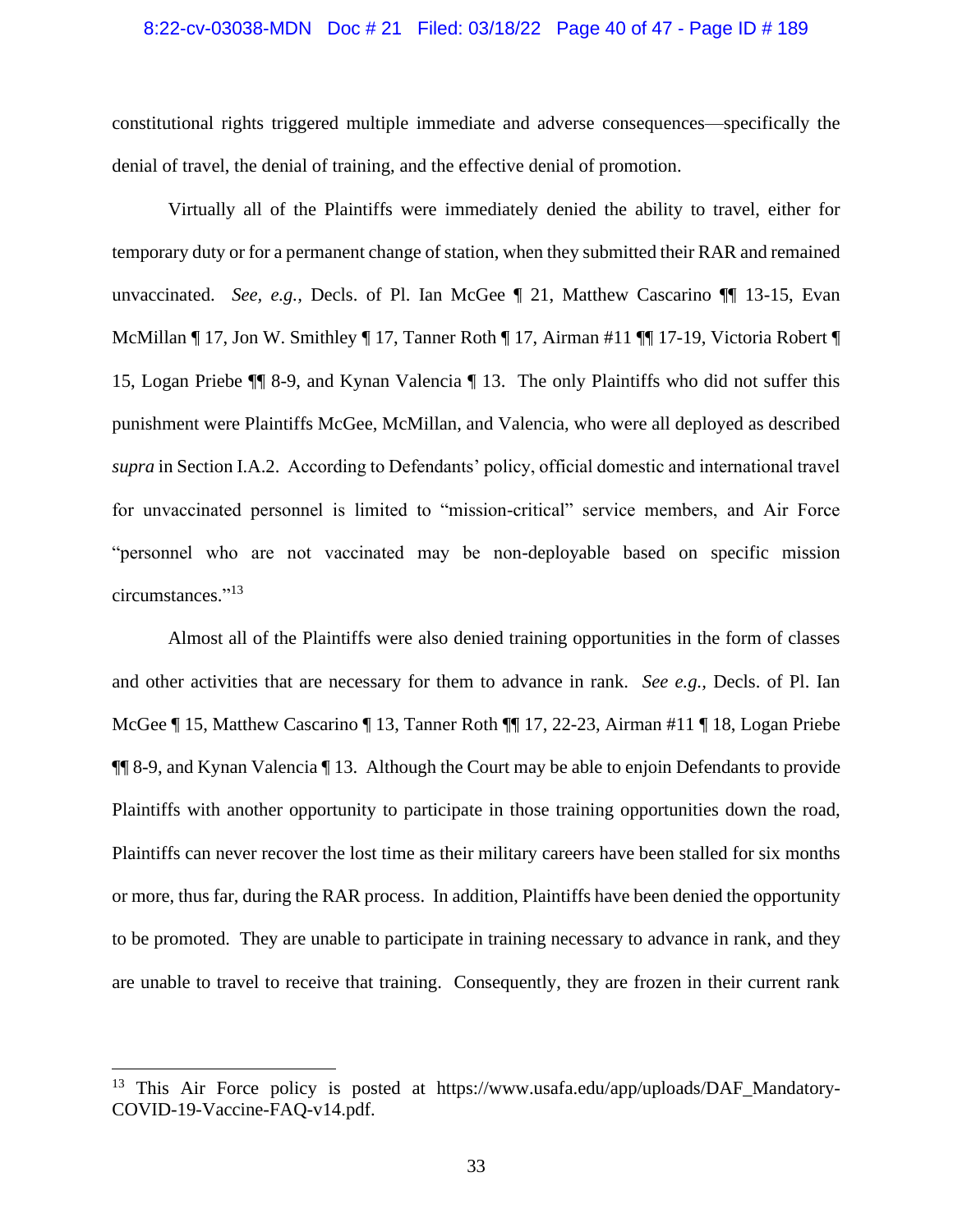#### 8:22-cv-03038-MDN Doc # 21 Filed: 03/18/22 Page 41 of 47 - Page ID # 190

until they are discharged. *Id*. This bar to additional training, and promotion presents a devastating blow to the honorable careers that Plaintiffs have worked tirelessly to build.

The third form of irreparable injury is the most obvious—the imminent termination of Plaintiffs' military careers. Defendants' official policy confirms what Plaintiffs are experiencing: Defendants will involuntarily separate Plaintiffs from service upon the ultimate denial of their accommodation requests.<sup>14</sup> As explained above, five Plaintiffs—Roth, Smithley, Priebe, Roberts, and Airman #1—are on the cusp of being discharged. And the terms of their involuntary separation are not favorable. They have received letters of reprimand that rebuke them severely:

"You are hereby reprimanded! … Your refusal to receive the vaccine not only constitutes a willful failure to comply with a lawful order, it demonstrates a disregard for the well-being of your fellow Airmen and our mission. Your actions put your dedication to service in question and has undermined the trust placed in you as an Airman."

Decl. of Pl. Tanner Roth ¶ 24, Victoria Roberts ¶ 19, and Logan Priebe ¶ 13. The discharge of Plaintiffs and disrespect afforded Plaintiffs in the process of discharging them unquestionably cause irreparable harm. "Requiring a service member either to follow a direct order contrary to a sincerely held religious belief or to face immediate processing for separation or other punishment undoubtedly causes irreparable harm." *Navy Seal 1 v. Austin*, 2022 U.S. Dist. LEXIS 31640, at \*63 (M.D. Fla. Feb. 18, 2022). "It is clear that a denial of the [preliminary injunctive relief] would do them irreparable harm. For one, the Mandate threatens to substantially burden the liberty interests of reluctant individual recipients put to a choice between their job(s) and their jab(s)." *BST Holdings, L.L.C. v. OSHA*, 17 F.4th at 618. These injuries—past, ongoing, and imminent—

<sup>&</sup>lt;sup>14</sup> Secretary of the Air Force, "Supplemental Coronavirus Disease 2019 Vaccine Policy," (Dec. 7, 2021), Exhibit C to Complt.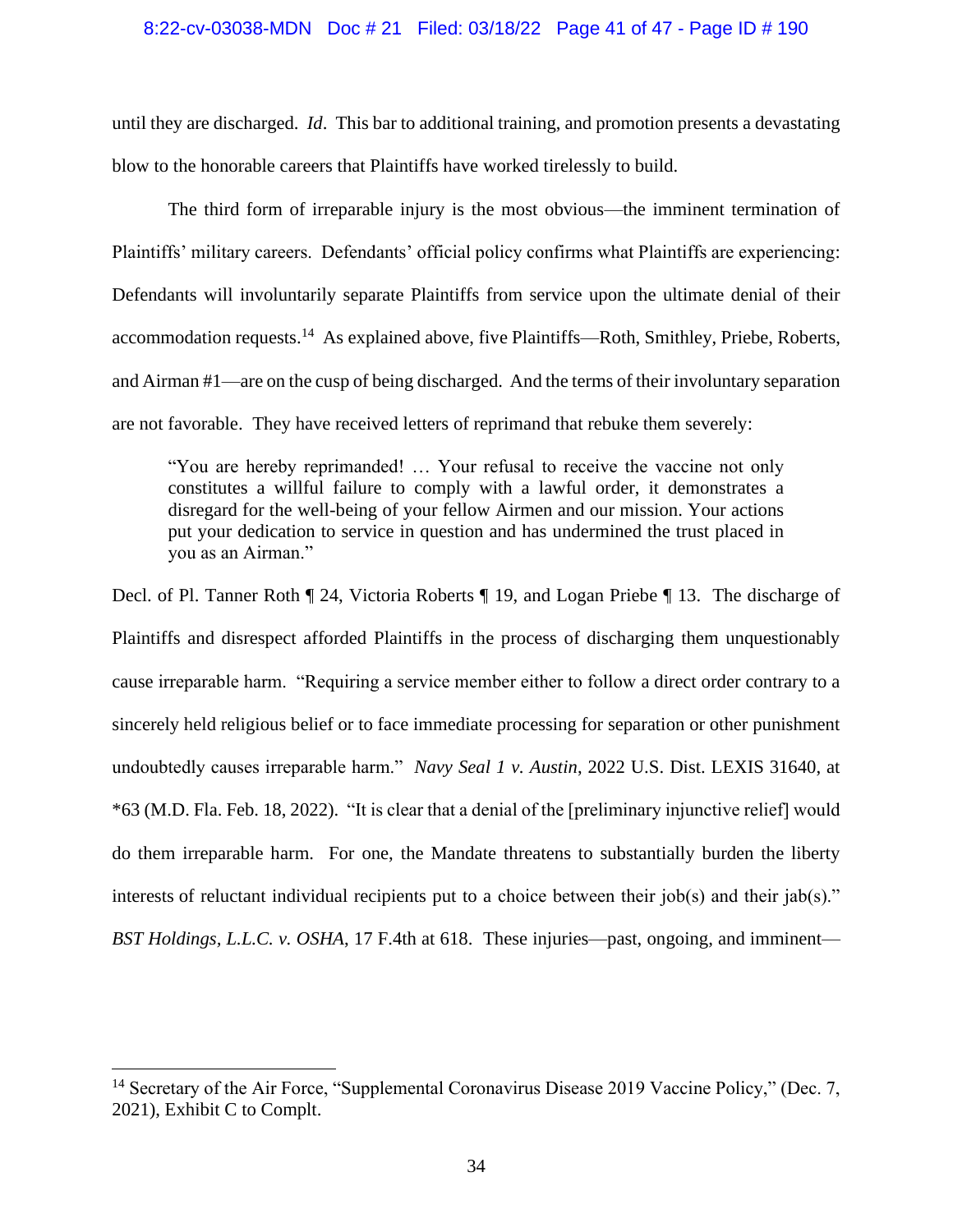#### 8:22-cv-03038-MDN Doc # 21 Filed: 03/18/22 Page 42 of 47 - Page ID # 191

cannot be remedied by a later-issued court order. *See id.* (discussing similar injuries as sufficiently irreparable).

# **B. The Balance of Harms and the Public Interest Weigh in Favor of a Preliminary Injunction.**

The balance of harms and the public interest likewise strongly favor a preliminary injunction. "These factors merge when the Government is the opposing party." *Nken v. Holder*, 556 U.S. 418, 435 (2009). They weigh in favor the granting of a preliminary injunction in the instant case for multiple reasons.

First, "injunctions protecting First Amendment freedoms are always in the public interest." *U.S. Navy SEALs 1-26*, 2022 U.S. App. LEXIS 5262 at \*36. *See also Christian Legal Soc'y v. Walker*, 453 F.3d 853, 859 (7th Cir. 2006). An injunction will not disserve the public interest where "it will prevent constitutional deprivations." *Jackson Women's Health Org. v. Currier*, 760 F.3d 448, 458 n.9 (5th Cir. 2014) (citing *Awad v. Ziriax*, 670 F.3d 1111, 1132 (10th Cir. 2012) ("[I]t is always in the public interest to prevent the violation of a party's constitutional rights.")). This is particularly true in the context of this case. Plaintiffs are defending the United States and its Constitution. They stand ready to lay down their lives in defense of the Constitution. Yet Defendants seek to deny Plaintiffs their constitutional right to freely exercise their faith. "[W]hat real interest can our military leaders have in furthering a requirement that violates the very document they swore to support and defend?" *Air Force Officer v. Austin*, 2022 U.S. Dist. LEXIS 26660, at \*35.

Second, the question is not whether Defendants have a generalized interest in reducing the spread of COVID-19 in the military. They certainly do. The question is whether Defendants have a sufficiently weighty interest in denying exceptions to these 36 Plaintiffs. This question must be asked against the factual backdrop of an Air Force that is already 96.4% fully vaccinated and the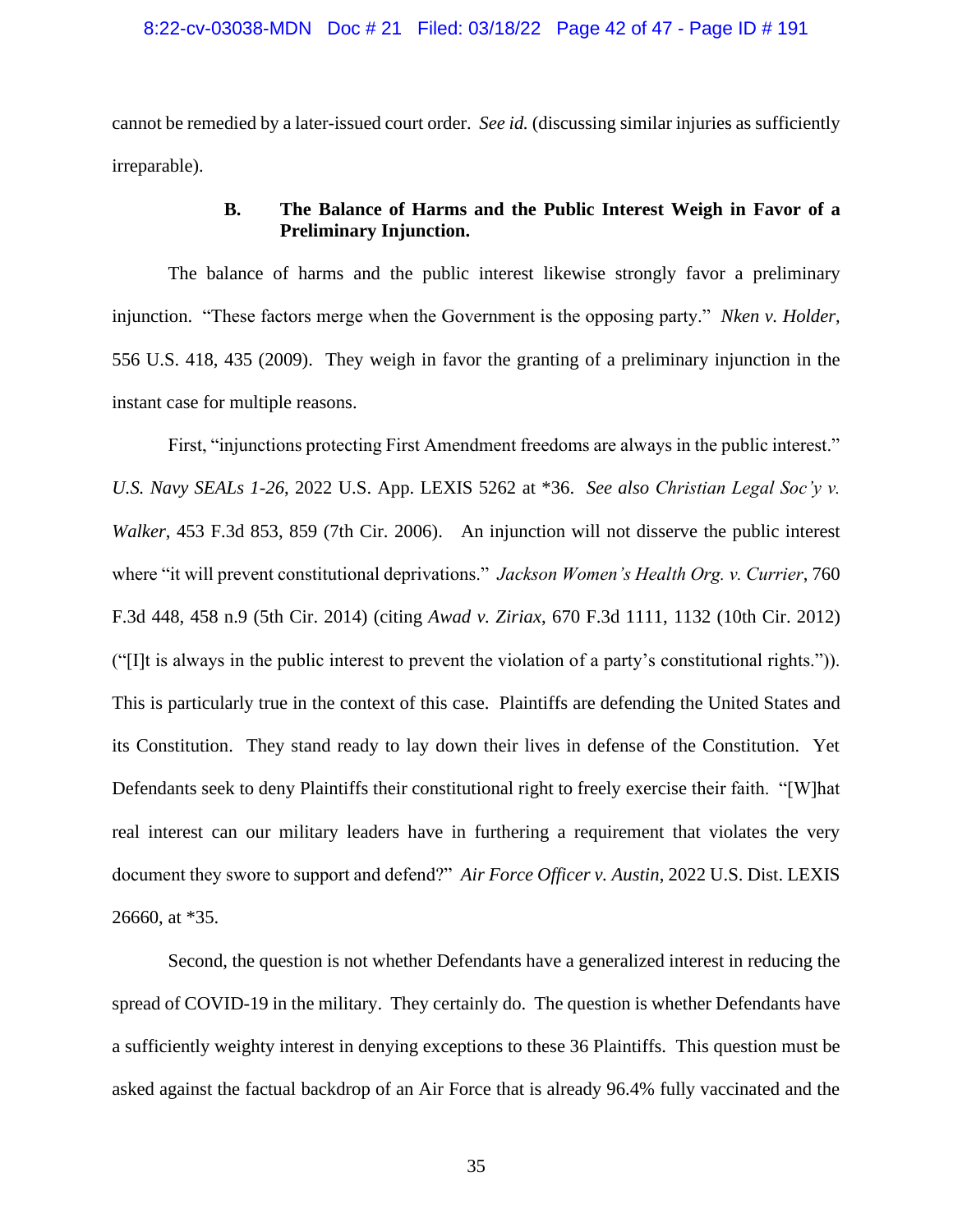#### 8:22-cv-03038-MDN Doc # 21 Filed: 03/18/22 Page 43 of 47 - Page ID # 192

factual backdrop that vaccines have been proven ineffective in preventing the acquisition or spready of COVID-19. Nor can Defendants resort to a claim of military readiness when Defendants themselves deployed three of Plaintiff pilots overseas, and those pilots completed their missions perfectly well while being unvaccinated. *See supra* in Section I.A.2. Other Plaintiffs perform their missions principally in the United States, such as the pilot training mission of Plaintiff Roth. All Plaintiffs have been able to perform their duties for the past two years while undertaking other measures such as weekly testing for COVID-19. And any claim of injury to readiness is further weakened by the fact that Defendants themselves have already granted at least 3,781 medical and administrative exemptions. As the Middle District of Georgia surmised when making the same inquiry regarding the same Defendants:

The question isn't whether a public interest exists, of course one does…. The question, instead, focuses on whether Defendants' public interest will be disserved by a preliminary injunction. In short, the Court finds that it's not. Plaintiff's religious-based refusal to take a COVID-19 vaccine simply isn't going to halt a nearly fully vaccinated Air Force's mission to provide a ready national defense.

*Air Force Officer v. Austin*, 2022 U.S. Dist. LEXIS 26660, at \*34 (citing *Scott v. Roberts*, 612 F.3d 1279, 1290 (11th Cir. 2010)). That is equally true in the instant case.

Third, the question at hand is the balancing of interests regarding *temporary* injunctive relief during the few months that this Court adjudicates this matter. Defendants cannot credibly argue that the Air Force, or the nation as a whole, has a weighty interest in discharging Plaintiffs *immediately*. Defendants cannot make such an assertion with a straight face because they, themselves, have delayed an extraordinary length of time. They initially waited 11 months to impose their vaccine mandate. Then they compounded their delay by exceeding their own selfimposed time limits in reviewing Plaintiffs' RARs. Decls. of Pl. Ian McGee ¶ 9, Evan McMillan  $\P\P$  9-10, Tanner Roth  $\P$  10-11, Airman #10  $\P$  10-11, and Airman #11  $\P$  10-11. And in the case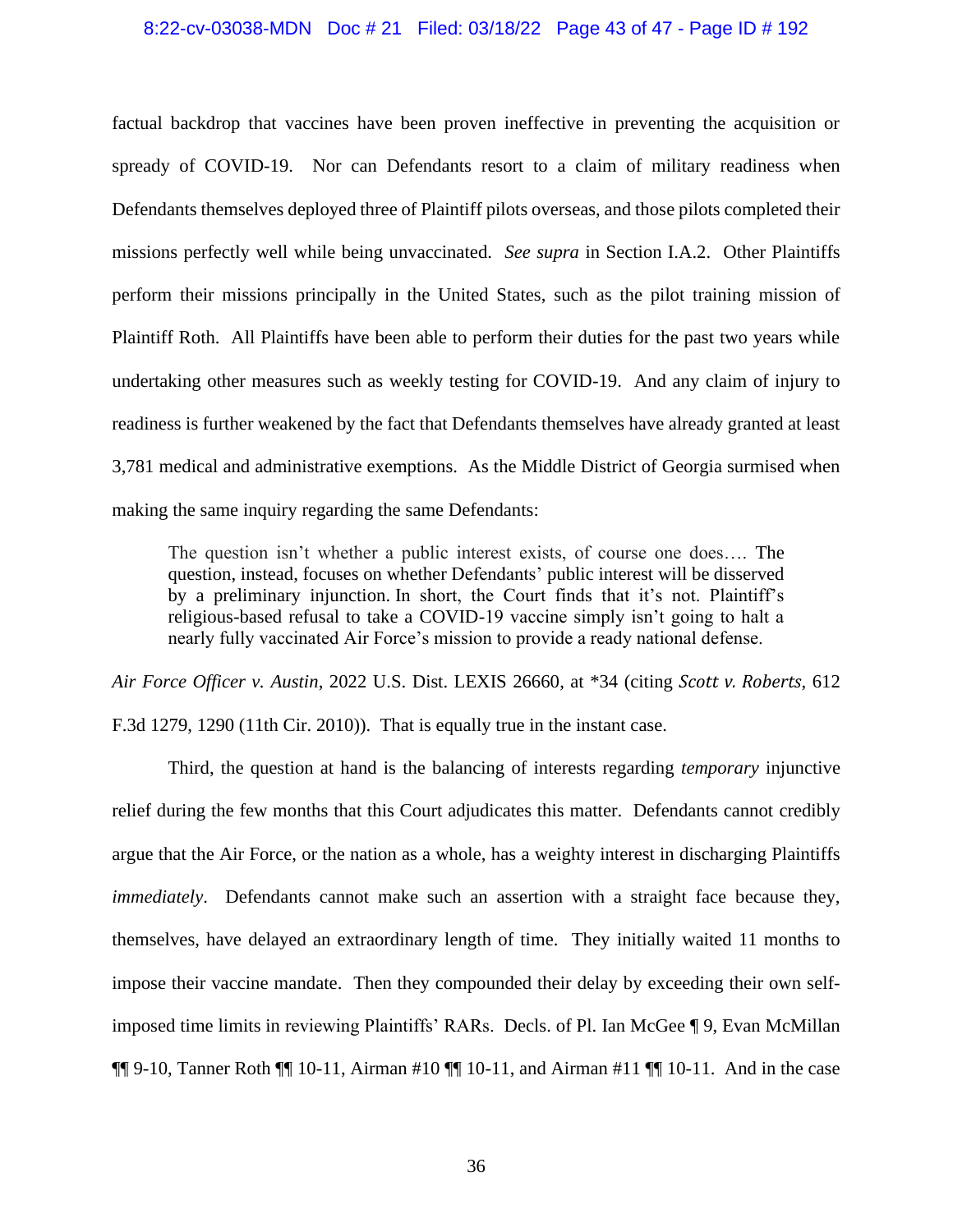#### 8:22-cv-03038-MDN Doc # 21 Filed: 03/18/22 Page 44 of 47 - Page ID # 193

of Air National Guard Plaintiffs, Defendants have provided no response whatsoever to Plaintiffs' RARs—an inexplicable delay that exceeds six months in some cases. Given Defendants' dilatory approach in imposing the vaccine mandate and reviewing Plaintiffs' RARs, it is evident that Defendants are not in a hurry. Delaying the discharge of Plaintiffs a few additional months will not harm Defendants' interests.

Fourth and finally, there is an additional public interest in this case that weighs strongly in favor of Plaintiffs. As explained *supra* in the Plaintiffs Section, the United States has invested approximately \$5.5 million *each* in the training of the 17 Plaintiff pilots. That is a total of approximately \$93.5 million that taxpayers have spent to produce some of the most highly trained military pilots in the world. Defendants' intended discharge of these pilots would constitute a colossal waste of taxpayer dollars for no good reason. And it must be remembered that Plaintiff pilots cannot be replaced easily, cheaply, or quickly. Moreover, Defendants' irrational effort to discharge them comes at the wrong time. With active international threats in several areas of the world, now is not the time for the Air Force to be terminating senior pilots who are clearly deployable—as evidenced by Defendants' repeated deployment of them.

In sum, the balance of harms and the public interest weighs heavily in favor of the issuance of a preliminary injunction. There is no public interest in the immediate discharge of Plaintiffs in violation of their religious convictions, the Constitution, and federal statutory law.

#### **CONCLUSION**

For all of the reasons explained herein, the Court should grant Plaintiffs' motion for a preliminary injunction. Specifically, Plaintiffs request that the Court issue:

(A) A preliminary injunction prohibiting Defendants, their agents, officials, servants, employees, and any other persons acting on their behalf from taking further steps toward the

37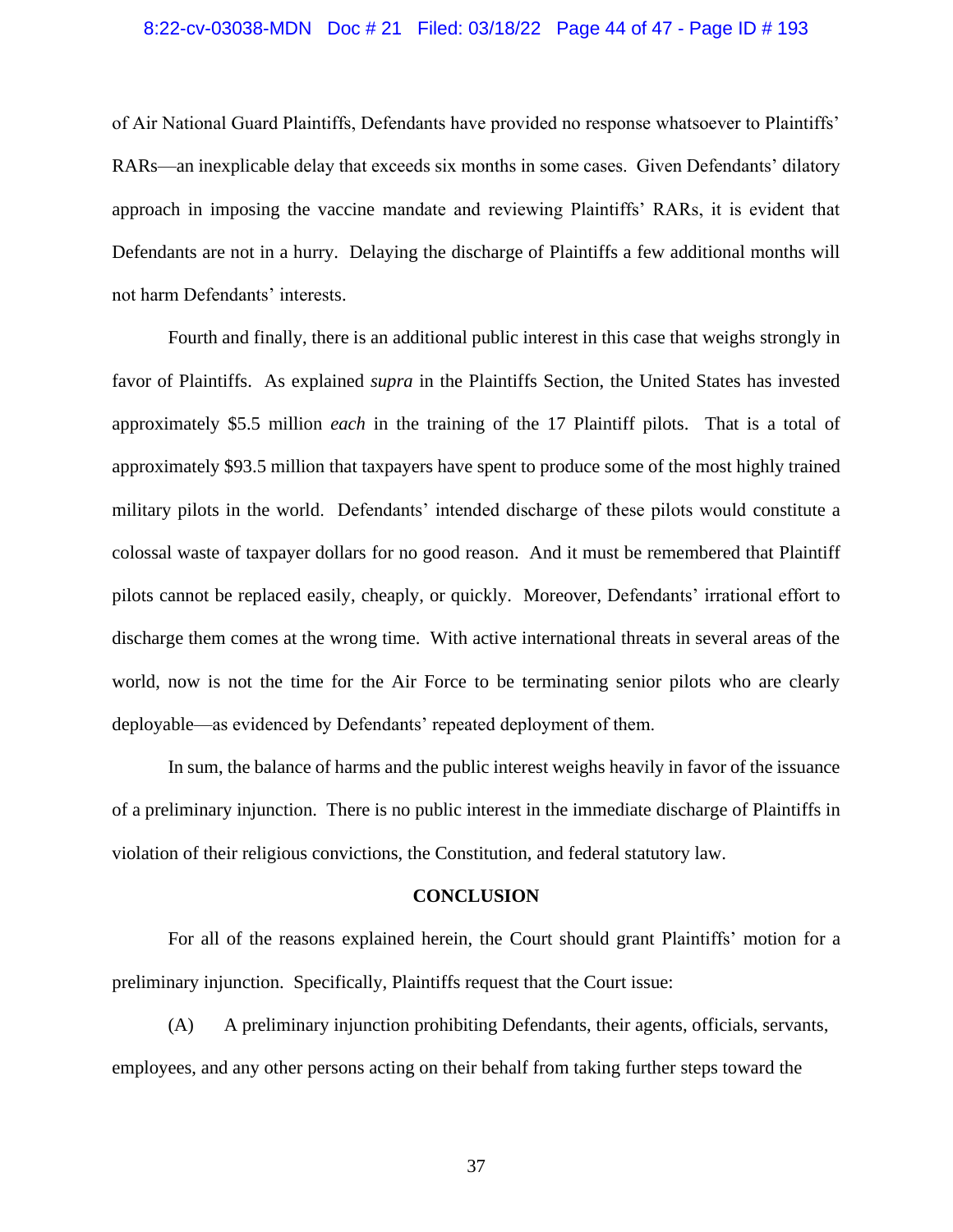#### 8:22-cv-03038-MDN Doc # 21 Filed: 03/18/22 Page 45 of 47 - Page ID # 194

discharge of Plaintiffs or any member the Air Force, Air Force Reserve, or Air National Guard who has filed a RAR;

(B) A preliminary injunction compelling Defendants, their agents, officials, servants, employees, and any other persons acting on their behalf to restore the training and other career opportunities that Plaintiffs have been denied as a result of Plaintiffs' filing of RARs; and

(C) A preliminary injunction prohibiting Defendants, their agents, officials, servants, employees, and any other persons acting on their behalf from denying travel, training, or other career opportunities to any member of the Air Force, Air Force Reserve, or Air National Guard who has filed or received a RAR.

### HEARING REQUESTED

Dated: March 18, 2022 Respectfully submitted,

Pam Bondi, *pro hac vice app. pending* Kris W. Kobach Jessica Hart Steinmann, *pro hac vice app. pending Plaintiffs' Counsel of Record* Rachel Jag, *admitted pro hac vice* Nebraska Bar No. 23356 Craig Trainor, *admitted pro hac vice* Alliance for Free Citizens America First Policy Institute P.O. Box 155 1001 Pennsylvania Ave., NW Lecompton, KS 66050 Suite 530 (913) 638-5567 Washington, DC 20004 kkobach@gmail.com (571) 348-1802 pbondi@americafirstpolicy.com jsteinmann@americafirstpolicy.com rjag@americafirstpolicy.com ctrainor@americafirstpolicy.com *Attorneys for Plaintiffs*

### */s/ Kris W. Kobach*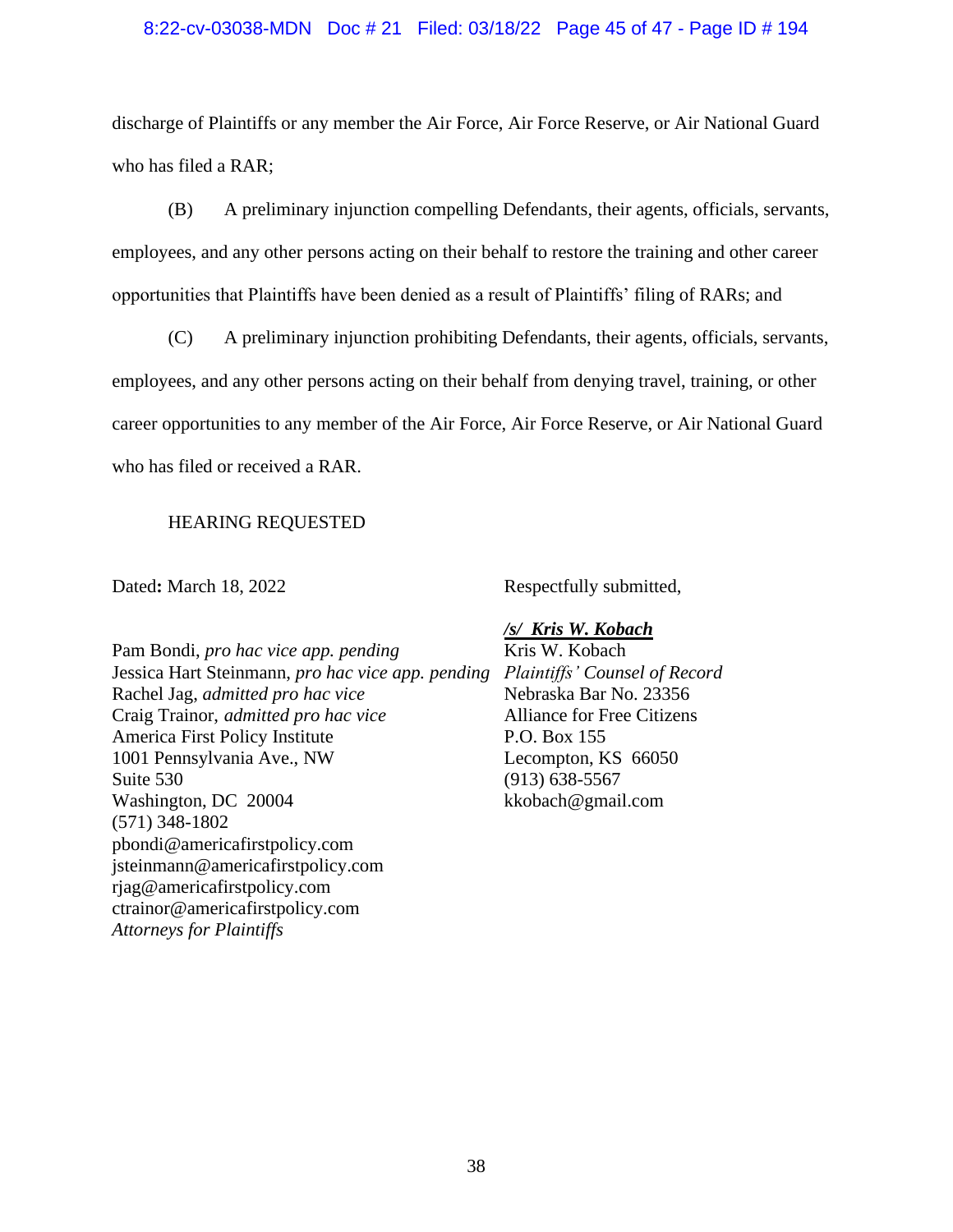### **CERTIFICATE OF SERVICE**

I hereby certify that on March 18, 2022, I electronically served upon defense counsel the foregoing document through the operation of the Court's ECF system. In addition, a copy has been sent via electronic mail to defense counsel at the following email addresses:

Stuart J. Robinson Johnny H. Walker Courtney D. Enlow U.S. Department of Justice Civil Division 950 Pennsylvania Ave. Washington, D.C. 20530 Stuart.J.Robinson@usdoj.gov Johnny.H.Walker@usdoj.gov Courtney.D.Enlow@usdoj.gov

Steve Russell Lynnett M. Wagner Tom Hook U.S. Attorney's Office, District of Nebraska 487 Federal Building 100 Centennial Mall North Lincoln, NE 68508 Steve.Russell@usdoj.gov Lynnett.M.Wagner@usdoj.gov Tim.Hook@usdoj.gov

> **s/ Kris W. Kobach** KRIS W. KOBACH